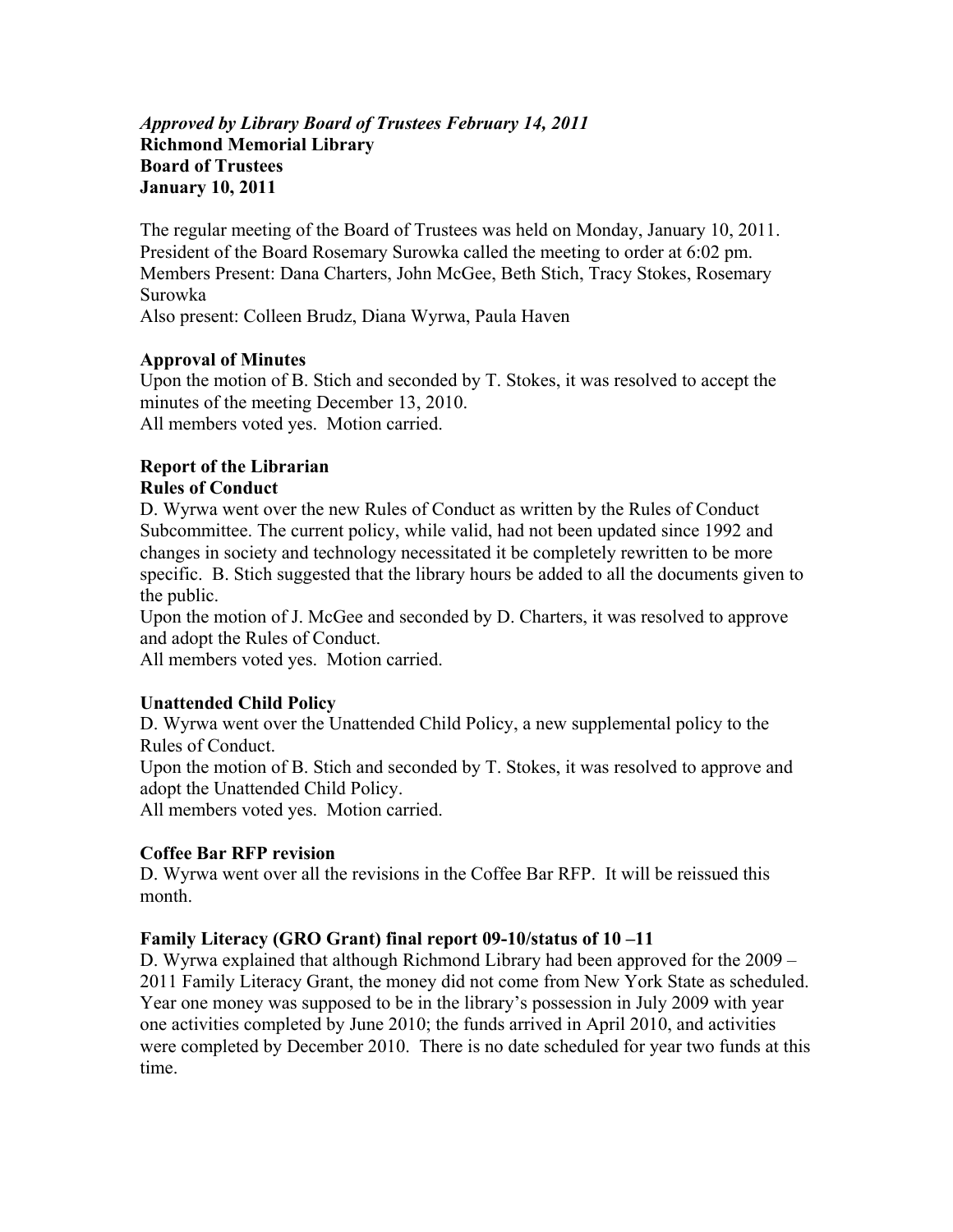Judy Hurlbut, GRO coordinator, wrote the year one final report and sent it off to the state by the required date. D. Wyrwa explained that the budget report still has to be filed, as the state changed the form just before the date it was due. The new form has not yet been made available to grant participants.

Upon the motion of J. McGee and seconded by D. Charters, it was resolved to approve the Year One Final Report of the Family Literacy Grant. All members voted yes. Motion carried.

#### **Review of presentation to Batavia School District Board of Education**

The library Board of Trustees left the meeting at 7:00 pm to present to the Batavia School District Board of Education. After Board President R. Surowka introduced the library Board, D. Wyrwa discussed the 2010 accomplishments of Richmond Library and presented an ebook demonstration. The library Board reconvened at 7:30 pm.

#### **Library Statistics**

| <b>Materials Circulation</b> | December 2010 | 18,965 |
|------------------------------|---------------|--------|
| Internet Usage               | December 2010 | 2793   |
| Attendance                   | December 2010 | 12,884 |
| Website Usage                | December 2010 | 2,486  |

#### **Report of Committees - none**

#### **Financials**

#### **Approval of Invoices for Payment**

Upon the motion of J. McGee and seconded by T. Stokes it was resolved to approve the payment of \$593.50 for invoices printed on Special Warrant 25. All members voted yes. Motion carried.

Upon the motion of J. McGee and seconded by T. Stokes it was resolved to approve the payment of \$9855.58 for invoices printed on Supplemental Warrant 28. All members voted yes. Motion carried.

Upon the motion of J. McGee and seconded by T. Stokes it was resolved to approve the payment of \$522.60 for the Manual Check Disbursement. All members voted yes. Motion carried.

Upon the motion of J. McGee and seconded by T. Stokes it was resolved to approve the payment of 184.66 for invoices printed on Supplemental Warrant 31. All members voted yes. Motion carried.

Upon the motion of B. Stich and seconded by J. McGee it was resolved to accept the proposed January invoice payments of \$36,042.68 on Warrant 29. All members voted yes. Motion carried.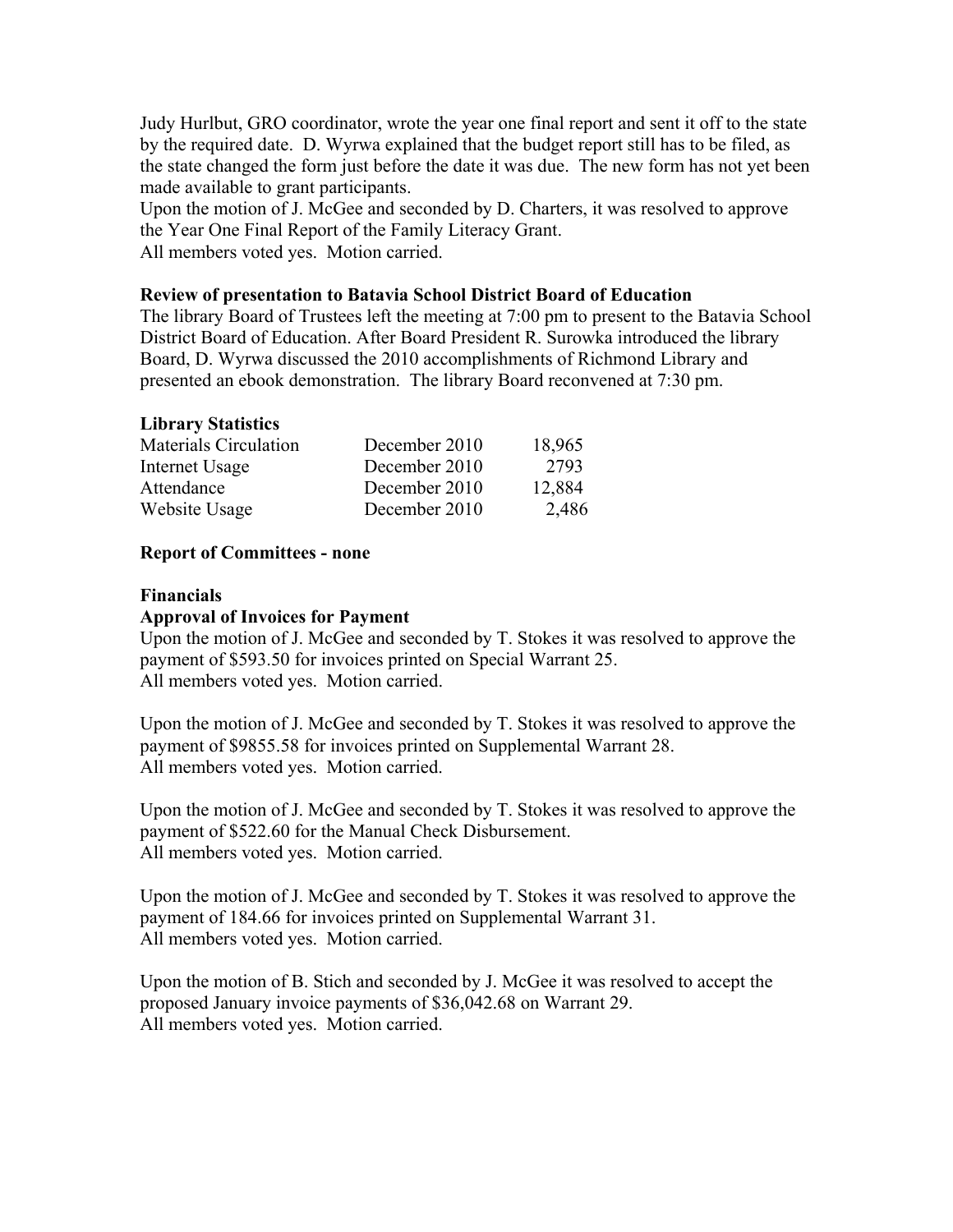## **November Summary of Revenues and Appropriations**

Upon the motion of T. Stokes and seconded by J. McGee it was resolved to accept the November 2010 Summary of Revenues and Appropriations. All members voted yes. Motion carried.

## **Transfers**

Upon the motion of T. Stokes and seconded by B. Stich it was resolved to approve the transfer of \$125 from the Benefits line (L9030.800-02-0000) to the Salary line (L7410.160-02-1800) to pay Judy Hurlbut for the extra hours she worked; and \$8.07 from the Benefits line (L9030.800-02-0000) to the Family Literacy Grant book line (L7410.450.02-0410) to make the final book payment for year 1 of the Eat, Read, Grow grant.

All members voted yes. Motion carried.

## **Communications**

D. Wyrwa mentioned that another letter had been received from Genesee County Legislature regarding 2012 funding for libraries. The letter indicated there will be more cuts in funding, and noted that Genesee County libraries are tentatively scheduled to present on July 5, 2011. D. Wyrwa will be requesting a change from that July date due to conflicts with Summer Reading programs at Genesee County libraries.

## **Audit Status**

D. Wyrwa explained that she is working to get the necessary data for EFP Rotenberg to complete the audit. The goal is to complete the audit by the end of January so that everything is in order for the Annual Report. However, if that is not possible, we will work with the year-end numbers we currently have and amend after the audit is complete.

#### **New Business**

With no date scheduled for release of year two funds of the 2009-2011 Family Literacy Grant, Judy Hurlbut volunteered to continue working several hours per week to keep the program going. D. Wyrwa suggested that the library pay her for her hours and when the grant funds are released, the library will be reimbursed.

Upon the motion of J. McGee and seconded by T. Stokes it was resolved to continue to compensate Judy Hurlbut and reimburse the library when year 2 grant monies are released.

All members voted yes. Motion carried.

#### **Adjournment**

There was no further business so, President Rosemary Surowka, adjourned the meeting at 8:04 pm.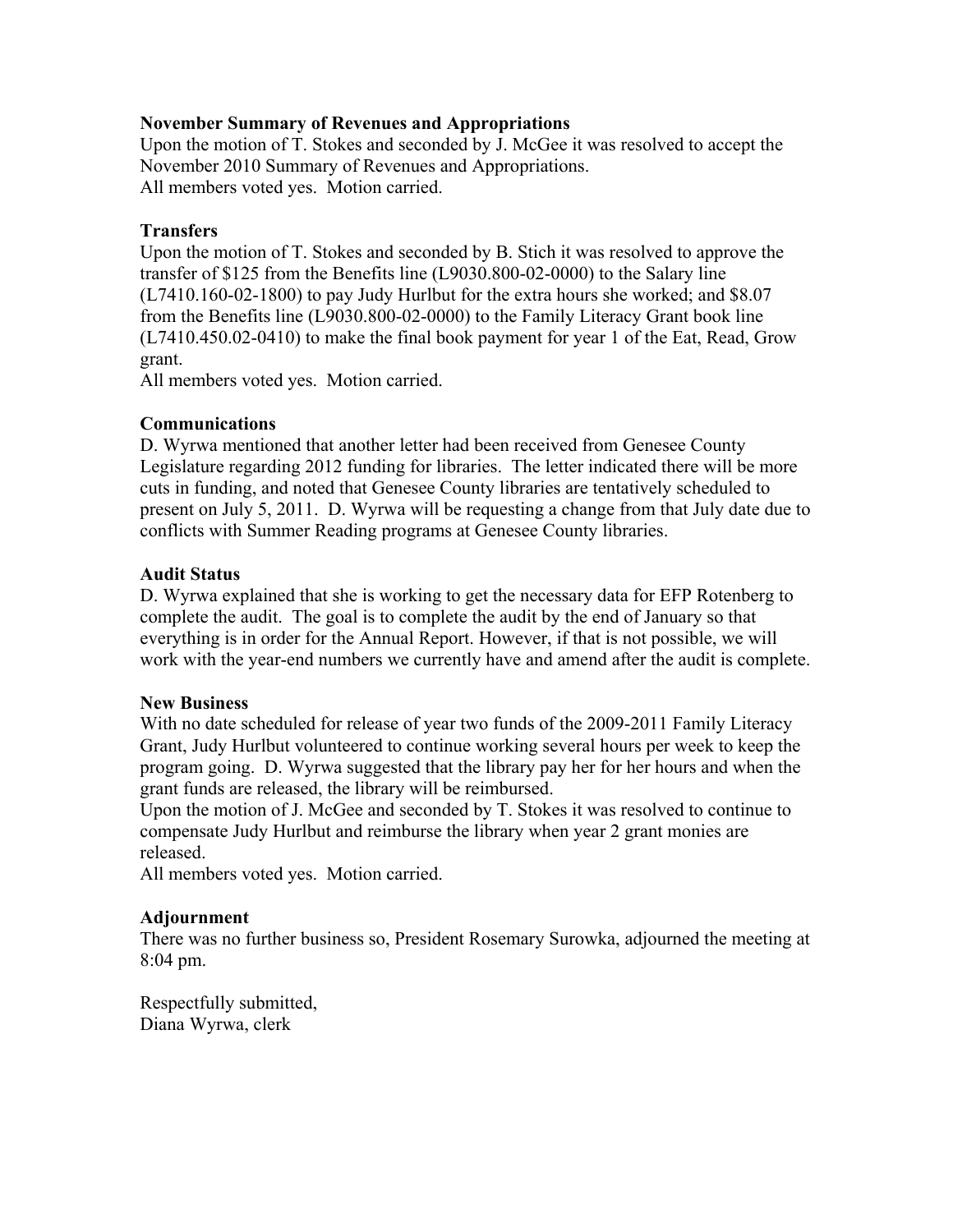## *Approved by Library Board of Trustees March 14, 2011* **Richmond Memorial Library Board of Trustees February 14, 2011**

The regular meeting of the Board of Trustees was held on Monday, February 14, 2011. President of the Board Rosemary Surowka called the meeting to order at 6:35. Members Present: Dana Charters, Beth Stich, Tracy Stokes, Rosemary Surowka. Also present: Colleen Brudz, Diana Wyrwa, and Paula Haven Excused: John McGee

# **Approval of Minutes**

Upon the motion of B. Stich and seconded by T. Stokes, it was resolved to accept the minutes of the meeting January 10, 2011. All members voted yes. Motion carried.

# **Report of the Librarian**

# **Personnel**

D. Wyrwa explained that at the time Judy Hurlbut was hired as Program Coordinator for Family Literacy (GRO), it was a provisional appointment because Civil Service did not have a current list. Judy has since taken the test and placed in the top three. Upon the motion of T. Stokes and seconded by D. Charters, it was resolved to permanently appoint Judy Hurlbut as Program Coordinator for Family Literacy (GRO). All members voted yes. Motion carried.

# **2011-2012 Budget Calendar Revision**

D. Wyrwa went over changes in the Budget Calendar. Two other corrections were noted by the Board.

Upon the motion of B. Stich and seconded by T. Stokes, it was resolved to approve, with corrections, the 2011-2012 Budget Calendar Revision. All members voted yes. Motion carried.

## **Resolutions Appointing Elections Inspectors and Noticing Meetings RESOLUTION APPOINTING BOARD OF REGISTRATION**

UPON THE MOTION OF T. Stokes and seconded by D. Charters the following resolutions were adopted.

All members voted yes. Motion carried.

RESOLVED that, pursuant to section 2606 of Education Law, the Board of Trustees of Richmond Memorial Library, Batavia, Genesee County, New York hereby appoints a Board of Registration for the term of one (1) year, consisting of one (1) member which number the Board of Trustees deems necessary, to wit, the following person:

Mrs. Cynthia Ferrando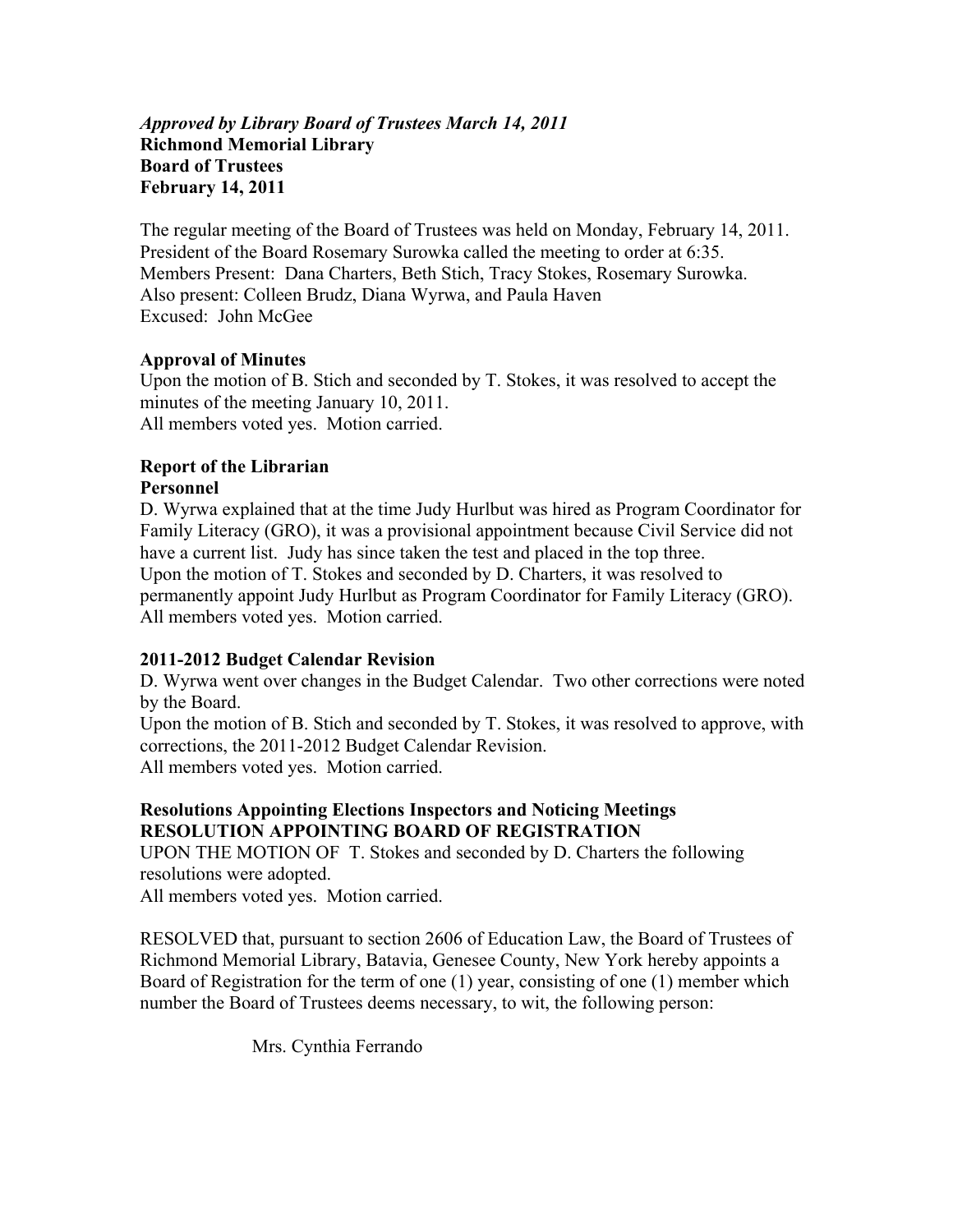BE IT RESOLVED, that the Board of Trustees hereby designates Richmond Memorial Library, 19 Ross Street, Batavia, New York, which is a place within the said Batavia City School District, as the place where such Board of Registration shall attend for the purpose of preparing a register of qualified voters of the District pursuant to Section 2606 of Education Law, and the compensation for Mrs. Cynthia Ferrando is hereby fixed at a stipend of \$140.00.

By the order of the Board of Trustees Richmond Memorial Library Dated: February 14, 2011

> Diana Wyrwa, Clerk Of Richmond Memorial Library

## **RESOLUTION NOTICING TIME AND PLACE OF REGISTRATION OF VOTERS FOR SPECIAL DISTRICT MEETING OF RICHMOND MEMORIAL LIBRARY, 19 ROSS STREET, BATAVIA, NEW YORK**

UPON THE MOTION OF T. Stokes and seconded by D. Charters the following the resolutions were adopted.

All members voted yes. Motion carried.

BE IT RESOLVED, that the said Board of Registration is hereby directed to meet at Richmond Memorial Library, 19 Ross Street, Batavia, New York for the purpose of preparing the registers for the forthcoming special district meeting on April 12, 2011 which day is hereby fixed for the purpose, during the hours of 1:00 o'clock PM to 5:00 o'clock PM and from 7:00 o'clock PM to 9:00 o'clock PM and,

BE IT FURTHER RESOLVED, that this Board of Trustees shall publish a notice of registration, and the clerk is hereby directed to do so, once in each of the two (2) weeks preceding the  $12<sup>th</sup>$  of April, to wit, on March 29 and April 5 in the *Batavia Daily News*, which notice shall be in the following form:

# **NOTICE OF TIME AND PLACE OF REGISTRATION OF VOTERS FOR SPECIAL DISTRICT MEETING RICHMOND MEMORIAL LIBRARY, BATAVIA, GENESEE COUNTY, NEW YORK**

NOTICE IS HEREBY GIVEN that for the purpose of preparing registers of the qualified voters of the City School District of the City of Batavia, New York, at Richmond Memorial Library, 19 Ross Street, Batavia, New York on April 12, 2011 from 1:00 o'clock PM to 5:00 o'clock PM and from 7:00 o'clock PM to 9:00 o'clock PM. "Any person otherwise qualified to vote who is not currently registered under permanent personal registration in the election district in which he or she resides, or who has moved to another residence within that district following the date of such registration, or who has not voted at a general election at least once in the last four successive calendar years, should, in order to be entitled to vote, present himself or herself personally for the registration or otherwise register at the Genesee County Board of Elections."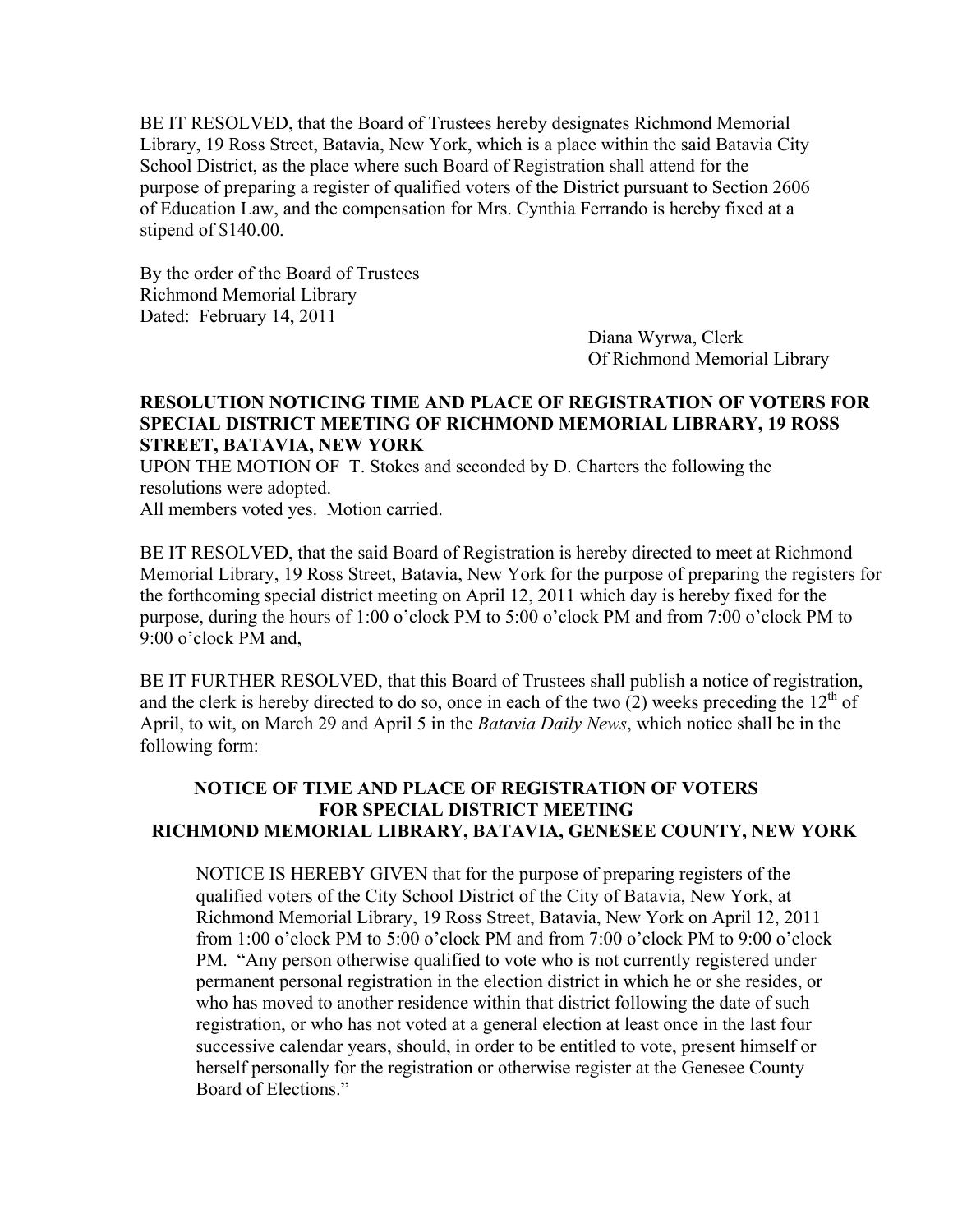By order of the Board of Trustees Richmond Memorial Library Dated: February 14, 2011

> Diana Wyrwa, Clerk of Richmond Memorial Library

## **RESOLUTION TO NOTICE THE FILING OF REGISTERS FOR THE SPECIAL DISTRICT MEETING OF RICHMOND MEMORIAL LIBRARY, BATAVIA , GENESEE COUNTY, NEW YORK**

UPON THE MOTION OF T. Stokes and seconded by D. Charters the following resolution was adopted.

All members voted yes. Motion carried.

RESOLVED: that pursuant to Section 2606 of Education Law, the Board of Trustees of Richmond Memorial Library publish, and it hereby directs the clerk thereof so to do, a motion stating that the library election registers have been filed and noting that the Richmond Memorial Library, 19 Ross St., Batavia, New York as the place at which they are on file, and setting the hours to wit: from 9:00 o'clock AM to 1:00 o'clock PM and 2:00 o'clock PM to 5:00 o'clock PM in each week day other than Saturday from date of the notice up to May 3, 2011 when they will be open for inspection and such notice shall be published once in each of the two weeks preceding such election in the *Batavia Daily News*, as newspaper having a general circulation in said City School district of Batavia, to wit: on April 19 and April 26, 2011 which said notice shall be in the following form:

#### **NOTICE OF FILING OF REGISTERS SPECIAL DISTRICT MEETING RICHMOND MEMORIAL LIBRARY, BATAVIA, GENESEE COUNTY, NEW YORK**

 Notice is hereby given that the registers prepared as provided in section 2606 of the Education Law have been completed and have been filed in the Richmond Memorial Library and notice is further given that said registers will continue to be on file at the Richmond Memorial Library, 19 Ross St., and will be open for inspection from the hours of 9:00 o'clock AM to 1:00 o'clock PM, and 2:00 o'clock PM to 5:00 o'clock PM in each week day other than Saturday from the date hereof up to the date of annual meeting to wit: May 3, 2011.

By order of the Board of Trustees Richmond Memorial Library Dated: February 14, 2011

> Diana Wyrwa, Clerk of Richmond Memorial Library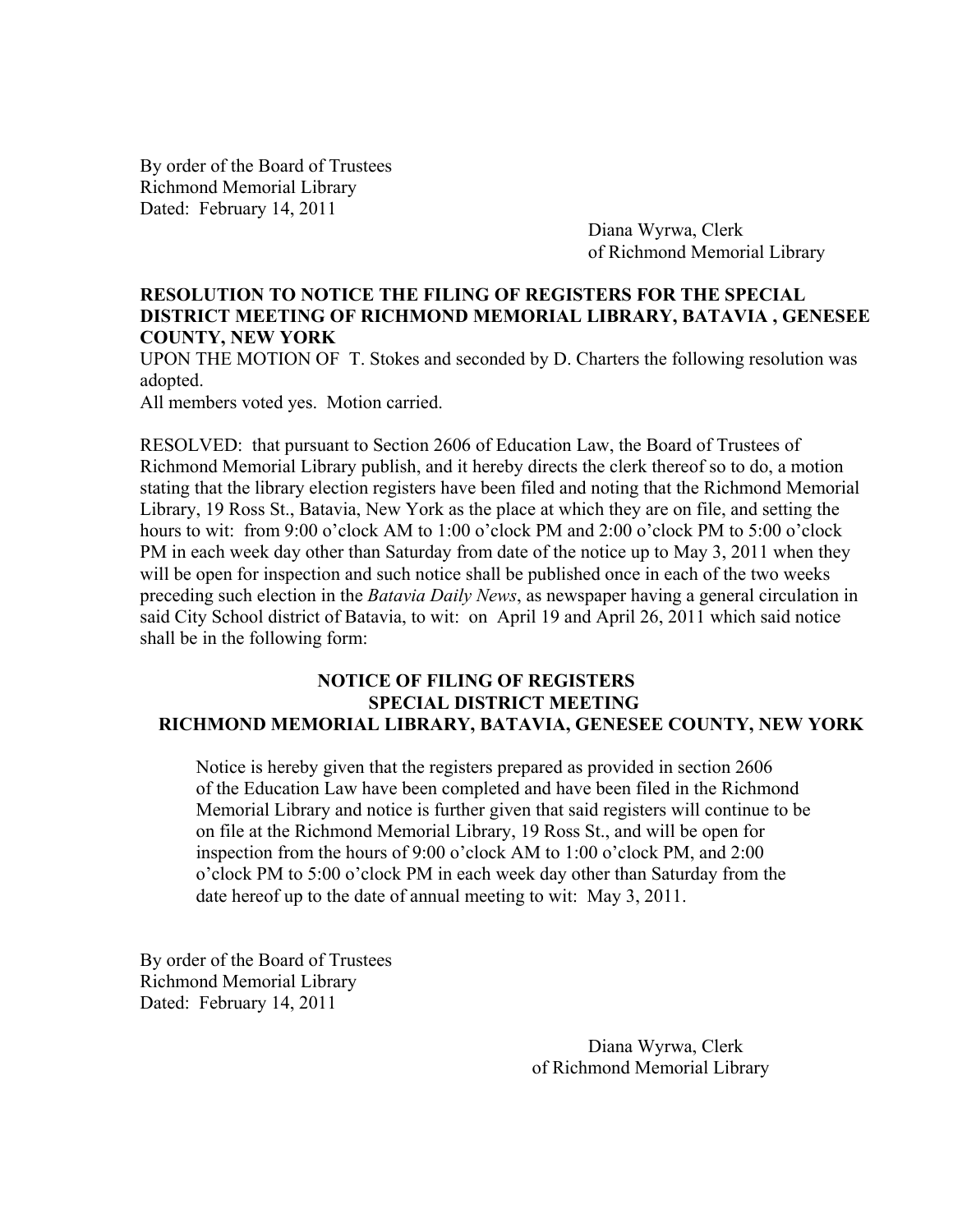## **RESOLUTION NOTICING SPECIAL DISTRICT MEETING OF RICHMOND MEMORIAL LIBRARY**

UPON THE MOTION OF T. Stokes and seconded by D. Charters the following resolution was adopted.

All members voted yes. Motion carried.

RESOLVED, that pursuant to section 2004 of Education Law, that the Board of Trustees of Richmond Memorial Library, cause, and hereby does direct the clerk to cause a notice to be published four times within the seven weeks, next preceding such district meeting, the first publication to be at least forty-five days before said meeting on May 3, 2011, which dates of publication shall be on March 8, March 15, March 22 and March 29 in the following form:

# **NOTICE OF SPECIAL DISTRICT MEETING OF BATAVIA CITY SCHOOL DISTRICT BATAVIA, GENESEE COUNTY, NEW YORK ON BEHALF OF RICHMOND MEMORIAL LIBRARY**

NOTICE IS HEREBY GIVEN, that a special district meeting of the qualified voters of the Batavia City School District, Batavia, Genesee County, New York, will be held at Richmond Memorial Library, 19 Ross Street, Batavia , New York on Tuesday, May 3, 2011 during the hours of 12:00 o'clock noon to 9:00 o'clock PM, prevailing time, during which hours polls will be open for the purposes of voting, by voting machine, upon the following items:

- (1) To adopt the Annual Library District Budget of Richmond Memorial Library for the fiscal year 2011-2012 and to authorize the requisite portion thereof to be raised by taxation on the taxable property of said School District; and,
- (2) To elect one (1) Trustee of Richmond Memorial Library to fill a five-year term commencing July 1, 2011 and ending June 30, 2016, as a result of the expiration of the term of office presently held by Dana Charters; and,

FURTHER NOTICE IS HEREBY GIVEN, that for the purposes of voting at such meeting on May 3, 2011, the polls will be open between the hours of 12:00 o'clock noon and 9:00 o'clock PM, prevailing time, and voting will be held in the Richmond Memorial Library, 19 Ross Street, Batavia, New York; and,

FURTHER NOTICE IS HEREBY GIVEN, that a copy of the statement of the amount of money which will be required for the ensuing year for Richmond Memorial Library's purposes, exclusive of public monies, may be obtained by any taxpayer in Batavia City School District during the seven days immediately preceding said meeting, except Saturday, Sunday and holidays, from Richmond Memorial Library, located at 19 Ross Street, Batavia, New York, during the hours of 9:00 o'clock AM to 5:00 o'clock PM, prevailing time; and,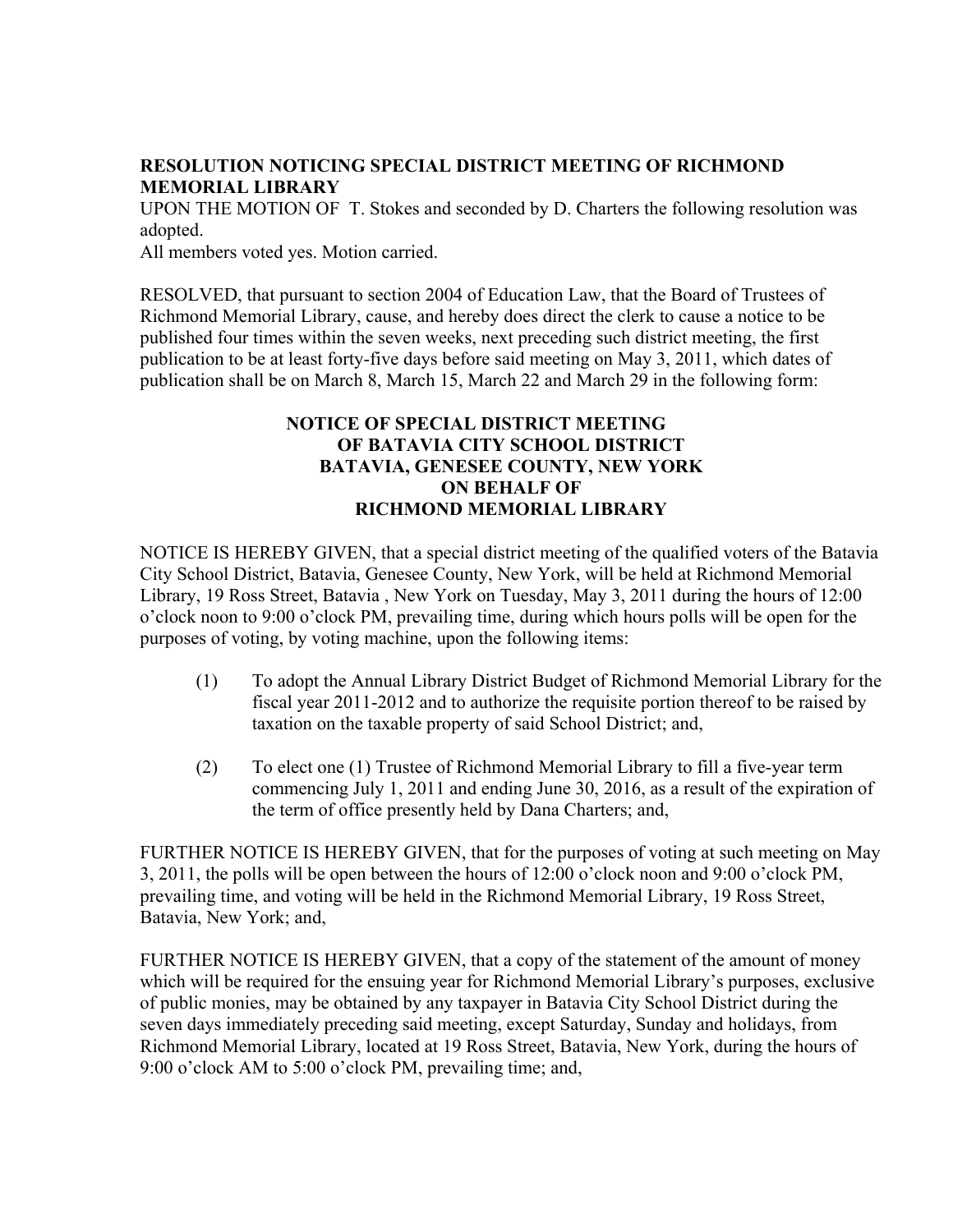FURTHER NOTICE IS HEREBY GIVEN, that pursuant to Section 2017 of Education Law a public information meeting for purposes of discussion of the expenditure of funds and the budgeting thereof, will be held at Richmond Memorial Library, 19 Ross Street, Batavia, New York, on Monday, April 11, 2011 at 7:00 PM; and,

FURTHER NOTICE IS HEREBY GIVEN, that petitions nominating candidates for the office of Trustee of Richmond Memorial Library shall be filed in the Office of the Clerk of the Richmond Memorial Library, 19 Ross Street, Batavia, New York, not later than Friday, March 25, 2011 which petitions shall be filed between the hours of 9:00 o'clock AM to 1:00 o'clock PM and 2:00 o'clock PM to 5:00 o'clock PM, prevailing time. Vacancies on the library board are not considered separate, specific offices, and the nominating petitions, therefore, shall not describe any specific vacancies upon the library board for which the candidate is nominated. Each petition must be directed to the Clerk of the Richmond Memorial Library, must be signed by at least one hundred (100) qualified voters of the School District, and must state the residence of each signer, and the name and residence of the candidate; and,

FURTHER NOTICE IS HEREBY GIVEN, that personal registration of voters is required either pursuant to Section 2606 of Education Law or pursuant to article 5 of the Education Law. If a voter has heretofore registered pursuant to Section 2606 of Education Law and has voted at any annual or specific district meeting within the past four years, such voter is eligible to vote at this election; if a voter is registered and eligible to vote pursuant to Article 5 of the Election Law, such voter is also eligible to vote at this election. All other persons who wish to vote must register. The Board of Registration will meet for the purpose of registering all qualified voters of the District pursuant to Section 2606 of Education Law at Richmond Memorial Library on Tuesday, April 12, 2011 between the hours of 1:00 o'clock PM and 5:00 o'clock PM, and 7:00 o'clock PM and 9:00 o'clock PM, prevailing time, and in addition, voters may register at the Genesee County Board of Elections, to add any additional names to the register to be used at the aforesaid election, at which time any person will be entitled to have his or her name placed on such registers, providing that at the meeting of the Board of Registration he or she is known, or proven to the satisfaction of the Board of Registration to be then or thereafter entitled to vote at such public hearing or election for which such registers are prepared, and that the registers so prepared pursuant to section 2606 of the Education Law of the State of New York and the registration list prepared by the Board of Elections of Genesee County will be filed in the office of the Clerk of Richmond Memorial Library, 19 Ross Street, Batavia, New York and will be open for inspection by any qualified voter of the District between the hours of 9:00 o'clock AM to 1:00 o'clock PM, and 2:00 o'clock PM to 5:00 o'clock PM, prevailing time, on and after April 13, 2011 and each day thereafter prior to the day set for the special district meeting, except holidays, Saturdays and Sundays; and,

FURTHER NOTICE IS HEREBY GIVEN, that pursuant to the provisions of 2018-a of the Education Law, absentee ballots for the election of Trustee of the Library and the adoption of the annual budget may be applied for at the Richmond Memorial Library, 19 Ross Street between the hours of 9:00 o'clock AM to 1:00 o'clock PM, and 2:00 o'clock PM to 5:00 o'clock PM. Such application must be received by the Clerk of the Richmond Memorial Library by 4:00 o'clock PM on April 19, 2011 if the ballot is to be mailed to the voter or by 4:00 o'clock PM on May 2, 2011 if the ballot is to be delivered personally to the voter. A list of all persons to whom absentee ballots shall have been issued will be available in the Richmond Memorial Library on each of the five (5)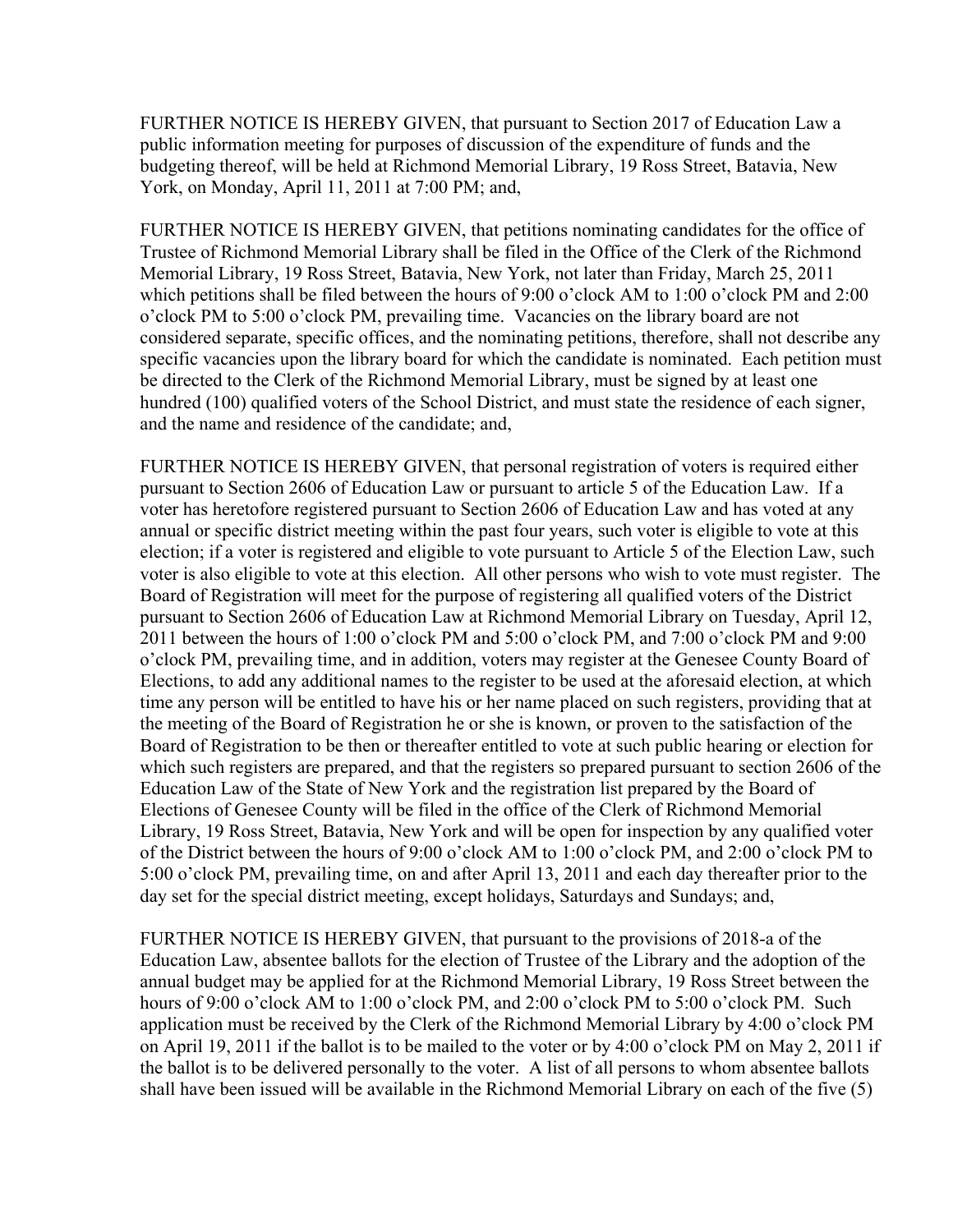days prior to May 3, 2011, except Saturday, Sunday and holidays, and such list will be posted at the polling place in the Richmond Memorial Library on May 3, 2011.

By order of the Board of Trustees Richmond Memorial Library Dated: February 14, 2011

> Diana Wyrwa, Clerk of Richmond Memorial Library

# **RESOLUTION APPROVING RULES AND REGULATIONS GOVERNING PROOF OF IDENTITY FOR NEW VOTERS**

UPON THE MOTION OF T. Stokes and seconded by D. Charters the following resolution was adopted. All members voted yes. Motion carried.

RESOLVED: That pursuant to section 2607 of the Education Law, and establishing the same procedures approved by the Batavia Board of Education for governing proof of identity of new voters at their April 23, 1996 meeting, the Board of Trustees of Richmond Memorial Library hereby approves for the Special District Meeting of Richmond Memorial Library on May 3, 2011 the following rules and regulations:

## **RULES AND REGULATIONS GOVERNING PROOF OF IDENTITY FOR NEW VOTERS**

- 1. A personal acquaintance by any one member of the Inspectors of Election shall be sufficient evidence to establish identity.
- 2. The production of a New York State Driver's license with a signature shall be sufficient evidence of identity.
- 3. The production of a Social Security card shall be sufficient evidence of identity.
- 4. The production of a selective Service registration card shall be sufficient evidence of identity.
- 5. The making of a statement by the voter in writing before the chairman of the Inspectors of Election that he or she is the person who seeks to vote shall be sufficient proof of identity.

By order of the Board of Trustees Richmond Memorial Library Dated: February 14, 2011

> Diana Wyrwa, Clerk of Richmond Memorial Library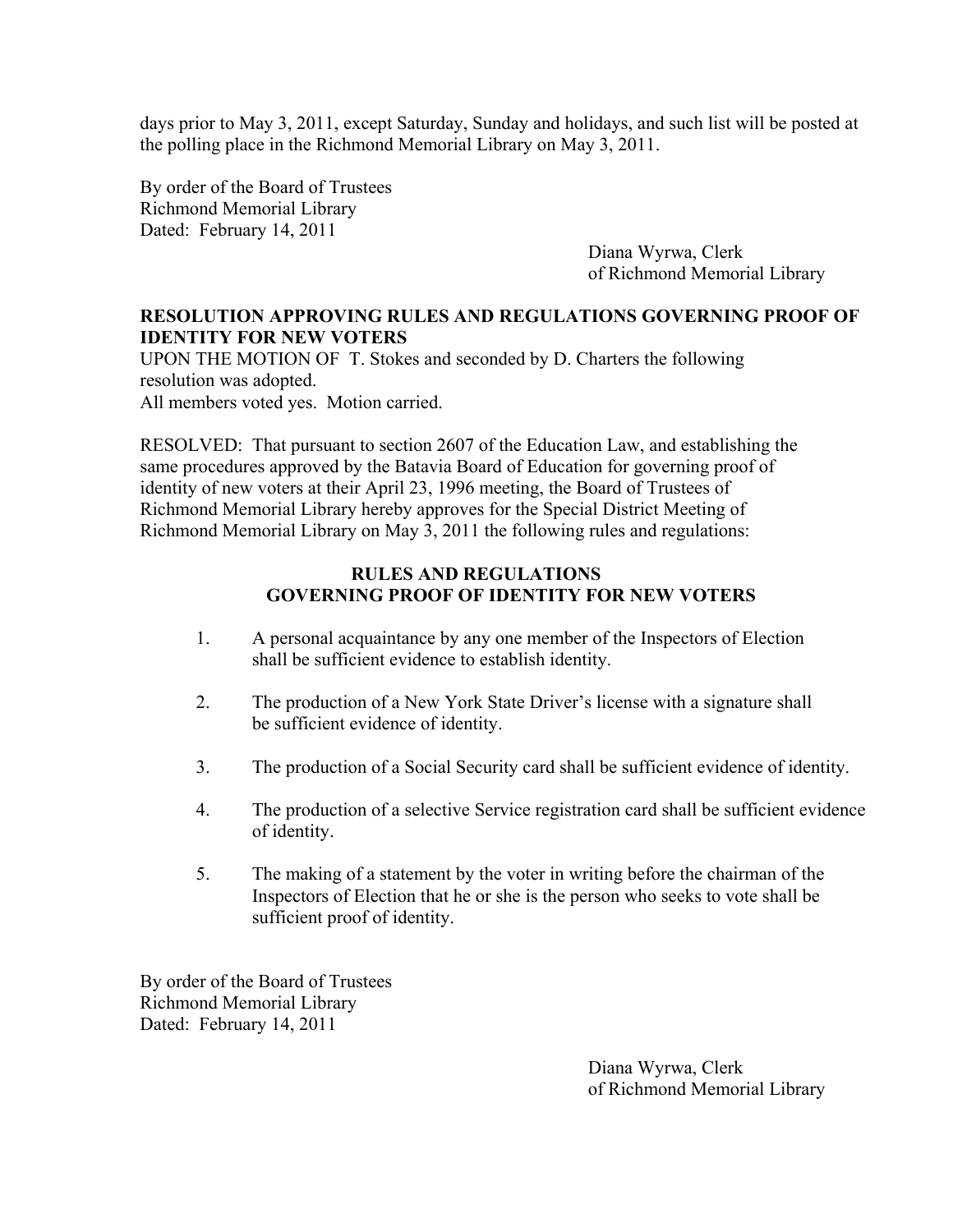## **2011-2012 Budget and Vote Update**

**Budget:** D. Wyrwa requested that the Finance Subcommittee meet with her to continue to discuss the proposed budget before the March 14 meeting.

**Vote:** D. Wyrwa explained that the library's election inspector, Cindy Ferrando is having surgery next month. While C. Ferrando plans to be available to perform as inspector in May, she has requested that Barbara Matarazzo, Clerk Typist at Genesee County Office for the Aging (OFA), be asked to substitute if necessary. B. Matarazzo carries out similar duties at OFA.

**Voting Machines:** D.Wyrwa explained that schools may continue to use the old style voting machines for the next two years. As libraries are governed by Education Law, they too fall under this provision. During the past November elections, the library's machine was taken and put in storage by the Board of Elections. D. Wyrwa is working to get it back.

## **Coffee Bar Proposals**

Coffee Bar Proposals were reviewed and discussed. It was decided to set up interviews with four of the respondents before the end of February.

## **Long Range Plan Submission**

D. Wyrwa highlighted the 2011 activities for each goal.

**Library as Community Center:** Coffee bar will be added, revise media policy, "Read" poster campaign, new electronic signage for lobby.

**Utilize technology to enhance all aspects of library service:** Website efforts continue, library begins digitizing local history materials on site, dowload station for ebook/audiobook access added in library, public scanning capability, add Blu-Ray DVDs

and Movie Sticks into media collection, Red Box Media outreach investigated.

**Practice fiscal responsibility:** Foundation committee formed.

Upon the motion of B. Stich and seconded by D. Charters, it was resolved to accept the revised Long Range Plan for 2007 – 2011.

All members voted yes. Motion carried.

# **Library Statistics**

| <b>Materials Circulation</b> | January 2011 | 20,851 |
|------------------------------|--------------|--------|
| Internet Usage               | January 2011 | 2844   |
| Attendance                   | January 2011 | 14,769 |
| Website Usage                | January 2011 | 3443   |

#### **Report of Committees –** none.

#### **Financials**

# **Approval of Invoices for Payment**

Upon the motion of B. Stich and seconded by T. Stokes it was resolved to approve the payment of \$913.35 for invoices printed on Supplemental Warrant 33. All members voted yes. Motion carried.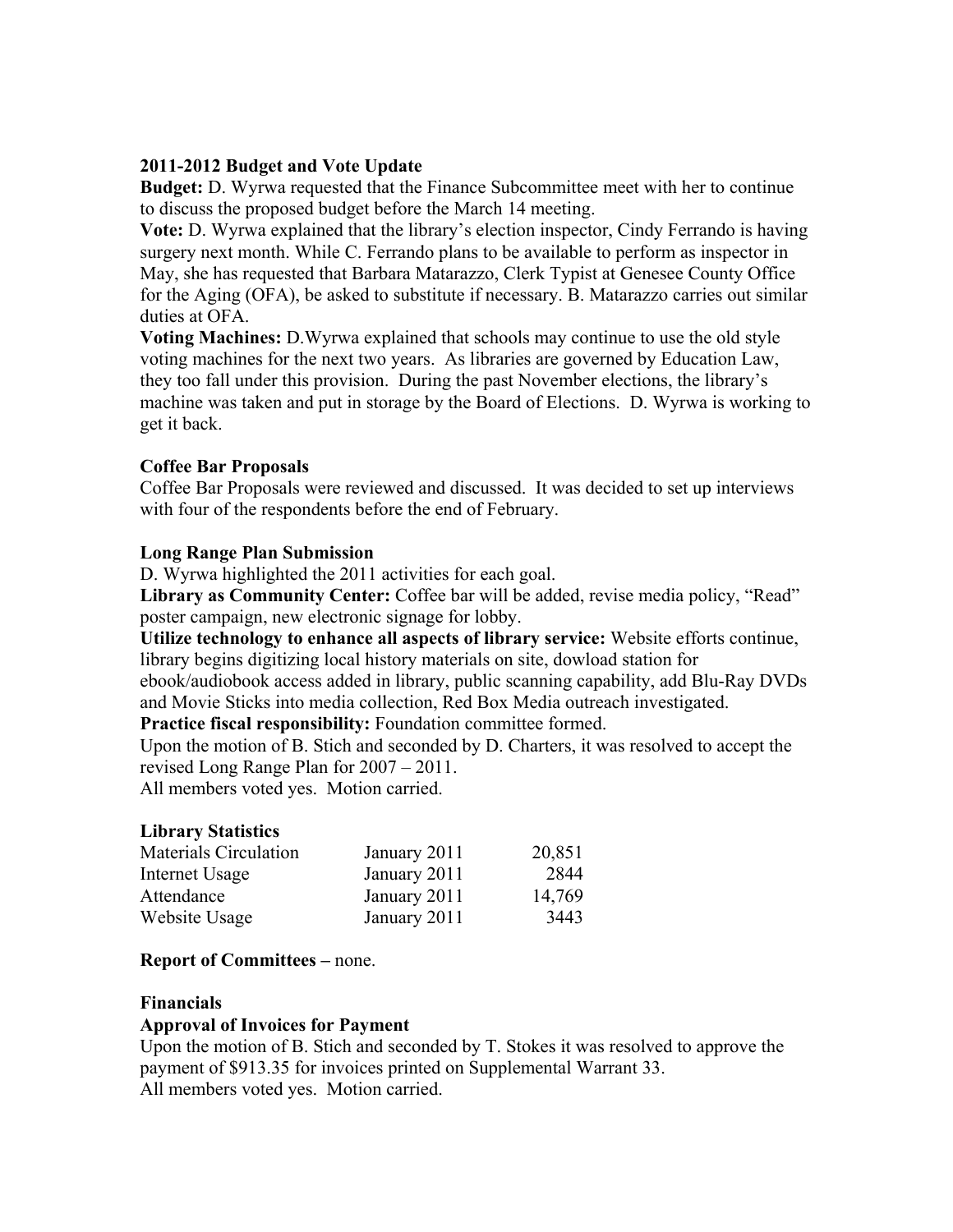Upon the motion of B. Stich and seconded by T. Stokes it was resolved to approve the payment of \$1,331.38 for invoices printed on Supplemental Warrant 34. All members voted yes. Motion carried.

Upon the motion of B. Stich and seconded by T. Stokes it was resolved to accept the proposed February invoice payments of \$31,116.24 on Warrant 36. All members voted yes. Motion carried.

## **December Summary of Revenues and Appropriations**

Upon the motion of B. Stich and seconded by T. Stokes it was resolved to accept the December 2010 Summary of Revenues and Appropriations. All members voted yes. Motion carried.

# **Capital Reserve**

D. Wyrwa explained that the Capital Reserve funds approved for the remodeling of the main floor of the library are not listed in the December summary due to the unfinished audit. It will be listed in the January summary.

#### **Communications**

## **Genesee County Funding**

D. Wyrwa noted that Genesee County Libraries presentation to the Genesee County Human Services committee has been changed from July 5 to August 1. She commented that this year's presentation will focus on the "trickle-down" effect the cut in Genesee County funding will have on all county libraries. As this funding is used by all the libraries for collection development, the smaller libraries will not only be unable to purchase as many materials, they will be hurt by the fact that they will not have as much to borrow from Richmond Library.

#### **Nioga – Genesee County Representative**

D. Wyrwa explained that the NIOGA Board of Trustees has a Trustee-at-Large Position open as well as the seat for a trustee representing Gensee County. She asked wheth the board had any recommendations for these positions.

# **Unfinished Business**

#### **Audit**

D. Wyrwa just received more data from Batavia City School District to assist EFP Rotenberg with the completion of the library's audit.

#### **New Business**

# **ALA Traveling Exhibitions Grant**

D. Wyrwa explained that she applied for one of the American Library Association's new small-format traveling exhibitions entitled, "A Fine Romance: Jewish Songwriters, American Songs, 1910-1965." Letters of support were written by Kelly Kubala, Executive Director of Genesee-Orleans Regional Arts Council, and Kathy Zipkin and Jill Feine, Temple Emanu-El Vice President and Temple Emanu-El Sisterhood Treasurer, repectively.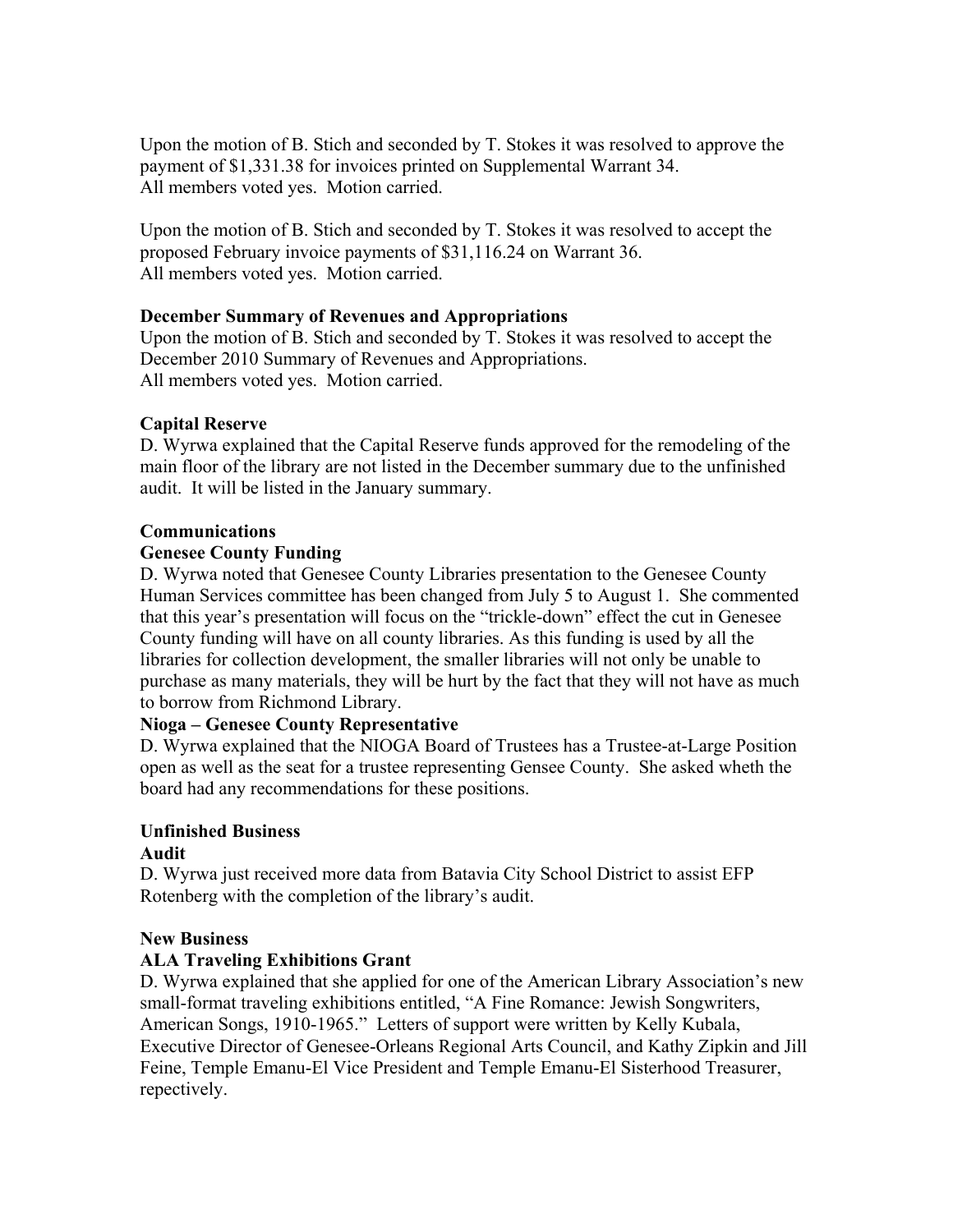## **Novel Destinations : New England Authors Literary Tour**

D. Wyrwa explained that Richmond Library in conjunction with four other NIOGA libraries are working with 1<sup>st</sup> Choice Educational Tours LTD to put together a New England Authors Literary Tour as part of "Novel Destinations," the 2011 Adult Summer Reading Club. The tour is tentatively scheduled for October 21-23, 2011 and will also be a fund-raiser.

## **Adjournment**

There was no further business so, President Rosemary Surowka , adjourned the meeting at 8:57 pm.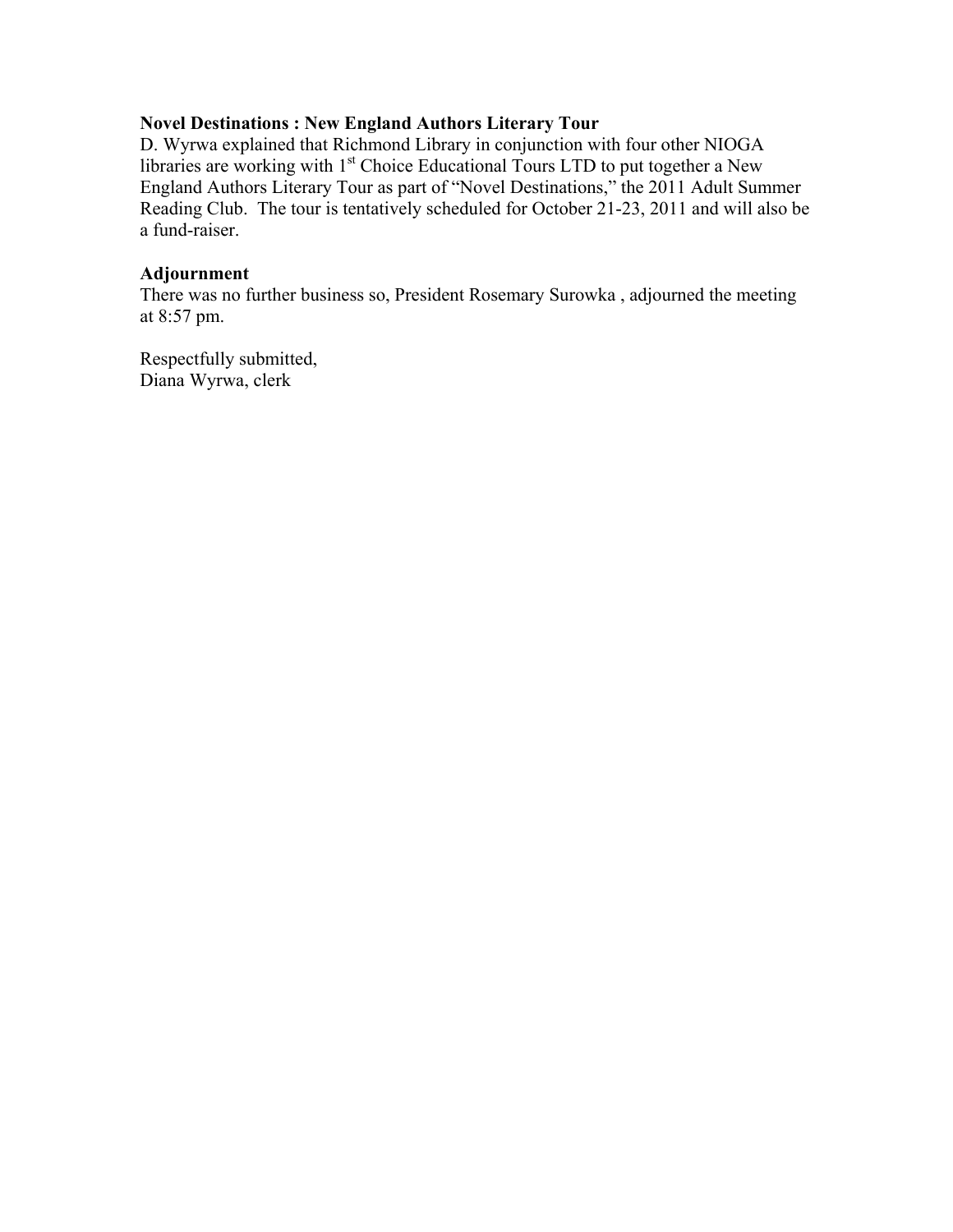## *Approved by Library Board of Trustees April 11, 2011* **Richmond Memorial Library Board of Trustees March 14, 2011**

The regular meeting of the Board of Trustees was held on Monday, March 14, 2011. President of the Board Rosemary Surowka called the meeting to order at 6:34. Members Present: Dana Charters, John McGee, Beth Stich, Tracy Stokes, Rosemary Surowka. Also present: Colleen Brudz, Diana Wyrwa, and Paula Haven.

## **Approval of Minutes**

Upon the motion of B. Stich and seconded by D. Charters, it was resolved to accept the minutes of the meeting February 14, 2011. All members voted yes. Motion carried.

## **Report of the Librarian 2010 Annual Report**

Upon the motion of J. McGee, seconded by T. Stokes, it was resolved to accept the 2010 Annual Report of the Richmond Memorial Library.

All members voted yes. Motion carried.

Upon the motion of B. Stich and seconded by D. Charters, it was resolve to accept the June 30, 2010 Monthly Summary of Revenues and Appropriations in conjunction with the 201o Annual Report.

All members voted yes. Motion carried.

## **RESOLUTION APPOINTING ELECTION INSPECTORS FOR MAY 3, 2011 BUDGET VOTE/TRUSTEE ELECTION**

Upon the motion of D. Charters seconded by B. Stich the following resolution was adopted: RESOLVED: That pursuant to section 2607 of the Education Law this Board of Trustees of Richmond Memorial Library hereby appoints as Inspectors of Election for the Annual Budget Vote/Trustee Election to be held at Richmond Memorial Library on May 3, 2011 the following qualified voters residing in Batavia City School District:

 Cynthia Ferrando, Chairperson Marge German Carrie Henning Barbara Matarazzo

And the clerk is hereby directed to give written notice of the appointment to the persons so appointed, and

BE IT FURTHER RESOLVED: That the compensation of each inspector is hereby fixed at \$75.00 and \$140.00 for the Chairperson.

By order of the Board of Trustees Richmond Memorial Library Dated: March 14, 2011

> Diana Wyrwa, Clerk of Richmond Memorial Library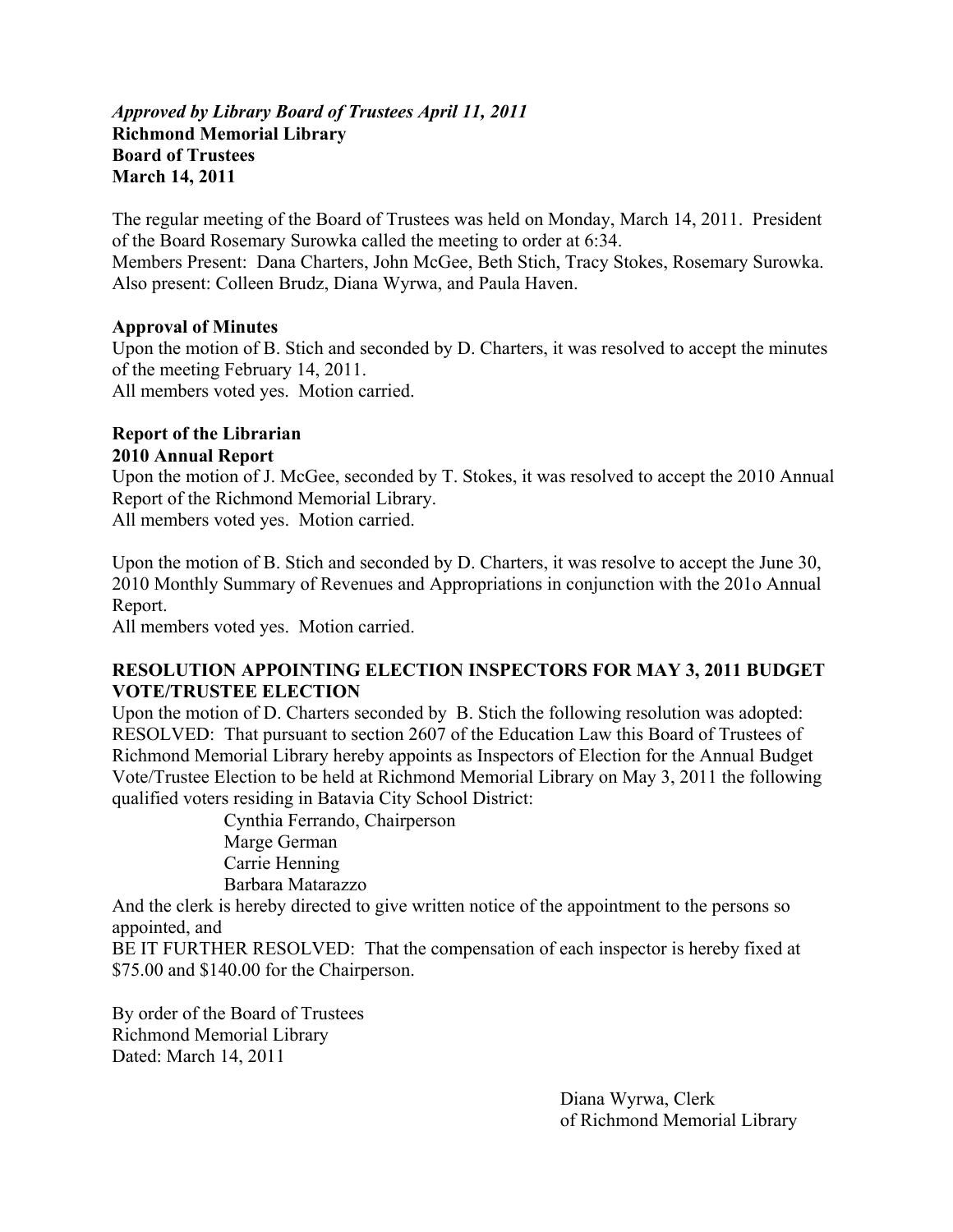## **Friend of the Year**

Nancy Mortellaro has been selected as this year's Friend of the Year. A reception will be held in her honor in the Gallery Room on Friday, April 15 at 3:30 PM. All Board members are invited to attend.

## **Long Range Plan**

D. Wyrwa discussed the Community Partners program done by the library for the past four years during National Library Week. Because participation in the last two years declined dramatically, it has been decided not to continue. As a new promotional program, the library has purchased software to make "Read" posters similar to those done by the American Library Association (ALA). Each year, ALA makes posters with contemporary celebrities holding a favorite book. Richmond Library will now be making posters of library patrons, starting with Friend of the Year Nancy Mortellaro. Staff members Kathy Facer and Alice Zito have attended training to use the software.

# **Coffee Bar Approval and Update**

Upon the motion of D. Charters, seconded by T. Stokes, it was resolved to approve Tammy and Mark Schmidt of Batavia, NY as the chosen coffee bar vendor of the Richmond Memorial Library.

All members voted yes. Motion carried.

## **Library Statistics**

| Materials Circulation | February 2011 | 19,296 |
|-----------------------|---------------|--------|
| Internet Usage        | February 2011 | 2575   |
| Attendance            | February 2011 | 14,024 |
| Website Usage         | February 2011 | 2167   |

#### **Report of Committees Finance Committee**

# **2011 – 2012 Preliminary Budget**

The preliminary budget was distributed at the meeting and discussed. The budget contains a 2% tax increase that would be equal to \$22, 877 in additional taxes. 2% is the Governor's suggested cap for tax increase.

#### **Request to move to Executive Session**

Upon the motion of B. Stich and seconded by D. Charters, it was resolved to move to Executive Session at 7:42 pm.

All members voted yes. Motion carried.

Upon the motion of B. Stich and seconded by D. Charters, it was resolved to end Executive Session at 7:55 pm. All members voted yes. Motion carried.

Upon the motion of J. McGee and seconded by B. Stich, it was resolved to approve the 2011 – 2012 proposed budget.

All members voted yes. Motion carried.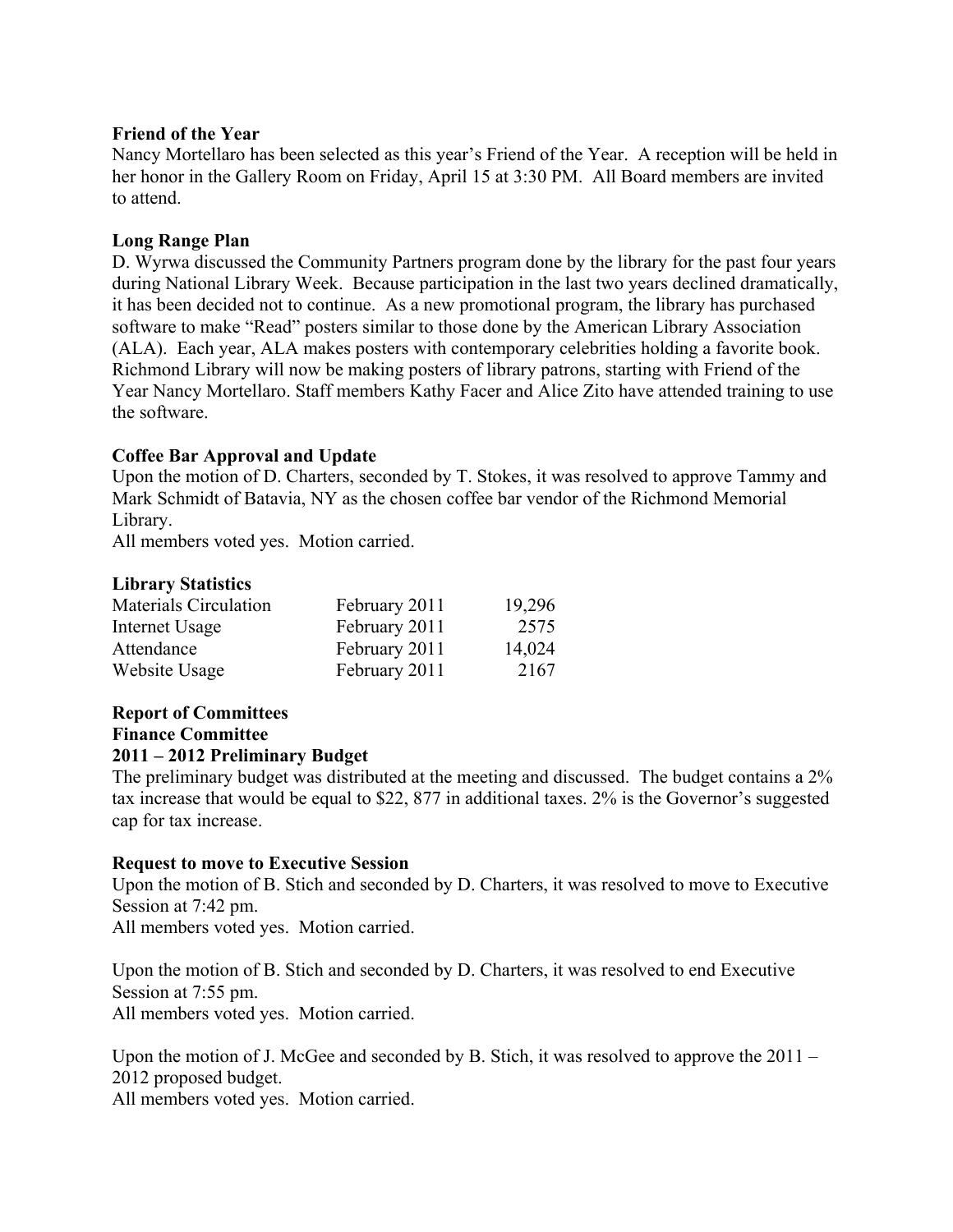## **Budget Proposition**

Upon the motion of J. McGee and seconded by B. Stich it was resolved to approve the following proposition:

## **Public Library Proposition**

Shall the Board of Education of the City School District of Batavia be authorized to raise the tax \$22,877 to increase the annual appropriation from 1,143,872 to 1,166,749 for the benefit of the Richmond Memorial Library?

Yes No

All members voted yes. Motion carried.

#### **Financials**

#### **Approval of Invoices for Payment**

Upon the motion of T. Stokes and seconded by J. McGee, it was resolved to approve the payment of \$1,863.34 for invoices printed on Supplemental Warrant 38. All members voted yes. Motion carried.

Upon the motion T. Stokes and seconded by J. McGee, it was resolved to approve the proposed March invoice payments of \$23,287.56 on Warrant 39. All members voted yes. Motion carried.

#### **Transfers**

Upon the motion of J. McGee and seconded by B. Stich it was resolved to approve the transfer of \$2151.93 from the utilities line (L7410-400-00-0454) to the Workmen's Comp line (L9040-800- 00-0000).

All members voted yes. Motion carried.

#### **January and February Summary of Revenues and Appropriations**

Upon the motion T. Stokes and seconded by J. McGee, it was resolved to approve the January 2011 Summary of Revenues and Appropriations. All members voted yes. Motion carried.

Upon the motion T. Stokes and seconded by J. McGee, it was resolved to approve the February 2011 Summary of Revenues and Appropriations. All members voted yes. Motion carried.

#### **Capital Reserve**

D. Wyrwa said that she asked Rick Bald, library architect for initial estimates for the installation of the coffee bar. He estimated between \$15,000 - \$20,000. No action specific action will be taken until a more exact amount is available.

#### **Communications**

On March 11, D. Wyrwa received notification from the American Library Association (ALA) that her application for Richmond Library to host the traveling exhibition, "A Fine Romance: Jewish Songwriters, American Songs, 1910-1965" has been accepted. The date for the exhibition has yet to be scheduled.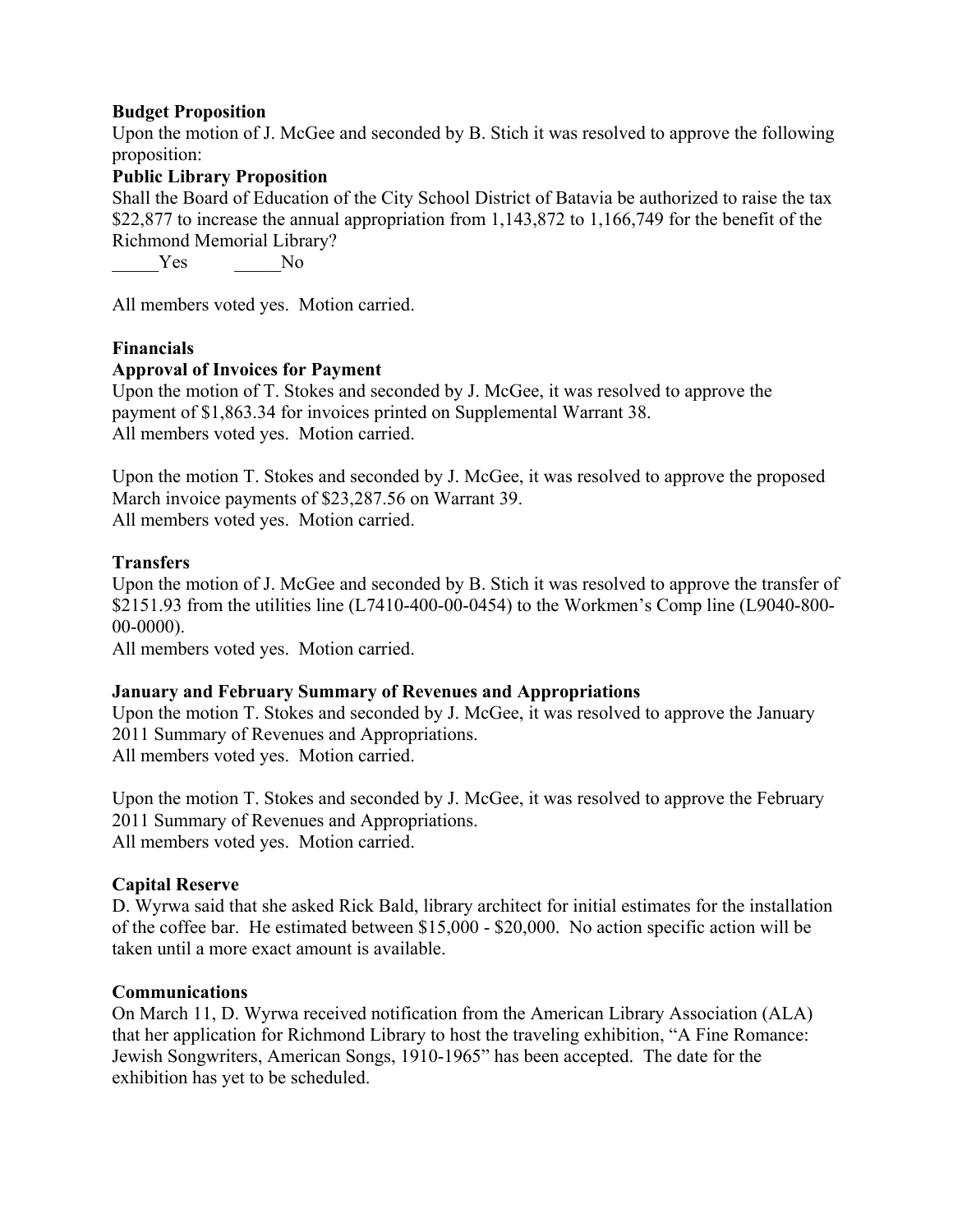# **Unfinished Business Audit Status**

D. Wyrwa has discussed with the library auditing firm, EFP Rotenberg, the idea of addressing fixed assets in conjunction with the 2011-2012 process beginning in August 2011. Discussion ensued and all Board members agreed to this plan of action. D. Wyrwa was instructed to contact EFP Rotenberg and obtain written approval of this plan.

# **Affiliate Library Family Search**

Procedures are in place for patrons to use the materials available now that the Richmond Library is an official Affiliate Library with Family Search International. Kathy Facer, Librarian, announced this at the recent session of the library's genealogy classes. She has also sent a press release to the paper and will discuss it at an upcoming Genesee Area Genealogists' meeting.

# **New Business**

# **Request from Habitat for Humanity**

Habitat for Humanity of Genesee County, requested that the library waive the cost for photocopies for the organization when they meet at the library. After some discussion, the Board decided that they would continue to enforce the current policy.

# **Mobile Unit**

GCASA's Drug Free Coalition is pursing D. Wyrwa's suggestion for a library mobile unit as the community project for their "500 Strong" initiative. A discussion on the project took place. Upon the motion of B. Stich and seconded by D. Charters, it was resolved to approve the pursuit of the mobile unit project.

All members voted yes. Motion carried.

# **Adjournment**

There was no further business so, President Rosemary Surowka, adjourned the meeting at 9:00 pm.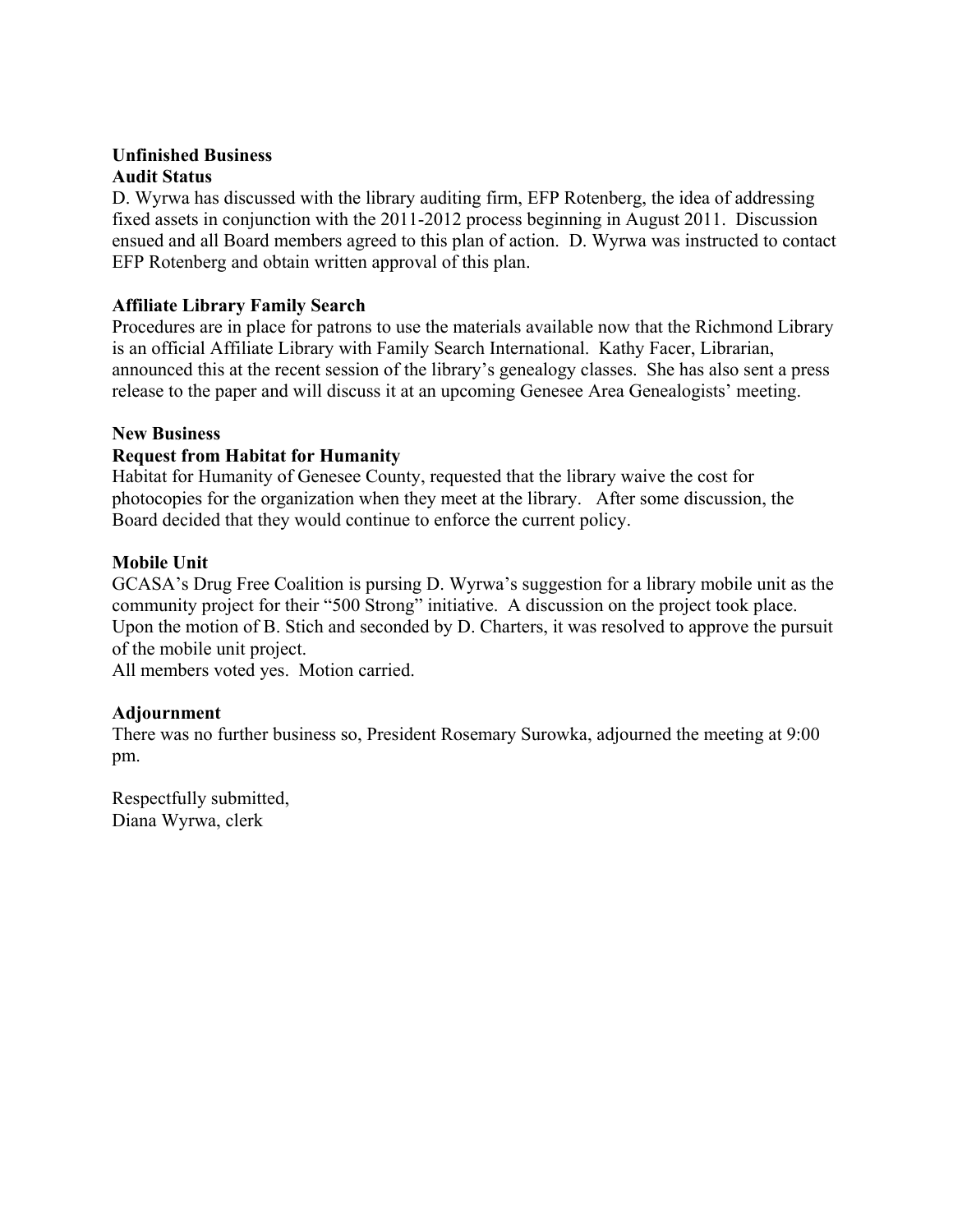## *Approved by the Library Board of Trustees May 9, 2011*  **Richmond Memorial Library Board of Trustees April 11, 2011**

A Public Information Meeting of the Board of Trustees of Richmond Memorial Library was held on Monday April 11, 2011. President of the Board, Rosemary Surowka, called the meeting to order at 7:00 pm. Trustees present: Beth Stich, Dana Charters, John McGee, Tracy Stokes. Also present were: Kathleen Facer, John Roach, Dianne L. Boeheim, Paula Haven, Carol Richardson, Sandra A. Gillard, Francis McNulty, Terrence McCormack, Tammy Schmidt, Diana Wyrwa.

#### **Welcome**

R. Surowka led the Pledge of Allegiance, welcomed all attendees and introduced the members of the Library Board of Trustees. She then introduced library director, Diana Wyrwa to present this year's program.

## **Budget Presentation**

D. Wyrwa reviewed the meeting's agenda and then presented the budget overview. Her presentation consisted of a review of past accomplishments aligned with the library's long-range plan. She focused on accomplishments of the past year and outlined future projects set for 2011- 2012. Specifics regarding the status of anticipated revenues and expenditures aligned with the proposed 2011-2012 budget were also explained, as was the need for the proposed 2% tax increase.

#### **Public Comment**

John Roach and Dianne Boeheim had signed up to speak. Mr. Roach asked to wait until the question and answer portion of the meeting. Ms. Boeheim spoke on behalf of the Friends of the Library and as a taxpayer. She agreed with the library proposals as presented and referenced a recent article from a news magazine that discussed increased cost of library materials and the need to maintain effort in purchasing.

#### **Questions and Answers**

John Roach agreed with the majority of the library proposals and program overview. However, he questioned the need for hiring a children's librarian as part of the 2011-2012 budget proposal. D. Wyrwa explained that the children's librarian position is not a new position. The children's librarian would replace Sandra Gillard who retired in June 2010.

#### **Conclusion of the Meeting**

With no further questions, D. Wyrwa took the opportunity to introduce Tammy Schmidt, who along with her husband Mark, will be the coffee bar vendor for the library. Rosemary Surowka thanked all for attending and concluded the Public Information Meeting at 7:35 pm.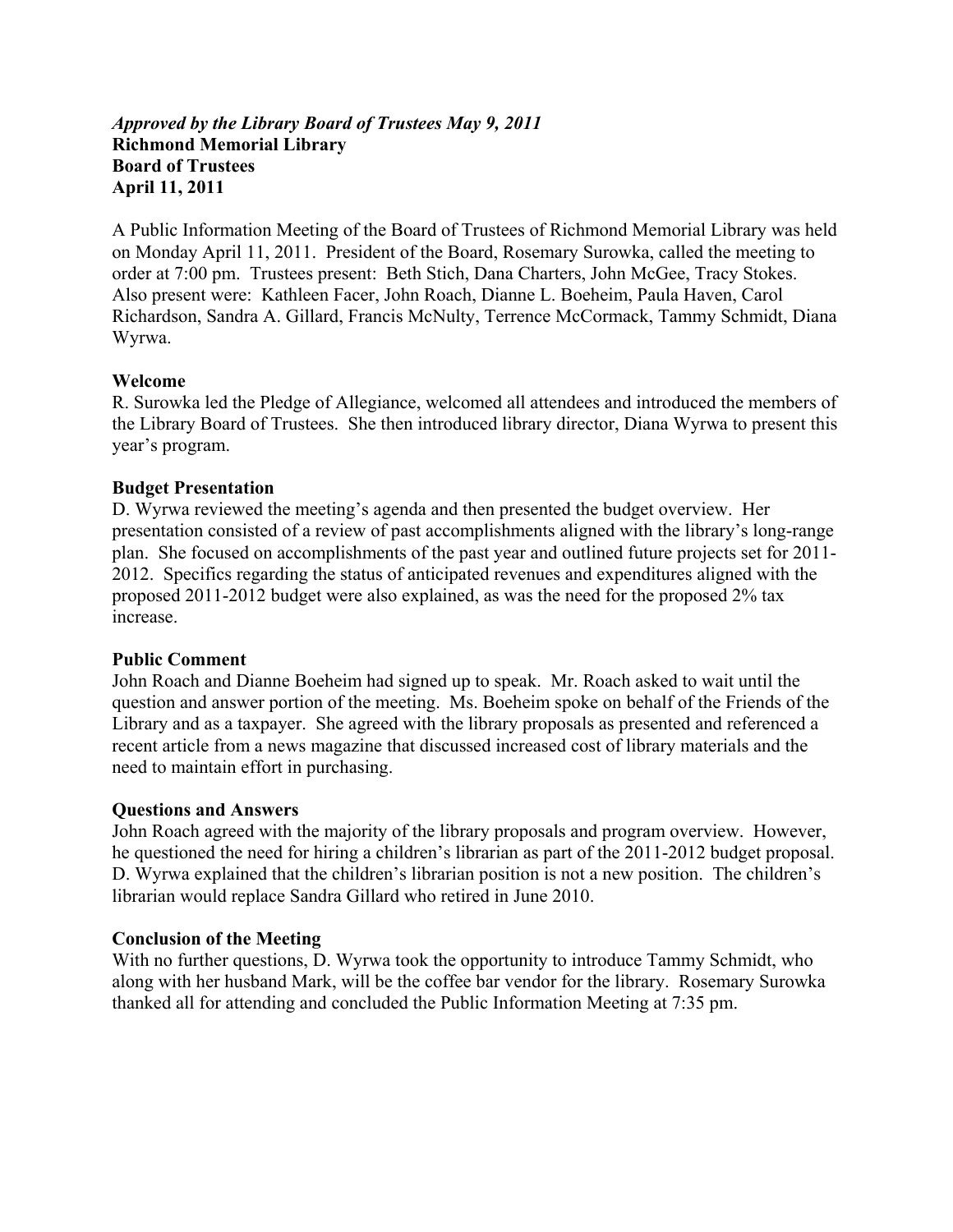## **Continued Business**

The regular meeting of the Board of Trustees was held following the Public Information Meeting on Monday, April 11, 2011.

President of the Board Rosemary Surowka called the meeting to order at 7:45 pm. Members Present: Dana Charters, John McGee, Beth Stich, Tracy Stokes, and Rosemary Surowka.

Also present: Diana Wyrwa and Paula Haven. Excused: Colleen Brudz

# **Approval of Minutes**

Upon the motion of B. Stich and seconded by D. Charters, it was resolved to accept the minutes of the meeting March 14, 2011.

All members voted yes. Motion carried.

# **Report of Librarian**

# **United Way Day of Caring**

United Way will coordinate their annual community volunteer day, Day of Caring, on Wednesday May 18, 2011. D. Wyrwa said that the library has requested four volunteers to paint the railings on the outside of the building and down the paved walkway to the parking lot, and to plant ground cover around the base of the four trees that lead down to the parking lot.

# **Coffee Bar Status Update**

Tammy and Mark Schmidt, the library coffee bar vendors, have legally confirmed the name of the coffee bar. It will be Bestsellers Café, LLC. Tom Williams, library attorney, is in the process of drawing up the lease. D. Wyrwa presented drawings of possible designs of the coffee bar done by Rick Bald, library architect. Based on R. Bald's estimates, D. Wyrwa requested that \$25,000 be moved from Capital Reserve for the project.

Upon the motion of J. McGee and seconded by D. Charters, it was resolved to approve but not exceed \$25,000 from Capital Reserve for the building of the coffee bar. All members voted yes. Motion carried.

# **Long Range Plan – Main Floor Redesign Plan**

D. Wyrwa discussed the steps that are being taken by the staff in preparation for the main floor redesign. The filing cabinets with the Family Files have been moved downstairs. Reference has been weeded and consolidated, and Local History will become the primary collection in the Reference/Local History area. Bookshelves will be added in the second and fourth openings leading into the Fiction room from Reference/Local History. One side of these shelves will be used for Fiction; the other for Local History.

# **Library Statistics**

| <b>Materials Circulation</b> | March 2011 | 22,986  |
|------------------------------|------------|---------|
| Internet Usage               | March 2011 | 3155    |
| Attendance                   | March 2011 | 17, 209 |
| Website Usage                | March 2011 | 2167    |

# **Report of Committees**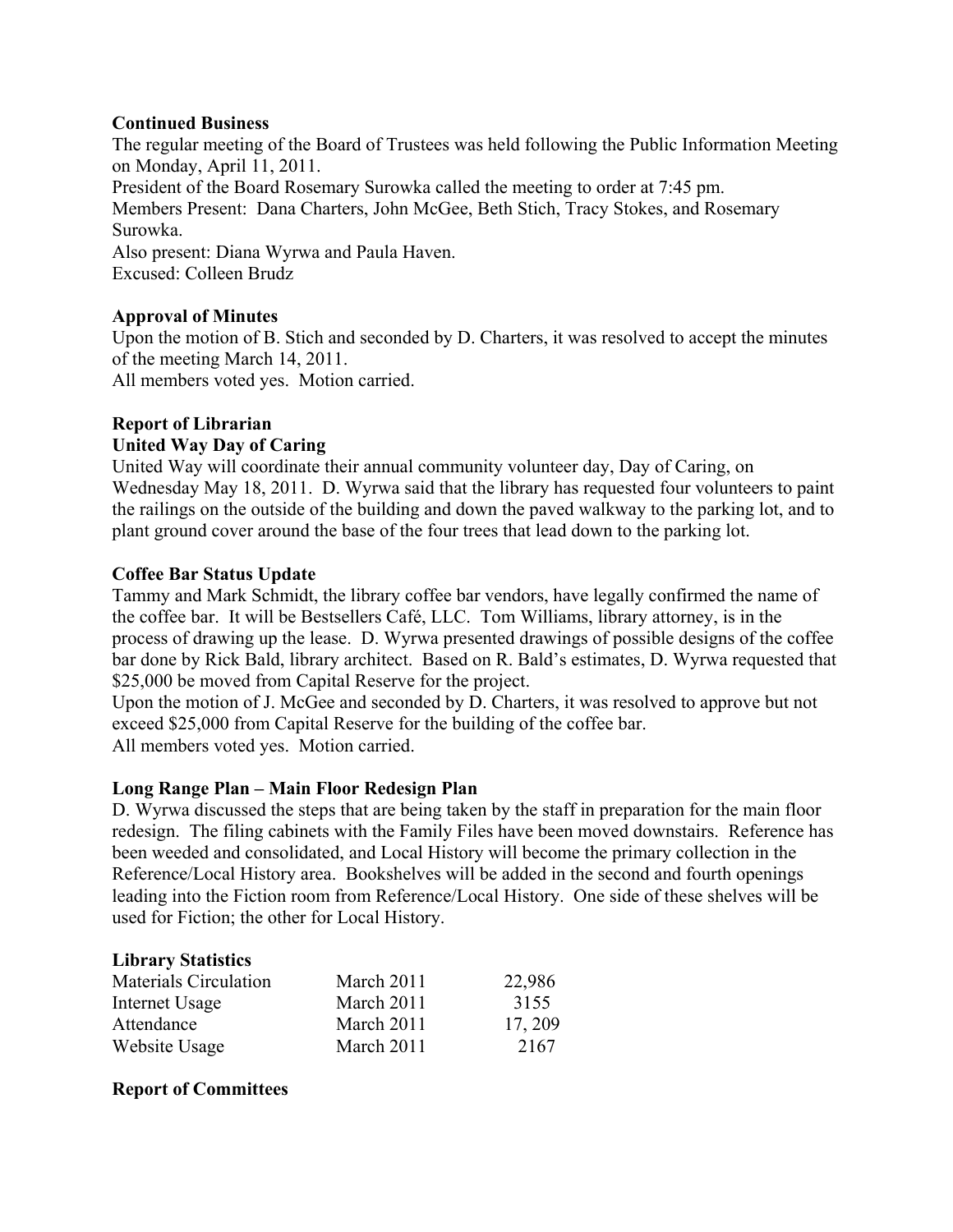None

## **Financials GRO Budget Amendment**

The library received the check for 2010-2011 grant year in March 2011, and the money must be spent by June 2011. In order to comply with the shortened time frame, D. Wyrwa and Judy Hurlbut, GRO coordinator, developed an amendment to the grant which decreased salary and benefits and increased monies for supplies and materials for the Children's Room. This amendment is being sent to NYS Library Development for approval. Upon the motion of B. Stich and seconded by T. Stokes, it was resolved to approve the

amendment to the GRO Budget pending approval by NYS Library Development. All members voted yes. Motion carried.

# **Approval of Invoices for Payment**

Upon the motion of T. Stokes and seconded by D. Charters, it was resolved to approve the payment of \$2,300.32 printed on Supplemental Warrant 41. All members voted yes. Motion carried.

Upon the motion of T. Stokes and seconded by D. Charters, it was resolved to approve the payment of \$38,499.89 printed on Warrant 43. All members voted yes. Motion carried.

## **March 2011 Summary of Revenues and Appropriations**

The March 2011 Summary will be reviewed for approval at the May 2011 meeting.

# **Capital Reserve**

Upon the motion of J. McGee and seconded by D. Charters, it was resolved to approve but not exceed \$25,000 from Capital Reserve for the building of the coffee bar. All members voted yes. Motion carried.

#### **Communications**

None

# **Unfinished Business**

**Mobile Unit Update** 

D. Wyrwa told the Board that GCASA's Drug Free Coalition may have found a suitable vehicle for the library's mobile unit.

# **ALA Traveling Exhibit** *A Fine Romance* **update**

D. Wyrwa reported that the ALA Exhibit, *A Fine Romance*, will be at the library from July 13 – August 26. A meeting with members of Temple Emanu-El, Genesee Regional Arts Council and Roxy's Music Store will be held to plan all events associated with the exhibit.

**New Business Five Star Bank summer reading sponsor request**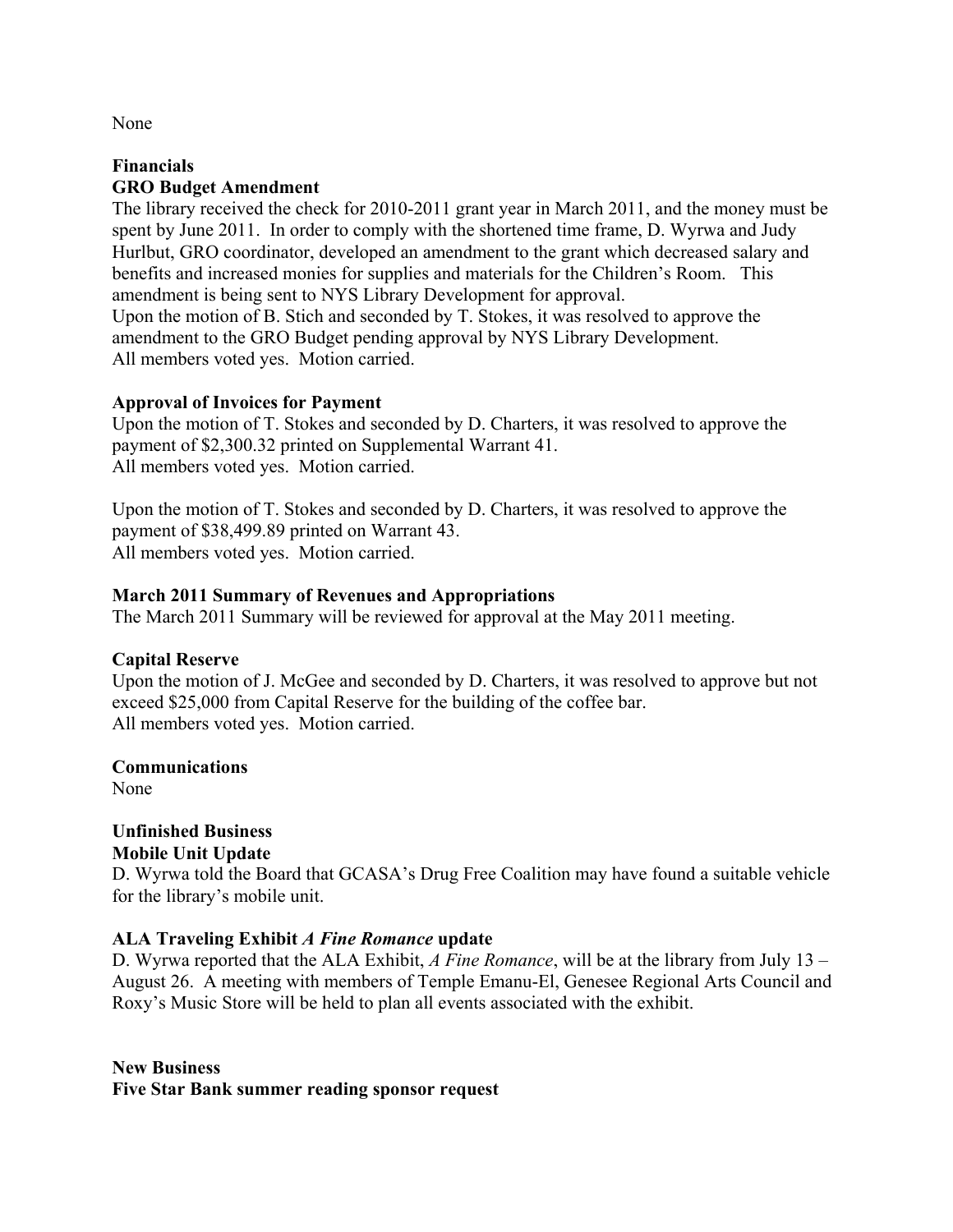Jane Scott from Five Star Bank called D. Wyrwa with an offer of financial assistance for Children's Summer Reading Club. D. Wyrwa and Paula Haven, Youth Services Supervisor, met with Jane, and suggested that Five Star sponsor one of the Family Friday programs. Upon the motion of T. Stokes and seconded by B. Stich, it was resolved to accept Five Star Bank's offer.

All members voted yes. Motion carried.

## **Adjournment**

There was no further business so, President Rosemary Surowka, adjourned the meeting at 8:42 pm.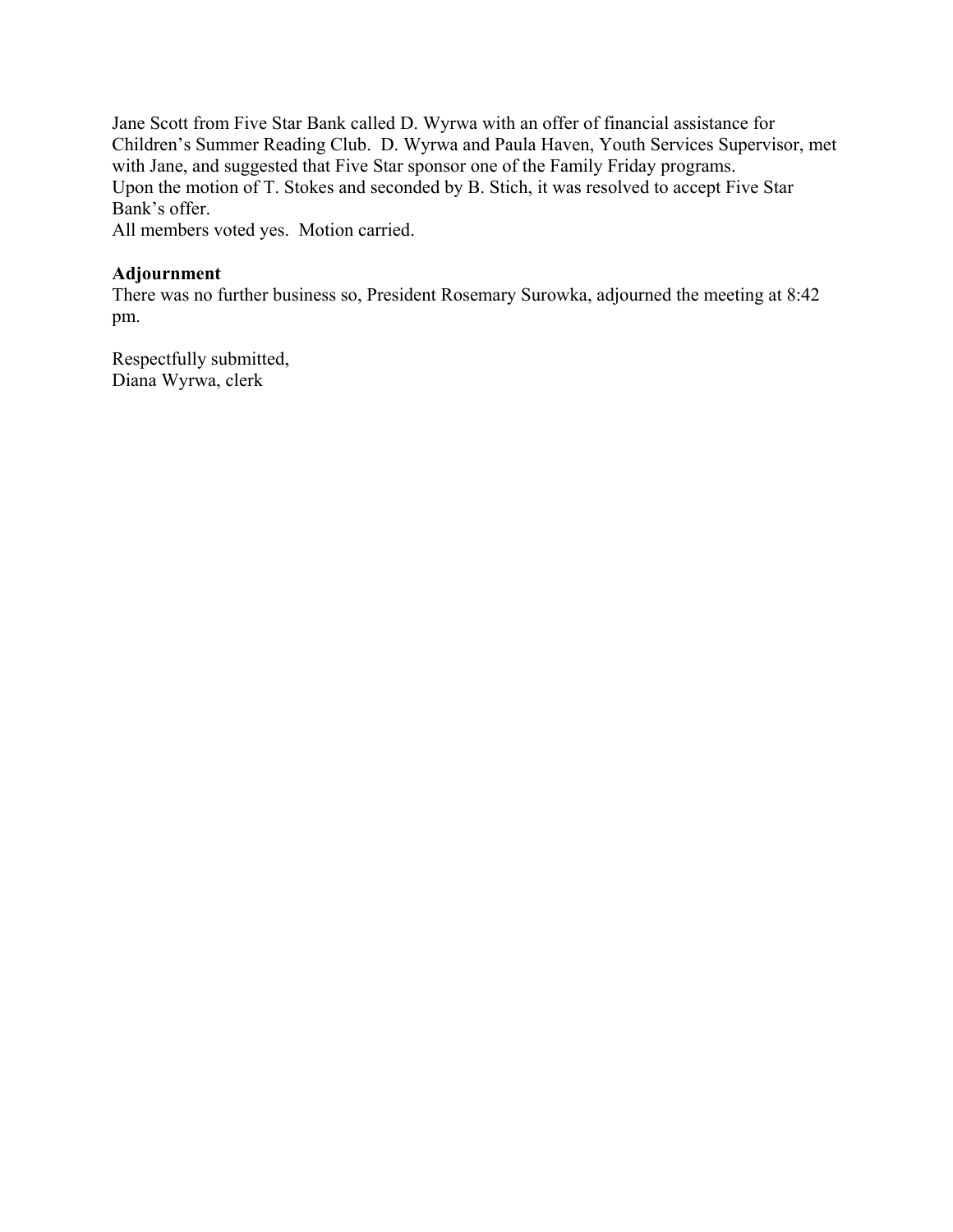## *Approved by the Library Board of Trustees June 13, 2011*  **Richmond Memorial Library Board of Trustees May 9, 2011**

The regular meeting of the Board of Trustees was held on Monday, May 9, 2011. President of the Board Rosemary Surowka called the meeting to order at 6:30 PM. Members Present: Dana Charters, John McGee, Beth Stich, Tracy Stokes, Rosemary Surowka.

Also present: Colleen Brudz, Diana Wyrwa, and Paula Haven.

# **Approval of Minutes**

Upon the motion of B. Stich and seconded by D. Charters, it was resolved to accept the minutes of the meeting April 11, 2011. All members voted yes. Motion carried.

# **Report of the Librarian**

# **Review of Budget Results/Trustee Election**

The budget was passed by 65% with 223 voting yes and 120 voting no. This is a 3 to 1 margin, which is the smallest margin in the history of the vote. D. Wyrwa discussed the factors she believes contributed to this and ways to improve. She suggested that patrons be kept well informed of all library events throughout this next year. Keeping them better apprised will help them be more aware of the importance of coming out to vote. Dana Charters, who ran unopposed, was elected for a 5-year term

# **Marshall Fund/SAGE Program Grant Application**

D. Wyrwa went over the SAGE (Services to the Aging in Genesee County) Grant Application for 2011-2012, as written by SAGE Coordinator, Cathie Plaisted. She explained that the outcomes were based on guidelines given by the Rochester Foundation, who administer the Marshall Fund. She noted that the SAGE program would receive an additional \$5000 next year. These funds are earmarked for the mobile unit, as the SAGE program will be a primary user.

Upon the motion of T. Stokes and seconded by J. McGee, it was resolved to accept the SAGE Grant Application for 2011 – 2012.

All members voted yes. Motion carried.

# **Coffee Bar & Main Floor redesign update**

D. Wyrwa explained that all the furniture for the main floor redesign is on order, with a projected delivery date of the end of June. The furniture company would come in and set everything up for an additional fee of 20% of the total order, but it has been decided that the custodial staff of the Richmond Library will do the set-up in order to save the library this cost.

D. Wyrwa has one quote on cabinets for the Coffee Bar. After she has gotten a quote from a second company, she will contact library architect Rick Bald to complete the drawings necessary for construction to begin.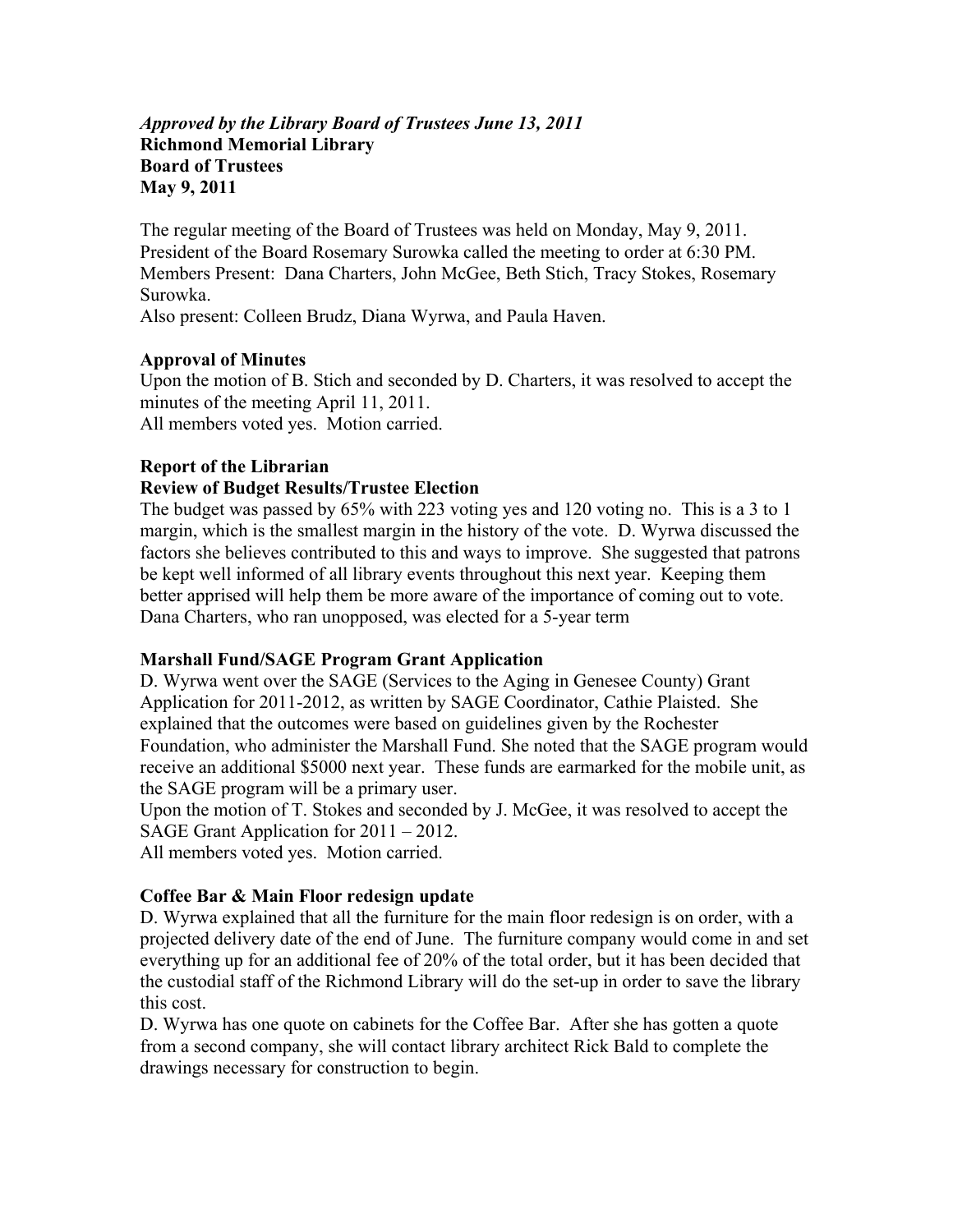## **Long Range Plan**

D. Wyrwa explained that this is the last year of the Long Range Plan. She suggested contacting the community members of the original committee to see if they would be willing to serve again. Those willing would be reconvened to discuss the progress and future of the plan. B. Stich recommended that new people be added if all age groups are not represented in the returning members.

# **Library Statistics**

| Materials Circulation | April 2011 | 21,277                        |
|-----------------------|------------|-------------------------------|
| Internet Usage        | April 2011 | 2938                          |
| Attendance            | April 2011 | 14851                         |
| Website Usage         | April 2011 | No Statistics from Millennium |

## **Financials**

## **Approval of Invoices for Payment**

Upon the motion of J. McGee and seconded by B. Stich, it was resolved to approve the payment of \$2,300.32 on Supplemental Warrant 41 and \$2,013.66 on Supplemental Warrant 46.

All members voted yes. Motion carried.

Upon the motion of B. Stich and seconded by T. Stokes, it was resolved to approve the proposed May invoice payments of \$43,349.69 on Warrant 47. All members voted yes. Motion carried.

#### **Transfers**

Upon the motion of D. Charters and seconded by J. McGee, it was resolved to approve the transfer of \$3,500.00 from the Other Expenses line (L7410-400-00-0000) to the Equipment line (L7410-200-00-0000); \$800 from the Other Expenses line (L7410-400- 00-0000) to the Supplies line (L7410-450-00-0430); \$800 from the Electronic Resources line (L7410-450-00-0414) to the Supplies line (L7410-450-00-0430); and \$1,848.57 from the Conference line to the Part-time Salaries line (L7410-160-00-1800). All members voted yes. Motion carried.

#### **March and April Summary of Revenues and Appropriations**

Upon the motion of J. McGee and seconded by B. Stich, it was resolved to approve the March 2011 Summary of Revenues and Appropriations. All members voted yes. Motion carried.

Upon the motion of J. McGee and seconded by B. Stich, it was resolved to approve the April 2011 Summary of Revenues and Appropriations. All members voted yes. Motion carried.

#### **Capital Reserve**

D. Wyrwa went over the projected amount that will be used from the Fund Balance from July to October before the tax revenue is collected.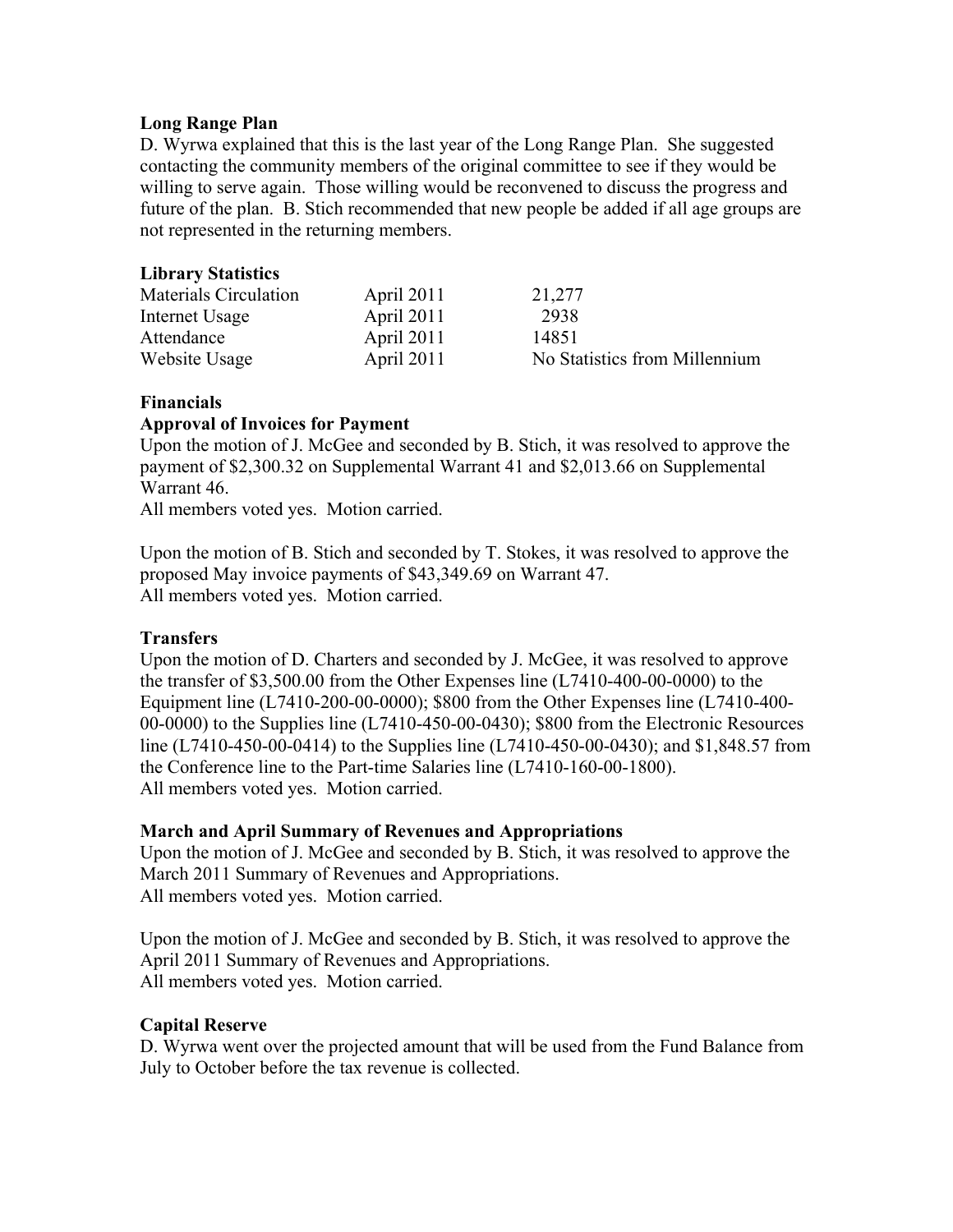#### **Communications -** none

## **Unfinished Business Mobile Unit Update**

D. Wyrwa told the Board that the mobile unit has been chosen. It will be a delivery van that has two doors that open in the back, and GCASA (Genesee/Orleans Council on Alcoholism and Substance Abuse, Inc.) will be able to purchase it with no further financial assistance. D. Wyrwa is going to ask the Friends of the Richmond Library to contribute to the customization of the unit.

## **Five Star Bank sponsorship**

Five Star Bank is going to give \$200 for one of the Children's Summer Reading Club Family Friday programs, with the program choice being up to the library. D. Wyrwa commented that this would be of great assistance to the Friends of the Richmond Memorial Library, who sponsor all of the programs for Summer Reading Club.

#### **New Business**

## **NIOGA Board of Trustees Meeting at Richmond**

D. Wyrwa said that Tom Bindeman, Director of NIOGA Library System, had scheduled the NIOGA Board of Trustees June meeting to be held at Richmond Library in June, with the hopes of patronizing the library coffee bar. As the coffee bar will not be complete at that time, D. Wyrwa has rescheduled the meeting for August.

#### **Adjournment**

There was no further business so, President Rosemary Surowka, adjourned the meeting at 8:00 pm.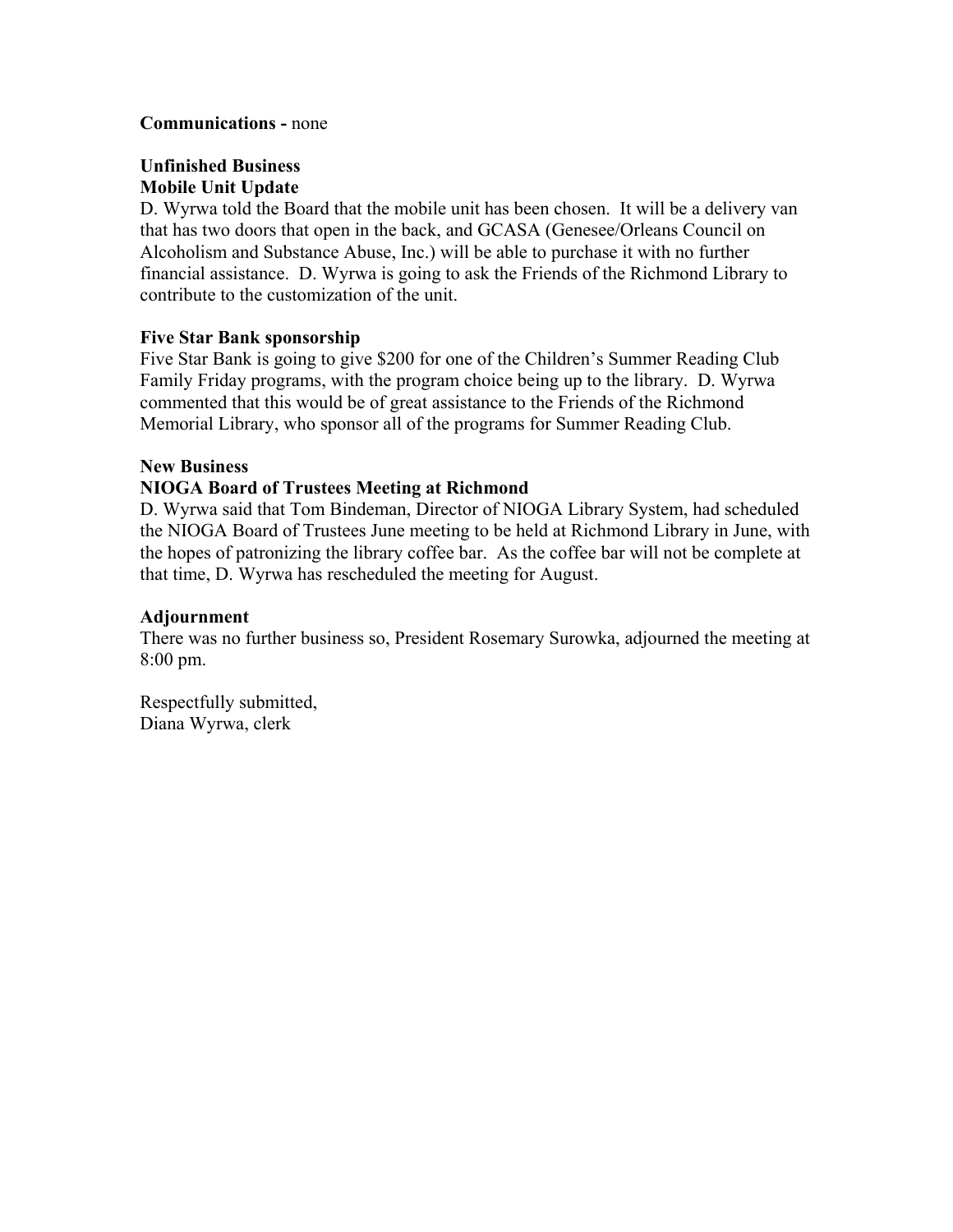## *Approved by the Library Board of Trustees July 11, 2011*  **Richmond Memorial Library Board of Trustees June 13, 2011**

The regular meeting of the Board of Trustees was held on Monday, June 13, 2011. President of the Board Rosemary Surowka called the meeting to order at 6:30 PM. Members Present: Dana Charters, Beth Stich, Tracy Stokes, Rosemary Surowka. Also present: Diana Wyrwa and Paula Haven. Excused: John McGee, Colleen Brudz

# **Approval of Minutes**

Upon the motion of D. Charters and seconded by B. Stich, it was resolved to accept the minutes of the meeting May 9, 2011. All members voted yes. Motion carried.

## **Report of the Librarian**

# **Health Presentation – Jeremy Higgins**

Jeremy Higgins from EMS Group presented options for health care for the library staff. Discussion ensued. It was decided to wait until J. McGee could have the information before a final decision would be made.

## **2011 – 2012 Library Board Meeting Calendar**

Upon the motion of D. Charters and seconded by B. Stich, it was resolved to accept the proposed 2011-2012 Library Board Meeting Calendar with a possible amendment of the April meeting to be made at the July meeting.

All members voted yes. Motion carried.

#### **AmeriCorps**

D. Wyrwa explained that Karissa Guiste resigned from her third term of AmeriCorps service at the library. The library had paid their full share of the cost. The remainder of the money can be refunded or rolled over for a future AmeriCorps member. D. Wyrwa recommended that the money be rolled over as the library plans to request an AmeriCorps member for the following year.

Upon the motion of T. Stokes and seconded by B. Stich, it was resolved to maintain the remainder of the library funds with AmeriCorps for a future member. All members voted yes. Motion carried.

#### **NYS Construction Grant Approval**

NYS has approved the Construction Grant proposal that D. Wyrwa wrote in August 2011. D. Wyrwa is concerned that the cost will be higher than the estimate because of the time lapse between the submission of the grant and the approval. The original proposal was written to replace two windows in Children's Room. T. Stokes suggested that replacing the window in Teen Corner might be more in line with the proposed amount of money. D. Wyrwa will look into the possibility.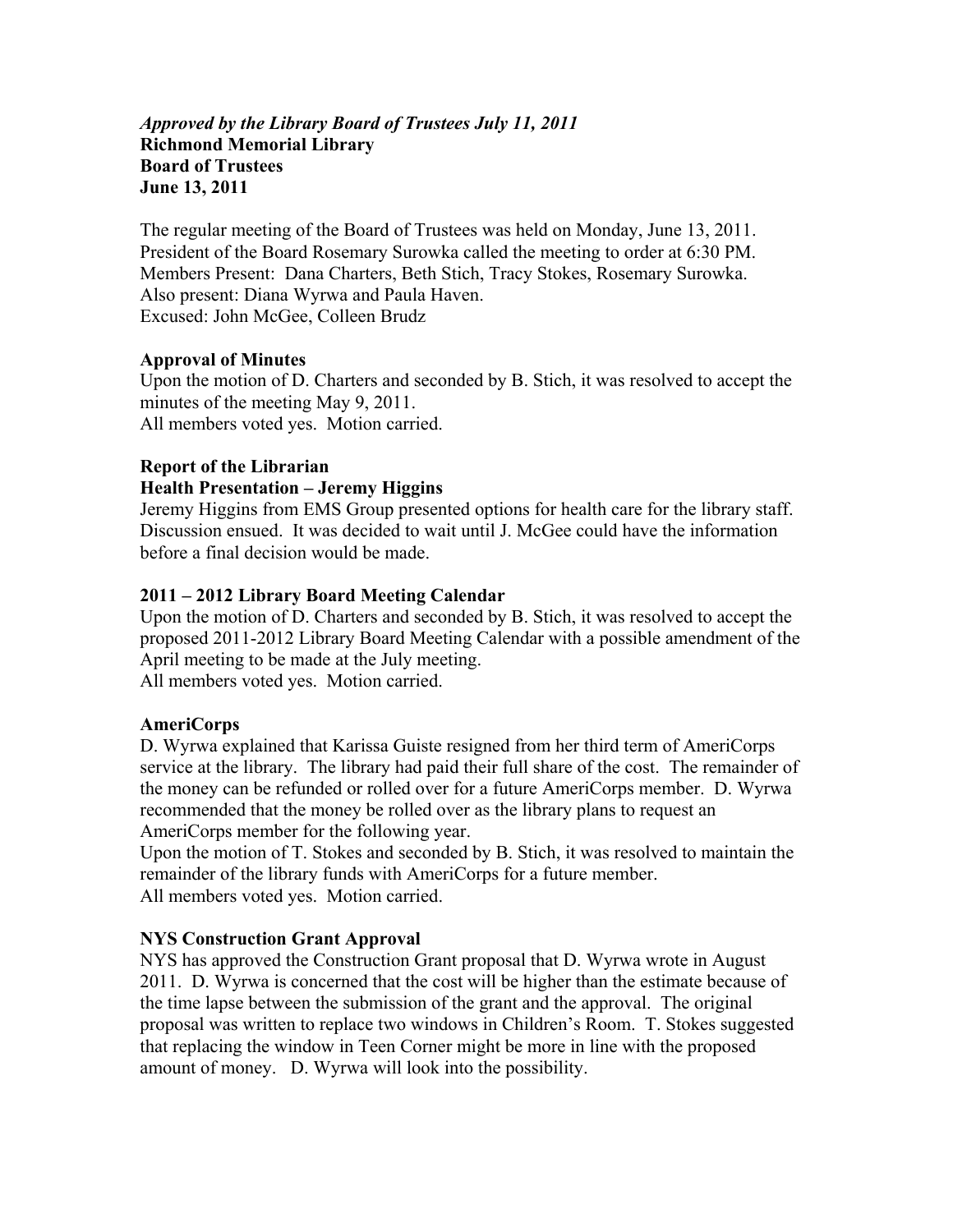## **Summer Reading Club**

D. Wyrwa distributed fliers from the Adult, Teen and Children's Summer Reading Clubs.

## **Long Range Plan**

D. Wyrwa noted that the 2011 – 2012 Marshall Grant application was approved and signed.

## **Library Statistics**

| Materials Circulation   | May 2011 | 19,777 |
|-------------------------|----------|--------|
| Internet Usage          | May 2011 | 2581   |
| <b>Total Attendance</b> | May 2011 | 14,258 |
| Website Usage           | May 2011 | 2974   |

# **Report of Committees**

D. Wyrwa mentioned that she would be attending the Genesee County Funding meeting on June 16.

# **Financials**

Upon the motion of B. Stich and seconded by D. Charters, it was resolved to approve the payment of \$7,060.29 on Supplemental Warrant 50. All members voted yes. Motion carried.

Upon the motion of B. Stich and seconded by D. Charters, it was resolved to approve the payment of \$536.49 on Supplemental Warrant 51. All members voted yes. Motion carried.

Upon the motion of B. Stich and seconded by D. Charters, it was resolved to approve the payment of \$23,425.19 on Warrant 52. All members voted yes. Motion carried.

# **Transfers**

Upon the motion of B. Stich and seconded by D. Charters, it was resolved to approve the transfer of \$2,521.33 from the Equipment – Marshall Grant line (L7410.200-03-0000) to the Other Expenses – Marshall Grant line (L7410.400-03-0450); \$1,715.00 from the Supplies – Parent/Child Grant line (L7410.450-02-2011.) to the Books – Parent/Child Grant line (L7410.451-02-2011); and \$700 from the Telecommunications line (L7410.400-00-0454) to the Part Time Salaries line (L7410.160-00-1800.) All members voted yes. Motion carried.

#### **May Summary of Revenues and Appropriations**

Upon the motion of B. Stich and seconded by D. Charters, it was resolved to approve the May 2011 Summary of Revenues and Appropriations. All members voted yes. Motion carried.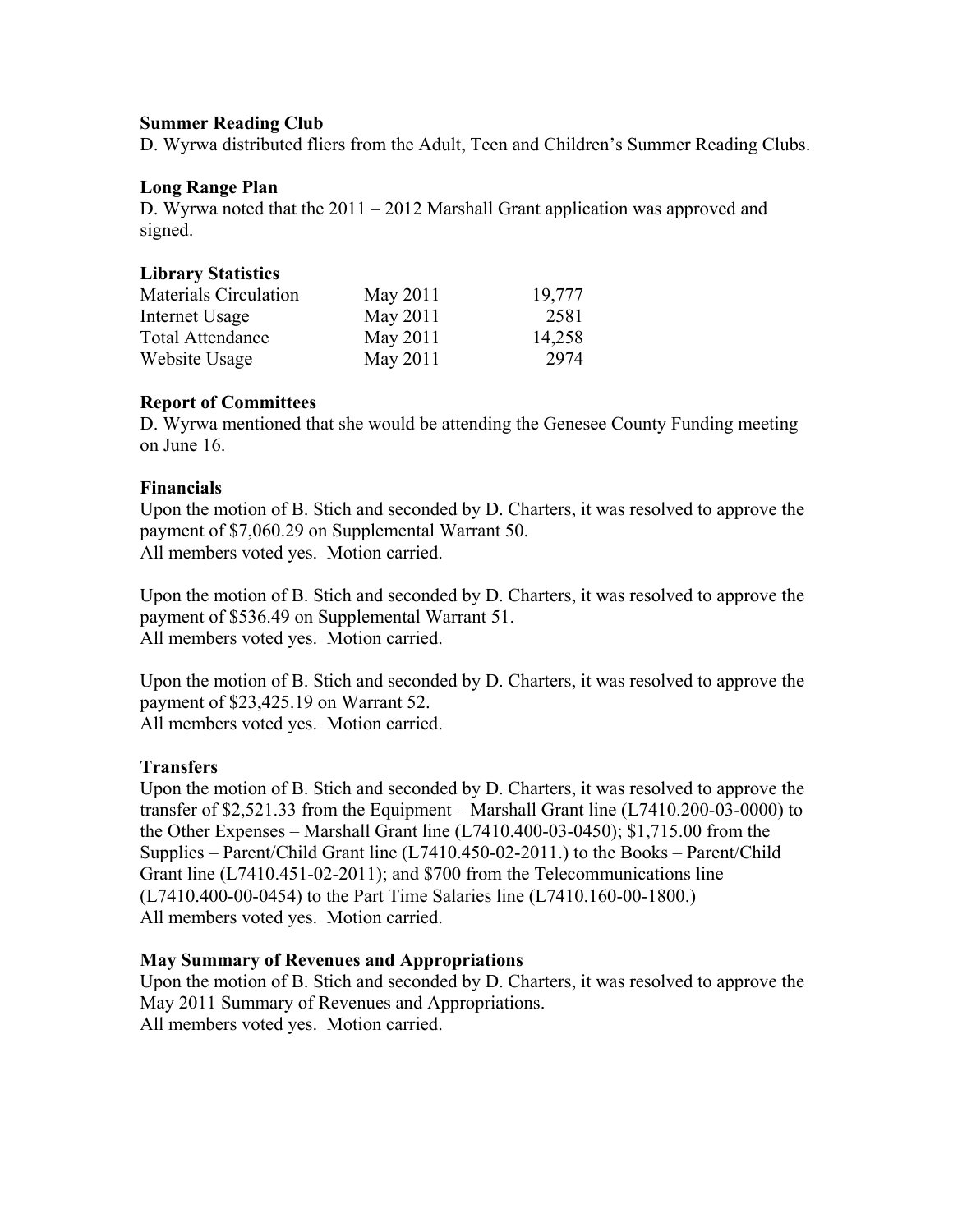# **Capital Reserve**

D. Wyrwa mentioned the amounts that have been approved for the Coffee Bar and the matching funds for the NYS Construction Grant.

# **Communications –** none

#### **Unfinished Business Update Coffee Bar/Main Floor Redesign**

D. Wyrwa has been in discussion with coffee bar vendors Tammy and Mark Schmidt regarding the cabinets and menu. She has also been working with Jim Jacobs, planning for the plumbing and electricity.

# **Update ALA Traveling Exhibit –** *A Fine Romance: Jewish Songwriters*

D. Wyrwa told the board that Temple Emau-El will be sending publicity to Jewish Community Centers in Monroe and Erie counties. The program with Michael Lasser will be held in the library, with Roxy's Music Store loaning the sound equipment. Plans are in progress for a Sing-Along with Jeffrey Clough in August.

D. Wyrwa noted that the mobile unit will be unveiled Tuesday, June 21.

D. Wyrwa explained briefly about some past NYS ERS (New York State's Employees Retirement System) issues and how they will be resolved.

# **New Business**

**Request for Special Meeting – approval of additional invoices for current fiscal year**  D. Wyrwa requested a short special meeting to approve a final warrant to pay as many invoices as possible out of the budget for the 2010 – 2011 year and to decide on health care benefits for library staff. Board members agreed and scheduled it for June 20 at 6:30 p.m.

# **Adjournment**

There was no further business so, Vice President Dana Charters, adjourned the meeting at 9:10 pm.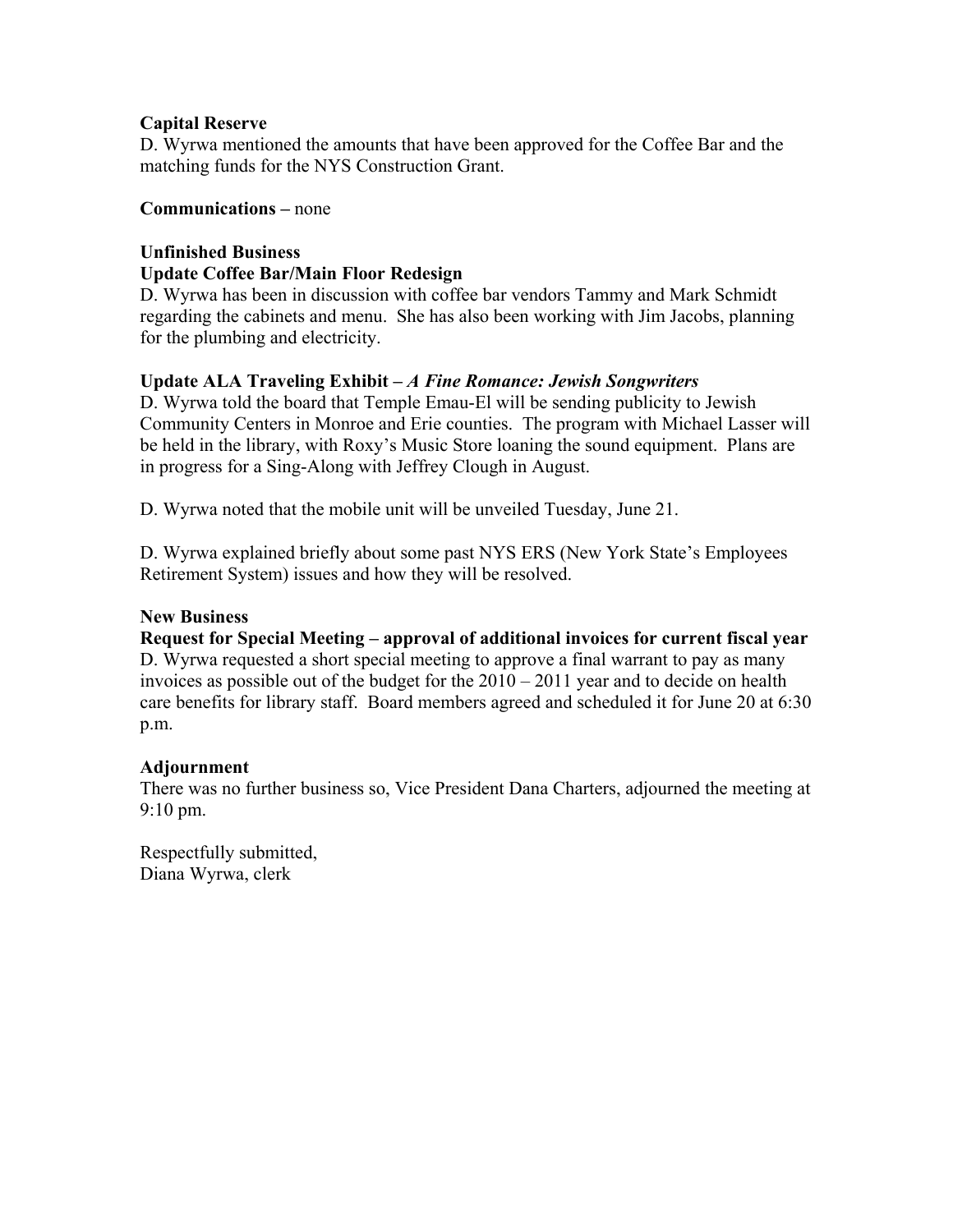## *Approved by the Library Board of Trustees July 11, 2011*  **Richmond Memorial Library Board of Trustees June 20, 2011**

The special meeting of the Board of Trustees was held on Monday, June 20, 2011. President of the board Rosemary Surowka called the meeting to order at 6:30 PM Members Present: Dana Charters, Beth Stich, Tracy Stokes, Rosemary Surowka, John McGee. Also present: Diana Wyrwa

# **Health Care**

Board members reviewed the information provided by Jeremy Higgins from the EMS Group- Stahlka Agency. Three plans were discussed and compared to the current health plan, GAHP. Also discussed was the FSA option.

Upon the motion of D. Charters, seconded by J. McGee it was resolved to approve the Univera AU96 health care plan for RML employees beginning September 1, 2011. All members voted yes. Motion carried.

Upon the motion of J. McGee, seconded by B. Stich it was resolved to approve the P&A Group as managers of Richmond Memorial Library's HRA and FSA Programs. All members voted yes. Motion carried.

## **Financials - Transfers**

Upon the motion of T. Stokes, seconded by B. Stich it was resolved to approve three transfers of funds: \$2562.38 from electronic resources to custodial salaries; \$77.60 from electronic resources to clerical salaries; \$2611.40 from utilities to part-time salaries. All members voted yes. Motion carried.

#### **Warrant**

Upon the motion of J. McGee, seconded by T. Stokes it was resolved to approve the payment of \$38,604.20 on warrant 56. All members voted yes. Motion carried.

#### **2011-2012 Budget**

Upon the motion of B. Stich, seconded by T. Stokes, it was resolved to adopt the 2011- 2012 Budget commencing on July 1, 2011. All members voted yes. Motion carried.

# **Warrant Schedule**

Upon the motion of D. Charters, seconded by T. Stokes it was resolved to adopt the 2011-2012 warrant schedule as presented. All members voted yes. Motion carried.

Adjournment With no further business, President Rosemary Surowka adjourned the meeting at 7:40 PM

Respectfully submitted,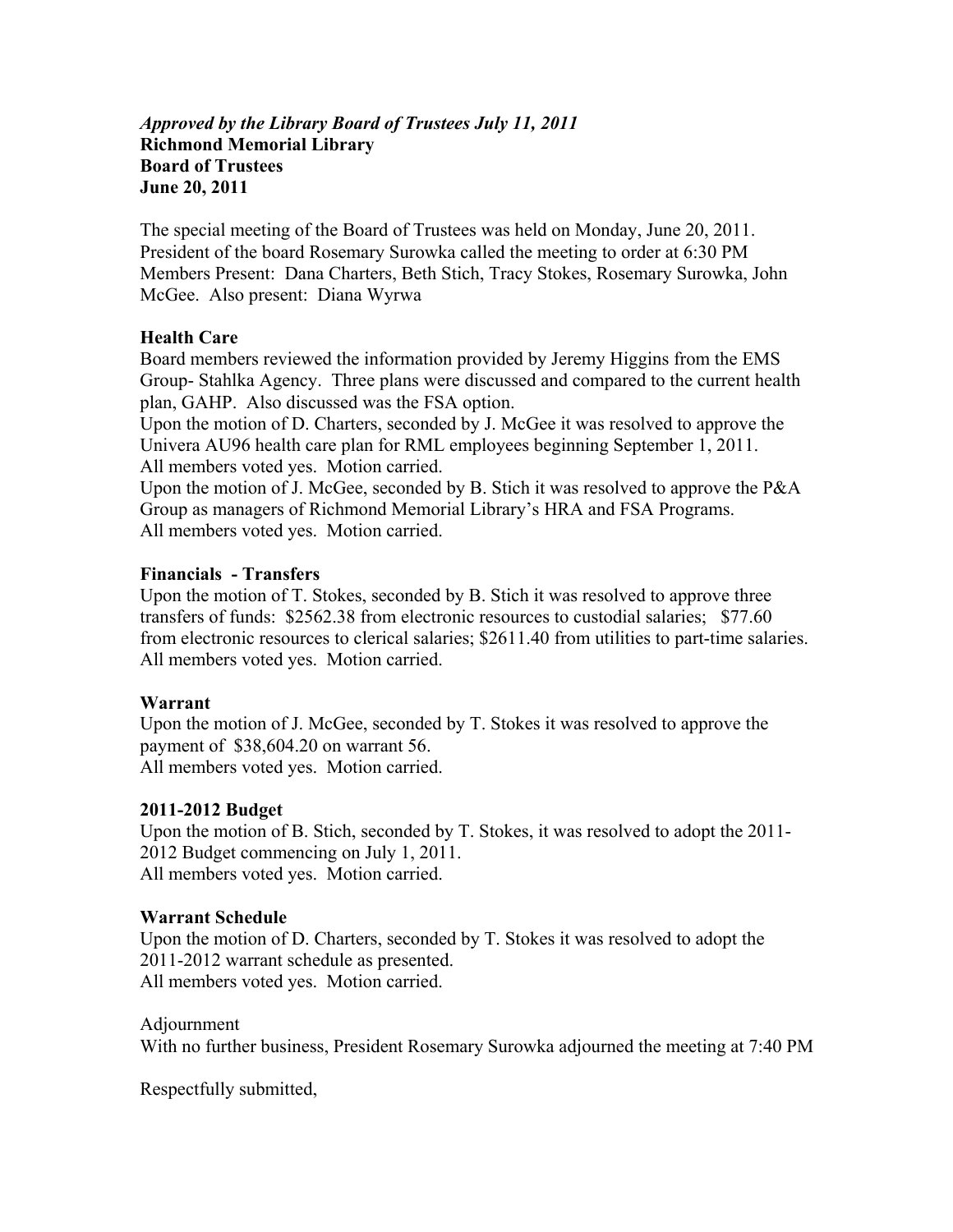Diana Wyrwa, clerk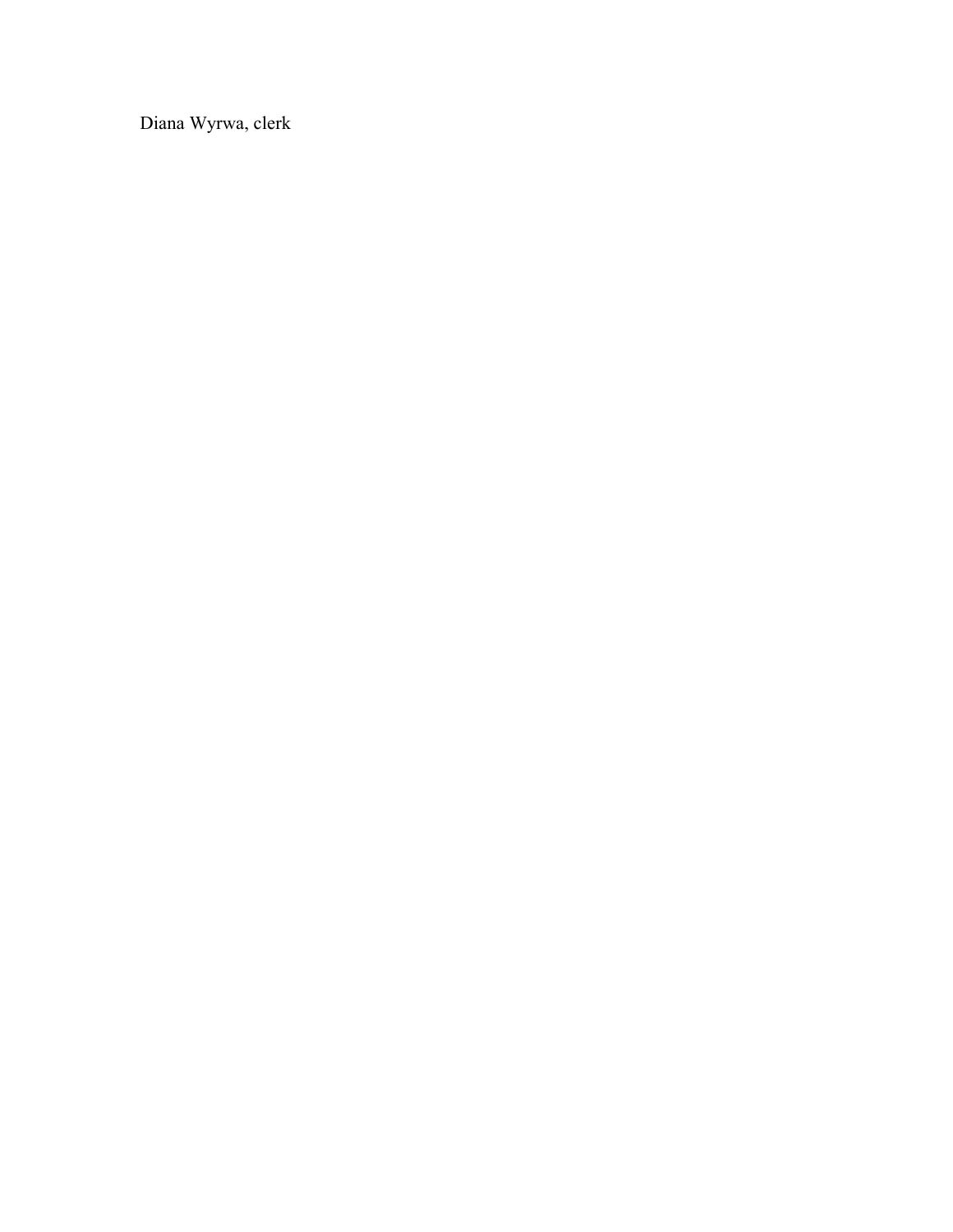## *Approved by the Library Board of Trustees August 8, 2011*  **Richmond Memorial Library Board of Trustees July 11, 2011**

The reorganization meeting of the Board of Trustees was held on Monday, July 11, 2011. President of the Board Rosemary Surowka called the meeting to order at 3:15 pm. Members Present: Beth Stich, Tracy Stokes, Rosemary Surowka Excused: Dana Charters, John McGee Also present: Colleen Brudz, Alice Zito, Diana Wyrwa and Paula Haven

#### **Swearing in of Board Members**

All members of the Board of Trustees in attendance were sworn-in by Notary Public, Alice Zito. Upon completion, Alice left the meeting.

#### **Reorganization**

#### **Election of President and Election of Vice-President**

Because the full Board was not in attendance, it was decided to wait until the August meeting to elect the President and Vice-President

#### **Appointment of Clerk**

Upon the motion of T. Stokes, seconded by B. Stich, it was resolved to appoint Diana Wyrwa as Clerk to the Board of Trustees. All members voted yes. Motion carried.

#### **Appointment of Assistant Clerk**

Upon the motion of T. Stokes, seconded by B. Stich, it was resolved to appoint Paula Haven as Assistant Clerk to the Board of Trustees. All members voted yes. Motion carried.

#### **Appointment of Treasurer**

Upon the motion of T. Stokes, seconded by B. Stich, it was resolved to appoint Sally Sanford as Treasurer to the Board of Trustees. All members voted yes. Motion carried.

#### **Appointment of Deputy Treasurer**

Upon the motion of T. Stokes, seconded by B Stich, it was resolved to appoint Beth Stich as Deputy Treasurer to the Board of Trustees. All members voted yes. Motion carried.

#### **Appointment of Purchasing Agent**

Upon the motion of T. Stokes, seconded by B. Stich it was resolved to appoint Diana Wyrwa as Purchasing Agent to the Board of Trustees.

All members voted yes. Motion carried.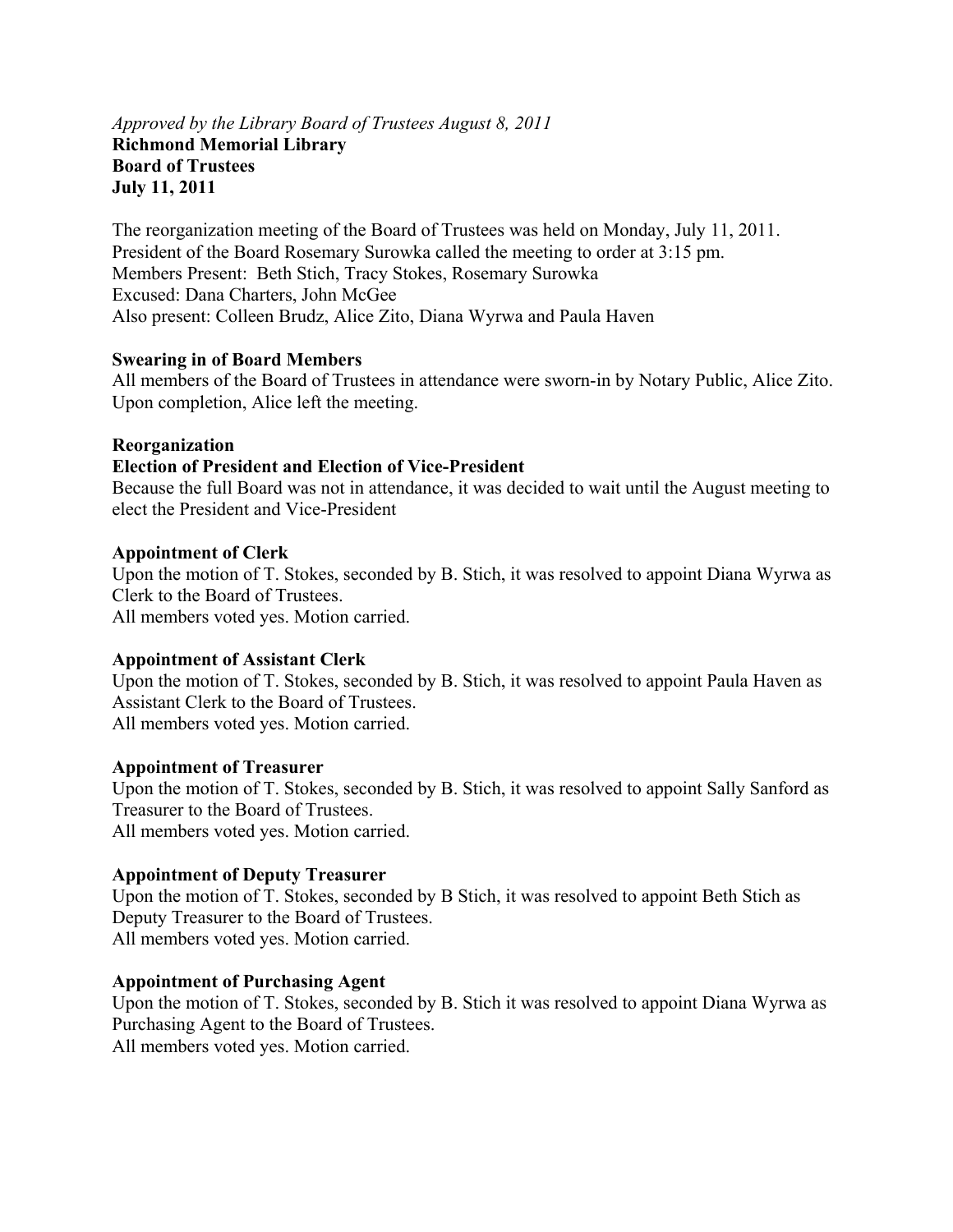## **Designation of Library Attorney**

Upon the motion of T. Stokes, seconded by B. Stich, it was resolved that the Williams Law Firm (Thomas & Gerald Williams) be the attorney of record to represent the Richmond Memorial Library.

All members voted yes. Motion carried.

## **Designation of Auditing Firm**

Upon the motion of T. Stokes, seconded by B. Stich, it was resolved that EFP Rotenberg be the auditing firm for the Richmond Memorial Library. All members voted yes. Motion carried.

## **Designation of Official Bank Depository**

Upon the motion of T. Stokes, seconded by B. Stich, it was resolved that Five Star Bank be the Official Bank Depository for Richmond Memorial Library. All members voted yes. Motion carried.

## **Designation of Bank Signatories**

Upon the motion of T. Stokes, seconded by B. Stich, it was resolved that Sally Sanford, Beth Stich and Rosemary Surowka be appointed as the Bank Signatories for Richmond Memorial Library.

All members voted yes. Motion carried.

# **Designation of Payroll Certifier**

Upon the motion of T. Stokes, seconded by B. Stich, it was resolved that Diana Wyrwa be appointed as the Payroll Certifier for Richmond Memorial Library. All members voted yes. Motion carried.

# **Designation of Petty Cash Funds**

Upon the motion of T. Stokes, seconded by B. Stich, it was resolved to approve a Petty Cash amount of \$200 for the Richmond Memorial Library. All members voted yes. Motion carried.

#### **Designation of Official Newspaper**

Upon the motion of T. Stokes, seconded by B Stich, it was resolved that The Daily News be the Richmond Memorial Library's official newspaper. All members voted yes. Motion carried.

# **By-Laws Review**

D. Wyrwa suggested that there are a couple of small changes that need to be made to the bylaws, in part due the revised charter being approved by New York State in September 2010. These changes will be brought to the Board at the August meeting.

#### **Approval of Minutes**

B Stich pointed out a typographical error in the minutes of June 20, 2011. Upon the motion of B. Stich and seconded by T. Stokes, it was resolved to accept the minutes of both the regular meeting of June 13, 2011 and the special meeting of June 20, 2011 as corrected.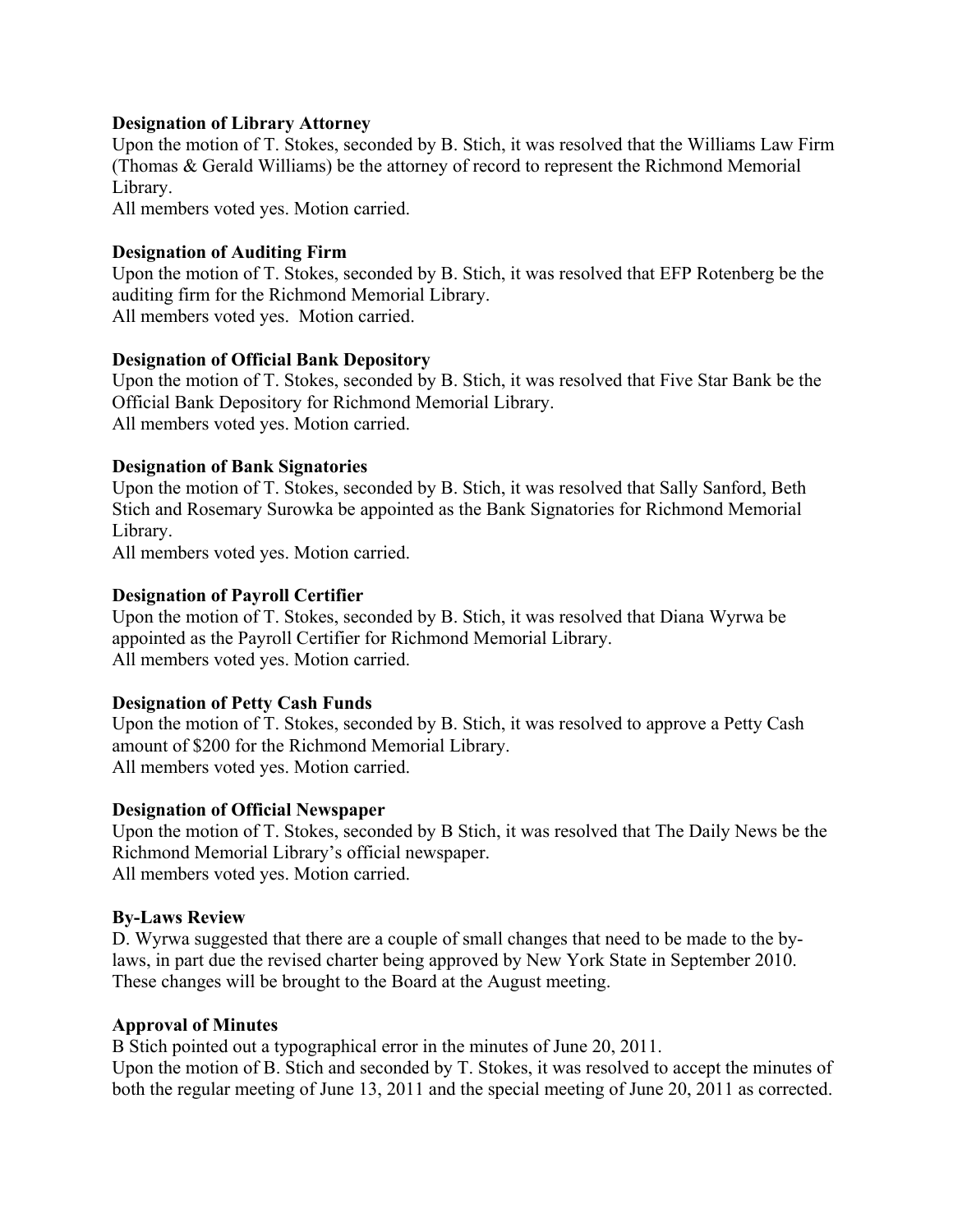All members voted yes. Motion carried.

## **Report of the Librarian Board Member Vacancy**

J. McGee submitted his letter of resignation to President Rosemary Surowka. Letter was read to the Board by D. Wyrwa. His resignation is due to an immediate relocation.

Upon the motion of T. Stokes and seconded by B. Stich, it was resolved to accept the resignation of Library Trustee John McGee and wish him the best.

All members voted yes. Motion carried.

Board members discussed possible candidates to serve the remainder of John McGee's term (2 years). D. Wyrwa will contact potential candidates and report back in August.

# **Board Meeting Calendar**

At the June Board meeting, it was suggested that the April meeting be changed, due to the fact that it was scheduled for the Monday after Easter. The meeting, which is the Public Information Meeting for the Library Budget, has been changed from April 9 to April 16. Upon the motion of B. Stich, seconded by T. Stokes it was resolved to approve the amended 2011 – 2012 Library Board of Trustees meeting calendar. All members voted yes. Motion carried.

## **Personnel – Children's Librarian**

D. Wyrwa announced that she plans to interview for the Children's Librarian on Tuesday, July 19. In addition to D. Wyrwa, the committee will include Librarians Kathy Facer and Paula Haven.

# **Health Care Update**

D. Wyrwa said that Jeremy Higgins from the EMS Group came and did a presentation for library staff on the new health care plan. The paperwork will be submitted this week, so that the plan will be in place by September 1.

#### **Long Range Plan**

The Board reviewed an update of the Long Range Plan through July 2011.

## **Coffee bar/café update**

D. Wyrwa informed the Board that an electrical box has been installed and the plumbing has been started for the coffee bar. She has also submitted RFQ's for cabinets to three local vendors, and an addendum was added for further cabinet requirements.

#### **Library Statistics**

| Materials circulation | June 2011 | 21,553 |
|-----------------------|-----------|--------|
| Internet usage        | June 2011 | 2778   |
| Attendance            | June 2011 | 14,176 |
| Web page site access  | June 2011 | 2922   |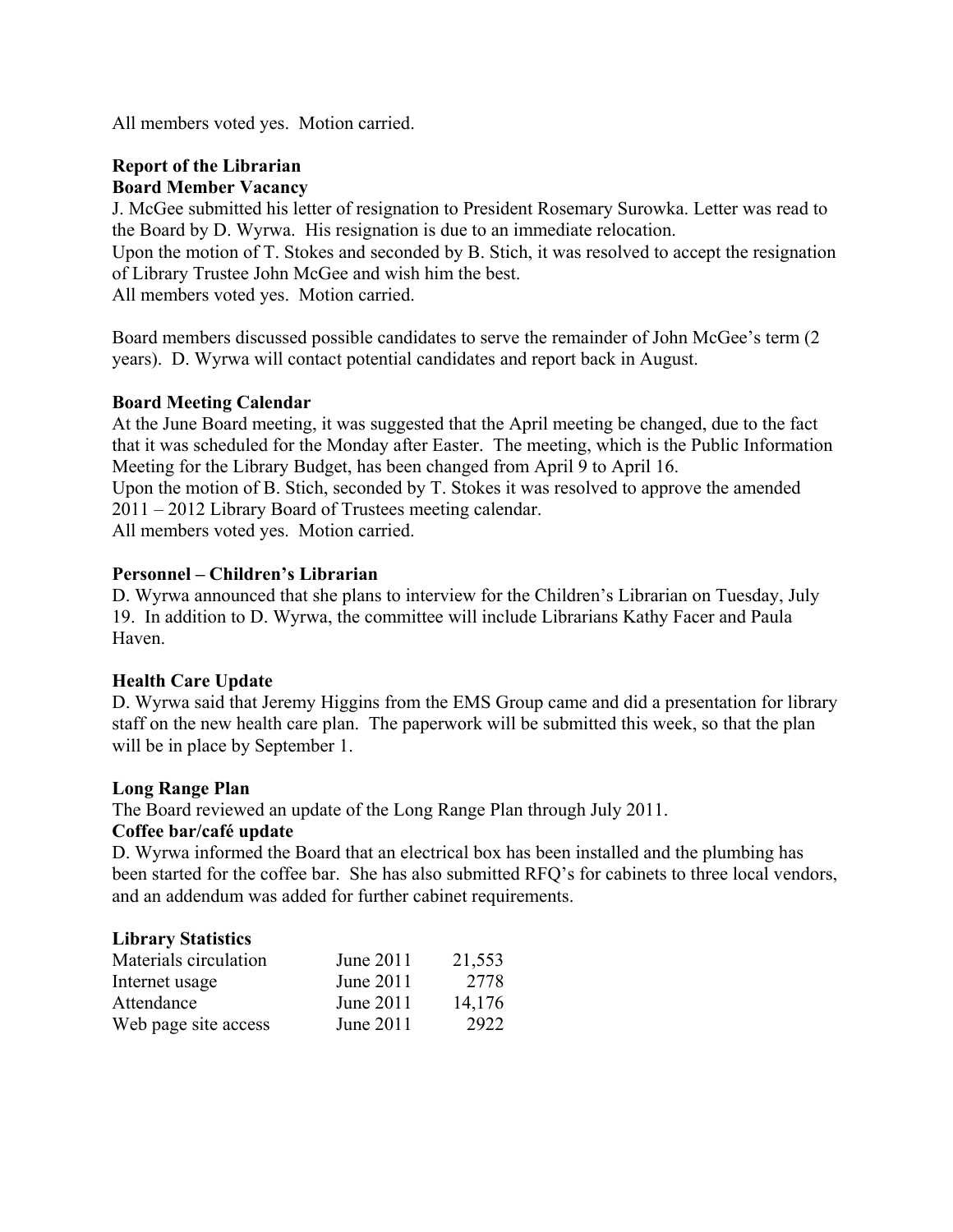# **Report of Committees Genesee County Funding**

D. Wyrwa distributed a letter from County Manager Jay Gsell in which he states that he will be recommending a budget where outside agencies be funded at or below their 2011 levels. D. Wyrwa said that she will be meeting with the Genesee County Funding Committee on July 17 and the committee will make their formal presentation on August 1. The presentation will focus on the fact that there are communities in Genesee County that have access to library services with no required financial support.

## **Financials**

## **Approval of Invoices for Payment**

Upon the motion of T. Stokes, seconded by B. Stich, it was resolved to approve the payment of \$13, 863.34 on Warrant 1.

All members voted yes. Motion carried.

# **Capital Reserve**

D. Wyrwa reported that the funds designated for the remodel of the main floor of the library were rolled over and the funds from the New York State Construction Grant were deposited.

# **Marshall Grant Funding 2011-2012**

D. Wyrwa reported that the library has received the full amount of \$58,000 for Marshall Grant Funding, the largest ever received.

On a motion made by B. Stich, seconded by T. Stokes, it was resolved to accept the Marshall Grant Fund Budget for 2011-2012.

All members voted yes. Motion carried.

# **2010-2011 Budget Status**

The audit will begin in August.

**Communications** – none

#### **Unfinished Business**

#### **ALA traveling exhibit** *A Fine Romance* **Update**

The exhibit has arrived at the library and three programs are scheduled. The opening reception is scheduled for July 21; National Public Radio host Michael Lasser will present a program on July 28; and on August 22 there will be an Irving Berlin sing-along with Geoff Clough.

#### **Mobile Unit Status**

The library's mobile unit will be unveiled at the end of August. D. Wyrwa plans to have all the customization done by the presentation, so that the public can see how it will work. The board also reviewed insurance quotes.

#### **Adjournment**

There was no further business so, President Rosemary Surowka, adjourned the meeting at 5:00 pm.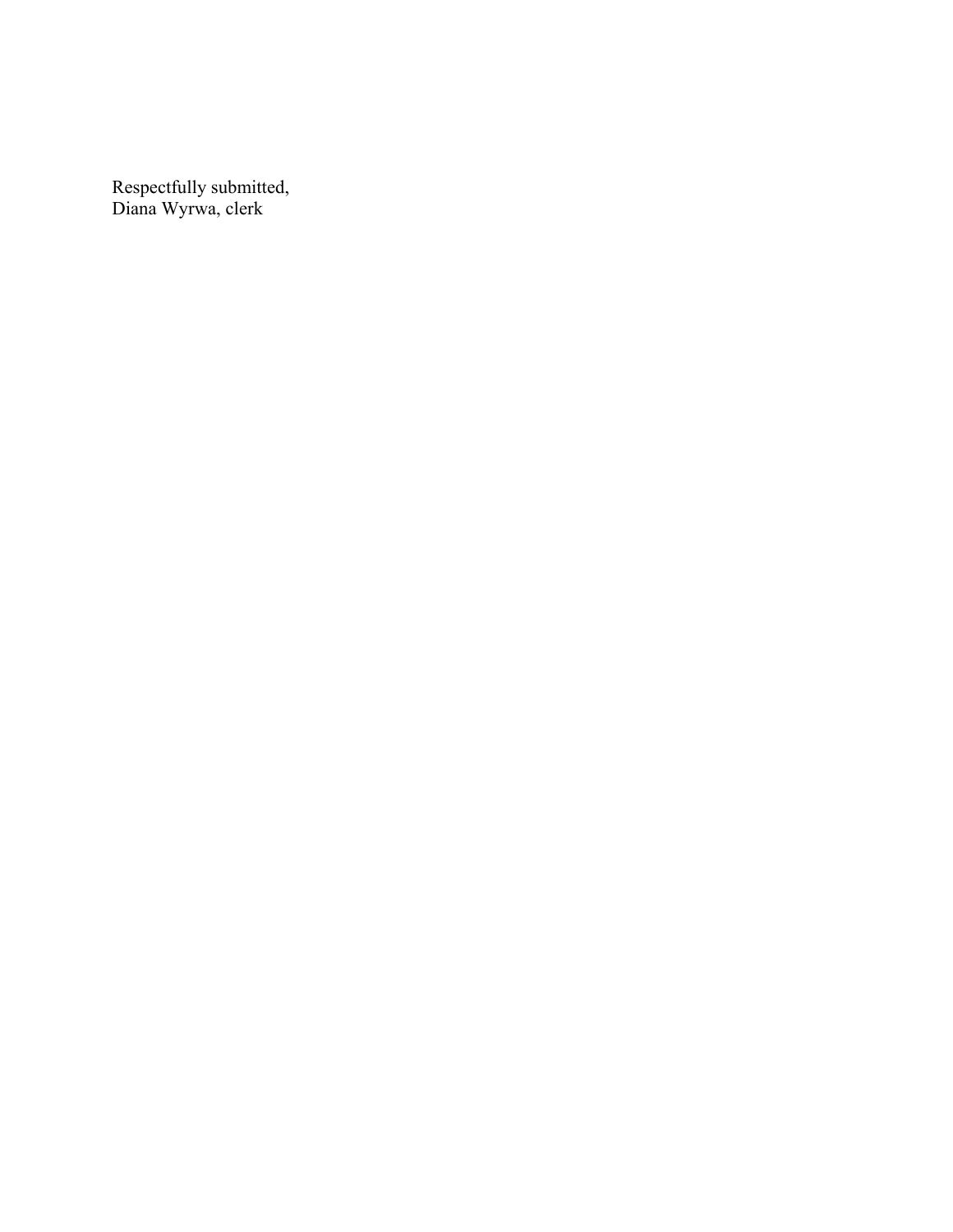## *Approved by the Board of Trustees September 12, 2011*  **Richmond Memorial Library Board of Trustees August 8, 2011**

The regular meeting of the Board of Trustees was held on Monday, August 8, 2011. President of the Board Rosemary Surowka called the meeting to order at 3:25 pm. Members present: Dana Charters, Beth Stich, Tracy Stokes, Rosemary Surowka Also present: Colleen Brudz, Alice Zito, Diana Wyrwa and Paula Haven.

## **Swearing in of Board Member**

Dana Charters was sworn in by Notary Public, Alice Zito. Upon completion, Alice left the meeting.

## **Approval of Minutes**

Upon the motion of B. Stich and seconded by T. Stokes, it was resolved to approve the minutes of the regular meeting of July 11, 2011. All members voted yes. Motion carried.

# **Election of President/Vice President**

Upon the motion of B. Stich, and seconded by D. Charters, Rosemary Surowka was nominated as President of the Board of Trustees. All members voted yes. Motion carried.

Upon the motion of Rosemary Surowka, and seconded by B. Stich, Dana Charters was nominated as Vice-President of the Board of Trustees. All members voted yes. Motion carried.

#### **Report of the Librarian Bylaws Revision**

D. Wyrwa made several small changes to the Bylaws to bring them into agreement with the changes in the charter as approved by New York State in September 2010. The vote for possible approval will be taken at next month's meeting, in order for the Board to have them for review for the next 30 days.

#### **Board vacancy**

D. Wyrwa reported that Deborah Rider is interested in filling the vacancy on the Board left by J. McGee's resignation. This would be a two-year appointment that would complete J. McGee's term. Ms. Rider is a life-long resident of the city of Batavia and a regular patron of the Richmond Library. She is currently employed as an administrator in the Rochester City School District.

Upon the motion of T. Stokes, and seconded by B. Stich, it was resolved to approve the two year appointment of Deborah Rider to the Board of Trustees. All members voted yes. Motion carried.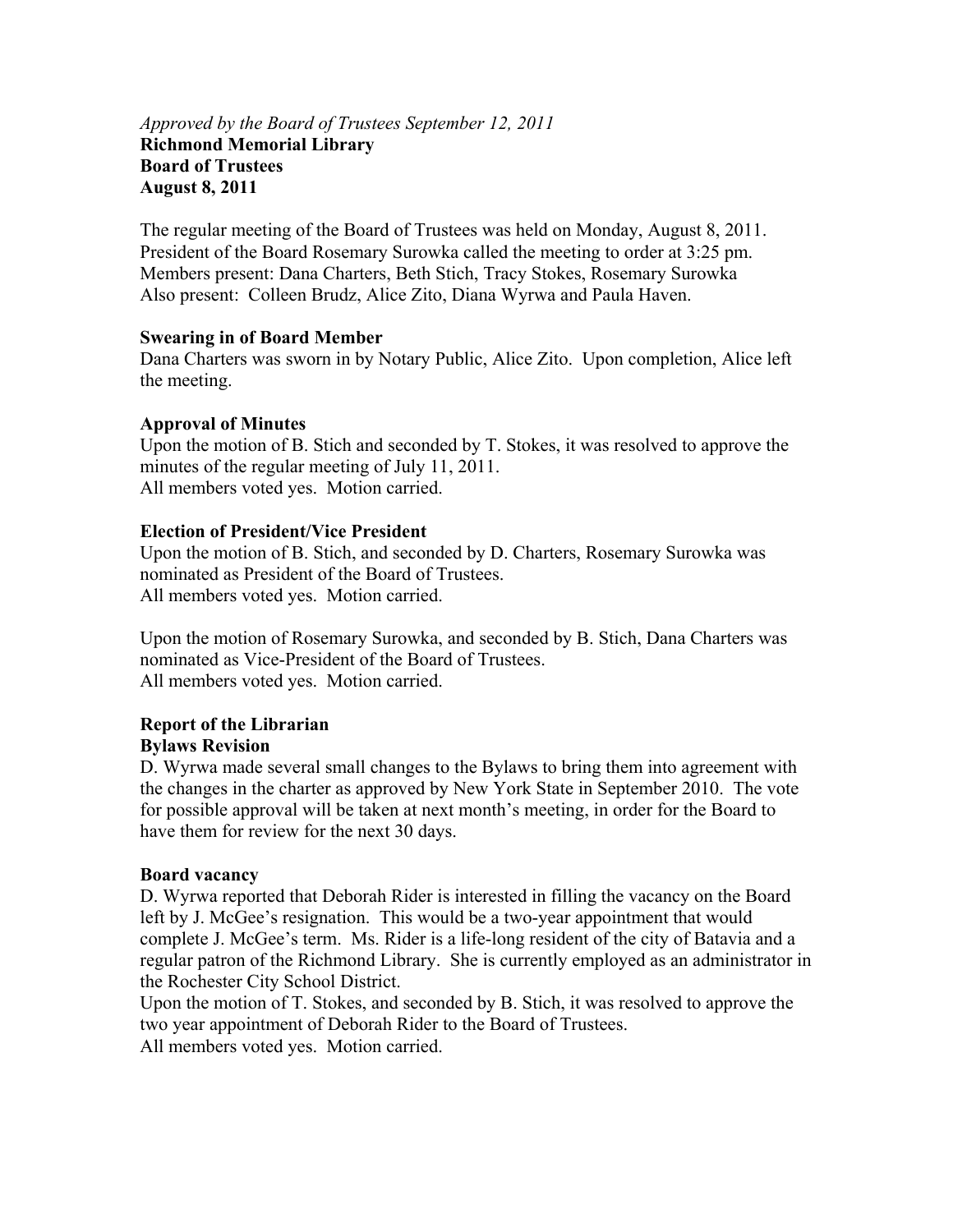# **Personnel**

## **Request to move to Executive Session**

Upon the request of B. Stich and seconded by T. Stokes, it was resolved to move to Executive Session at 3:43 pm.

All members voted yes. Motion carried.

Upon the motion of T. Stokes, seconded by B. Stich, it was resolved to end Executive Session at 4:08 pm.

All members voted yes. Motion carried.

Upon the motion of B. Stich, and seconded by T. Stokes, it was resolved to approve the appointment of Vinise Campanella as Children's Librarian beginning September 1, 2011. All members voted yes. Motion carried.

# **AmeriCorps**

D. Wyrwa received a letter from AmeriCorps Project Director Kathy Frank stating that the library's request for a quarter-time (450) hour AmeriCorps member has been approved. D. Wyrwa explained that the AmeriCorps member will be assisting with After School. Erin Manning, who held the position for two years from 2008 – 2010, will be returning.

# **Health Care and ERS Updates**

# **Health Care**

D. Wyrwa explained that steps have been taken for the new health care to go into effect on September 1. Jeremy Higgins from the EMS Group – Stahlka Agency has spoken to individual staff members to answer questions, and the necessary bank accounts have been established.

# **ERS Update**

When building the 2011-2012 budget, D. Wyrwa consulted with ERS to get a formula to calculate the necessary amount for the ERS line. The bill arrived and there is a substantial difference in the amount from what is budgeted. D. Wyrwa will contact ERS and make inquiries.

# **Workman's Comp 2012**

D. Wyrwa received a letter from Kathleen Jasinski, Executive Secretary of Genesee County Self-Insurance regarding Workers' Compensation for Richmond Library. The library will remain insured under Batavia City School District for one more year. During that time, D. Wyrwa will explore all possibilities for the library to be insured as an independent entity.

# **Long Range Plan**

# **Main Floor Redesign/ Coffee Café Update**

All the furniture for the main floor was delivered today, August 8. The cabinets for the café have been ordered from Bakers' Frontier Kitchens. The downstairs plumbing and electrical are almost done.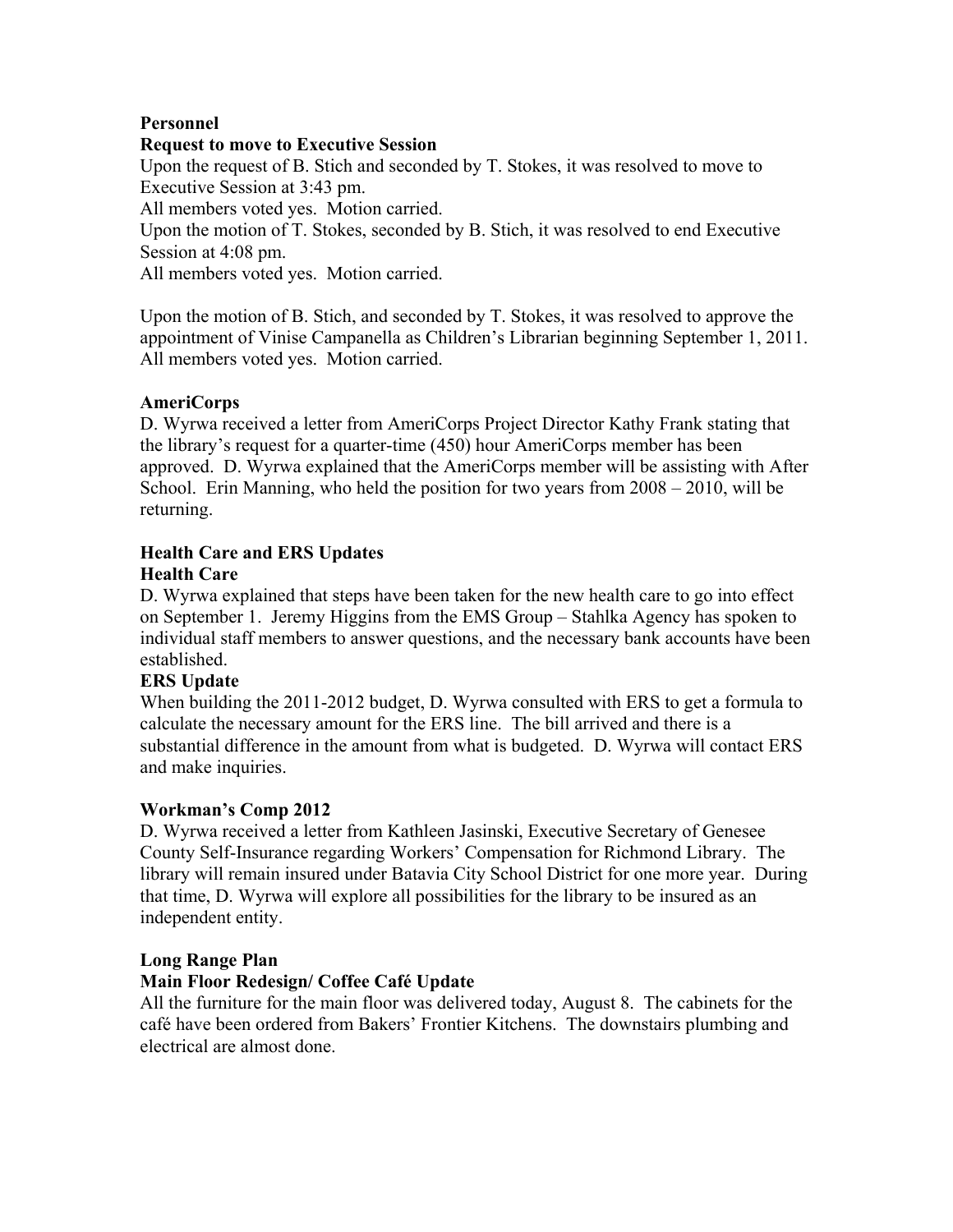## **Library Statistics**

| Materials circulation | July 2011        | 23,182                       |
|-----------------------|------------------|------------------------------|
| Internet usage        | <b>July 2011</b> | 2,527                        |
| Attendance            | July 2011        | 15,505                       |
| Web page site access  | July 2011        | No statistics available from |
|                       |                  | Millennium Computers         |

#### **Report of Committees Genesee County Funding**

D. Wyrwa told the Board about the Genesee County Funding Committee's presentation to the Genesee County Legislature. D. Wyrwa provided the introduction and conclusion of the presentation. Esther Marone, former RML Board Member spoke on the history of Genesee County's funding to libraries; Anne Engel, current Haxton Library and Nioga Board Member, discussed current costs to the libraries; and Tom Bindeman, NIOGA Director discussed the region as a whole.

#### **Financials**

#### **Approval of Invoices for Payment**

Upon the motion of B. Stich, and seconded by D. Charters, it was resolved to approve the payment of \$8,695.47 on Supplemental Warrant 59. All members voted yes. Motion carried.

Upon the motion of B. Stich, and seconded by D. Charters, it was resolved to approve the payment of \$1,765.08 on Supplemental Warrant 62. All members voted yes. Motion carried.

Upon the motion of B. Stich, and seconded by D. Charters, it was resolved to approve the payment of \$19,150.72 on Warrant 61. All members voted yes. Motion carried.

#### **July Summary of Revenues and Appropriations**

The July Summary of Revenues and Appropriations was tabled until the September meeting. Library Treasurer Sally Sanford was unable to complete them because she has been working on the Batavia City School District audit.

#### **Marshall Grant – petty cash**

Cathie Plaisted, SAGE Coordinator requested that the \$100 petty cash account be reestablished.

Upon the motion of D. Charters, and seconded by T. Stokes, it was resolved to approve the re-establishment of the \$100 petty cash count for SAGE. All members voted yes. Motion carried.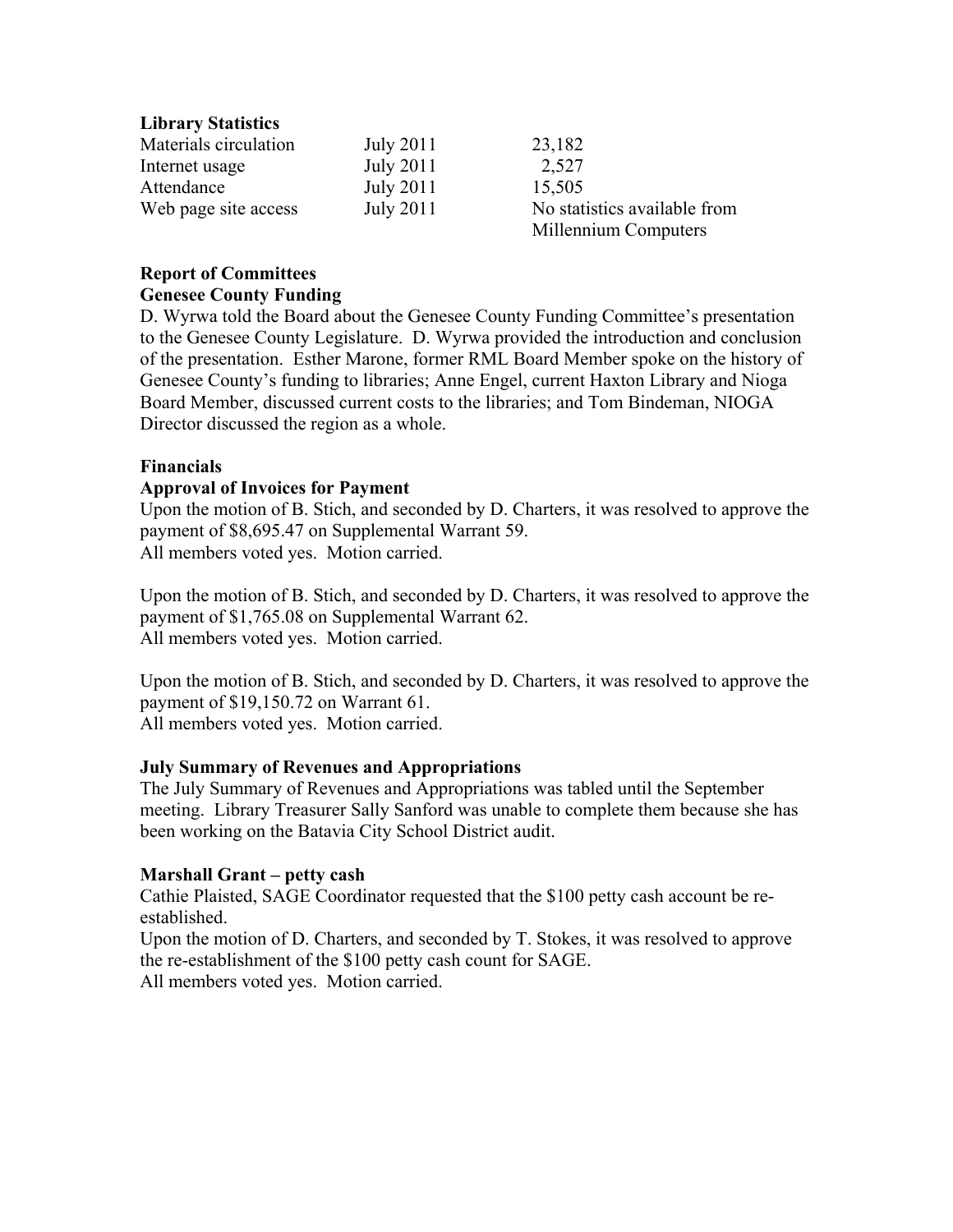## **Capital Reserve Fund**

Upon the motion of T. Stokes, and seconded by B. Stich, it was resolved to approve the transfer of \$1000 from the Equipment line (L7410.200-06-0000) to Contractual Services (L7410.400-06-0000) to pay for the installation of the Coffee Bar cabinets. All members voted yes. Motion carried.

## **Communications**

#### **Note from Board Member John McGee**

D. Wyrwa read a note from Board Member John McGee, thanking the Board for the gift card that was sent in appreciation of his service.

#### **Unfinished Business**

#### **Mobile Unit/Library Van**

D. Wyrwa explained how the van will be customized and that gas will be purchased through Genesee County. The van will be unveiled on August 30, 2011 from  $5 - 7$  pm.

#### **Adjournment**

There was no further business so, President Rosemary Surowka, adjourned the meeting at 4:59 pm.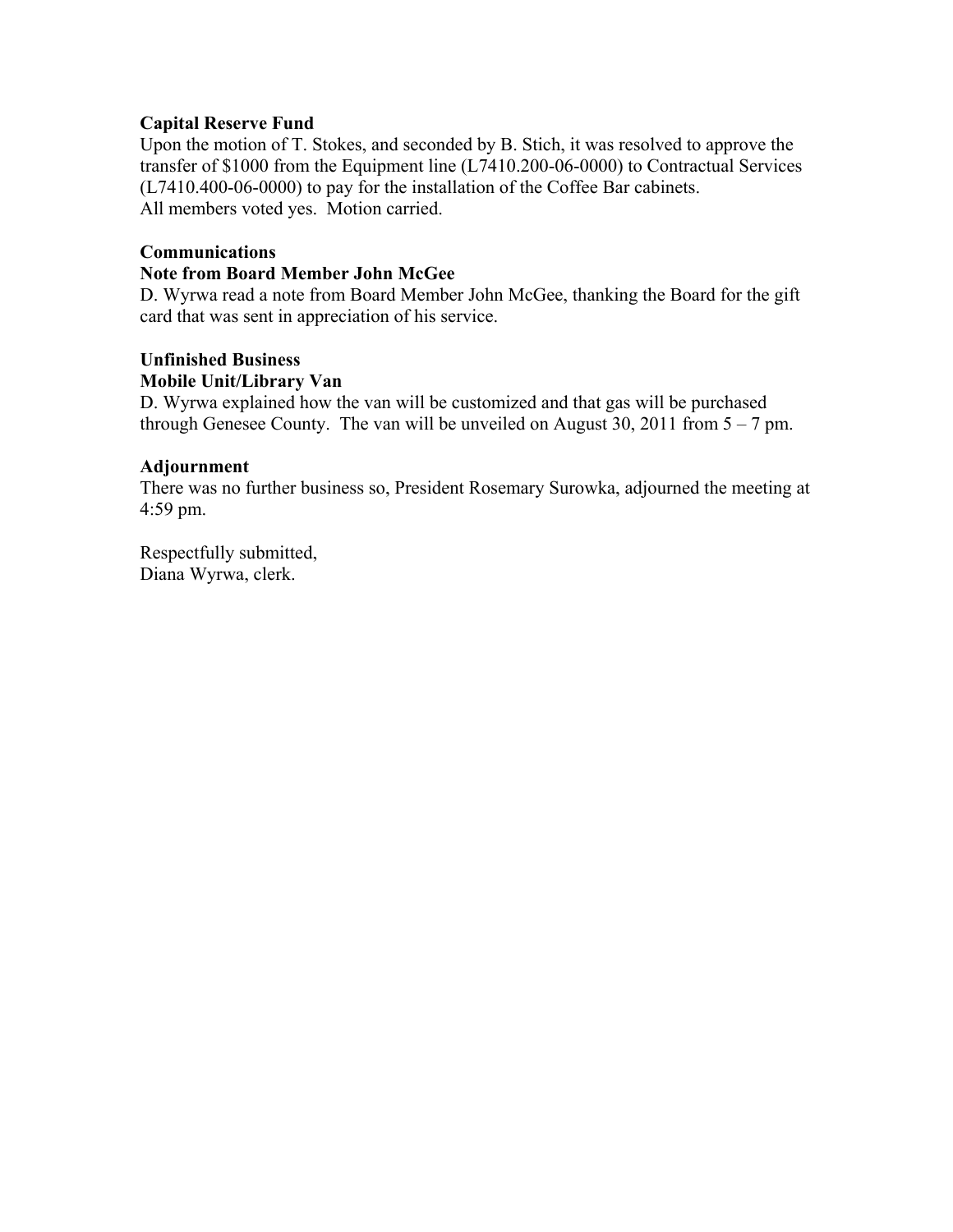## *Approved by the Board of Trustees October 17, 2011*  **Richmond Memorial Library Board of Trustees September 12, 2011**

The regular meeting of the Board of Trustees was held on Monday, September 12, 2011. President of the Board Rosemary Surowka called the meeting to order at 6:30 pm. Members present: Dana Charters, Deborah Rider, Beth Stich, Tracy Stokes, Rosemary Surowka

Also present: Colleen Brudz, Alice Zito, Diana Wyrwa and Paula Haven.

# **Swearing in of Board Member**

New board member Deborah Rider was sworn in by Notary Public, Alice Zito. Upon completion, Alice left the meeting.

# **Approval of Minutes**

P. Haven noted that Alice Zito's name was not included in the minutes. Upon the motion of B. Stich and seconded by T Stokes, it was resolved to approve the minutes of the regular meeting of August 8, 2011 as corrected. All members voted yes. Motion carried.

## **Report of the Librarian**

## **Bylaws Revision**

D. Wyrwa reviewed the changes made to the by-laws in order to bring them into agreement with the changes made to the library's charter by New York State. Upon the motion of T. Stokes and seconded by B. Stich, it was resolved to approve the revision to the library's bylaws.

All members voted yes. Motion carried.

# **AmeriCorps**

D. Wyrwa explained that Erin Manning was unable to give the library the necessary time to work with After School @ Your Library as planned. Stacey Donahue, who completed her MLS studies in May, will fill the position. Stacey will work with After School on Mondays, Wednesdays and Fridays and will also assist with the GRO program. The cost of this number of hours is \$1100, but with \$250 left by Karissa Guiste's resignation, the library need only pay the remaining \$850. D. Wyrwa will take this from the Other Services line, as it is a contractual agreement.

# **NYS Construction Grant**

D. Wyrwa applied for the NYS Construction Grant in August of 2010 to replace two windows in Children's Room; NYS approval was granted in July 2011. The grant requires matching funds of 50% of the total costs. With the length of time between application and approval, it was necessary to ask for an updated quote from Rochester Colonial. The quote came in at the same amount of \$7000 and they will do the work this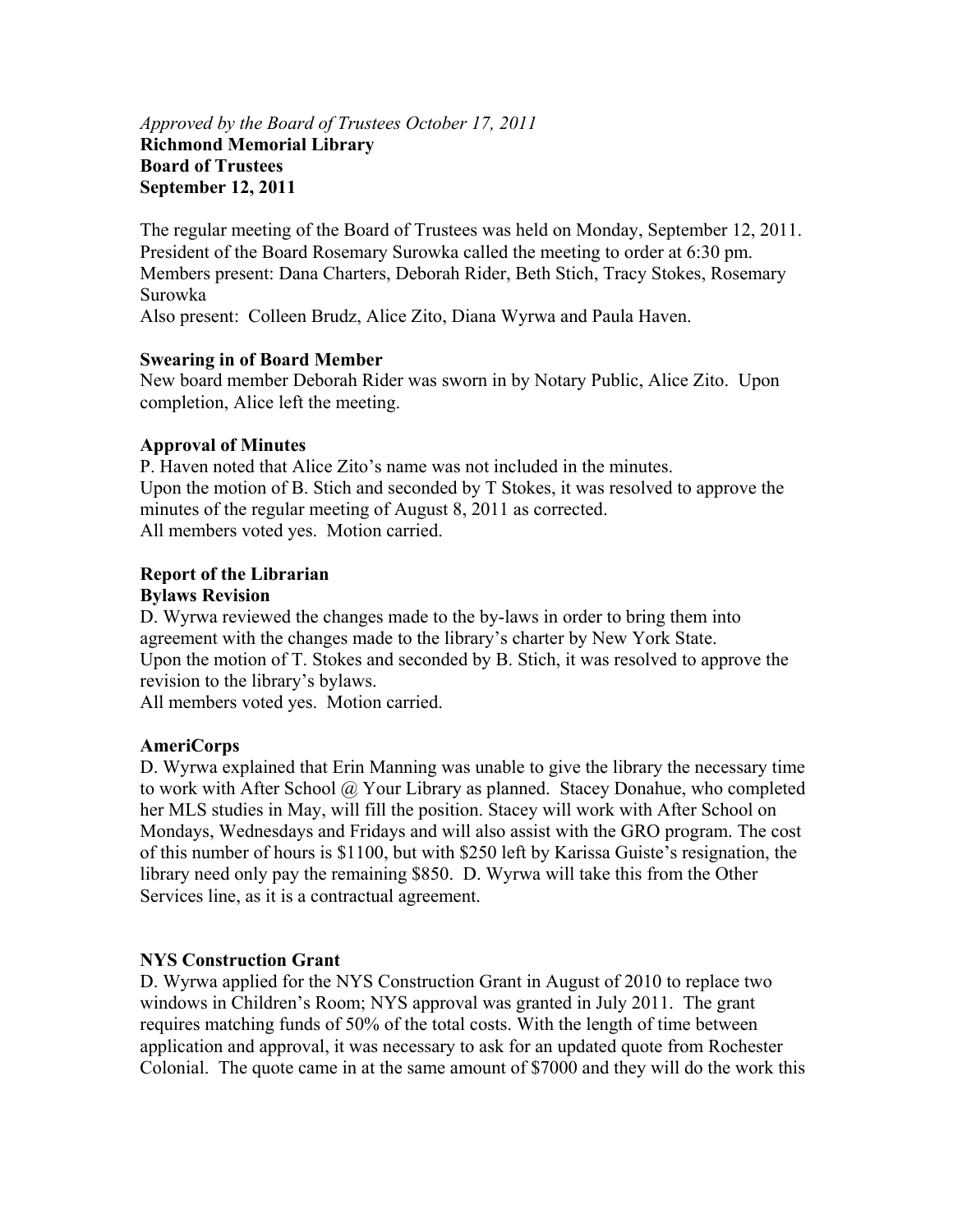winter. D.Wyrwa reminded the board that they had recommended the matching funds be taken from the Capital Reserve Fund.

Upon the motion of D. Charters and seconded by B. Stich, it was resolved to approve that \$3500 be taken from the Capital Reserve Fund to add to the NYS Contruction Grant Funds to replace two windows in Children's Room.

All members voted yes. Motion carried.

## **Library Van** – *Your Community Coalition Connection*

D. Wyrwa took the board members to see the library van, which was filled for its first trip to the Manor. General Motors donated \$2,000 worth of shelving, and Bill Plaisted worked with the sliding mechanism and book-cart, purchased by the library, to further customize and add to storage.

# **Donation of Painting**

A painting of *Jonah and the Whale* by native Alaskan artist, Charles Tuckfield Jr. was donated to the library. The board agreed to accept the painting.

# **Health Care and ERS Updates**

# **Health Care**

Staff members have all the necessary health care cards as of this meeting, and they have been used. Everything seems to be working well with the new system.

# **ERS Updates**

The money that is owed to ERS from the 1970's has been encumbered from last year's budget. D. Wyrwa will continue to work with an ERS staff member to try and resolve the difference in the current bill and what she calculated with the formula that ERS gave her when she built the 2011-2012 budget.

# **Summer Reading Reports**

Registration for Adult, Teen and Children's Summer Reading Club was down this year. Children and Teen programs used an online registration, a "green effort" that was recommended and paid for by New York State. Staff believes that this had an effect on registration, as it makes the progress of the participant less visible. However, active participation in all three programs remained excellent. More children completed the program and claimed their final prize than last year.

# **Long Range Plan**

# **Redesign and café progress**

The redesign of the main floor of the library has progressed. The two tables of computers have been removed from in front of the entrance and have been replaced with new materials displays and a comfortable reading area. Six computers have been put in separate study carrels in reference, which seems to be the most popular area. The other six computers are on the original round table and they have been moved in front of the teen area.

The plumbing and electrical work are complete for the cafe and the cabinets are installed. An October opening is anticipated.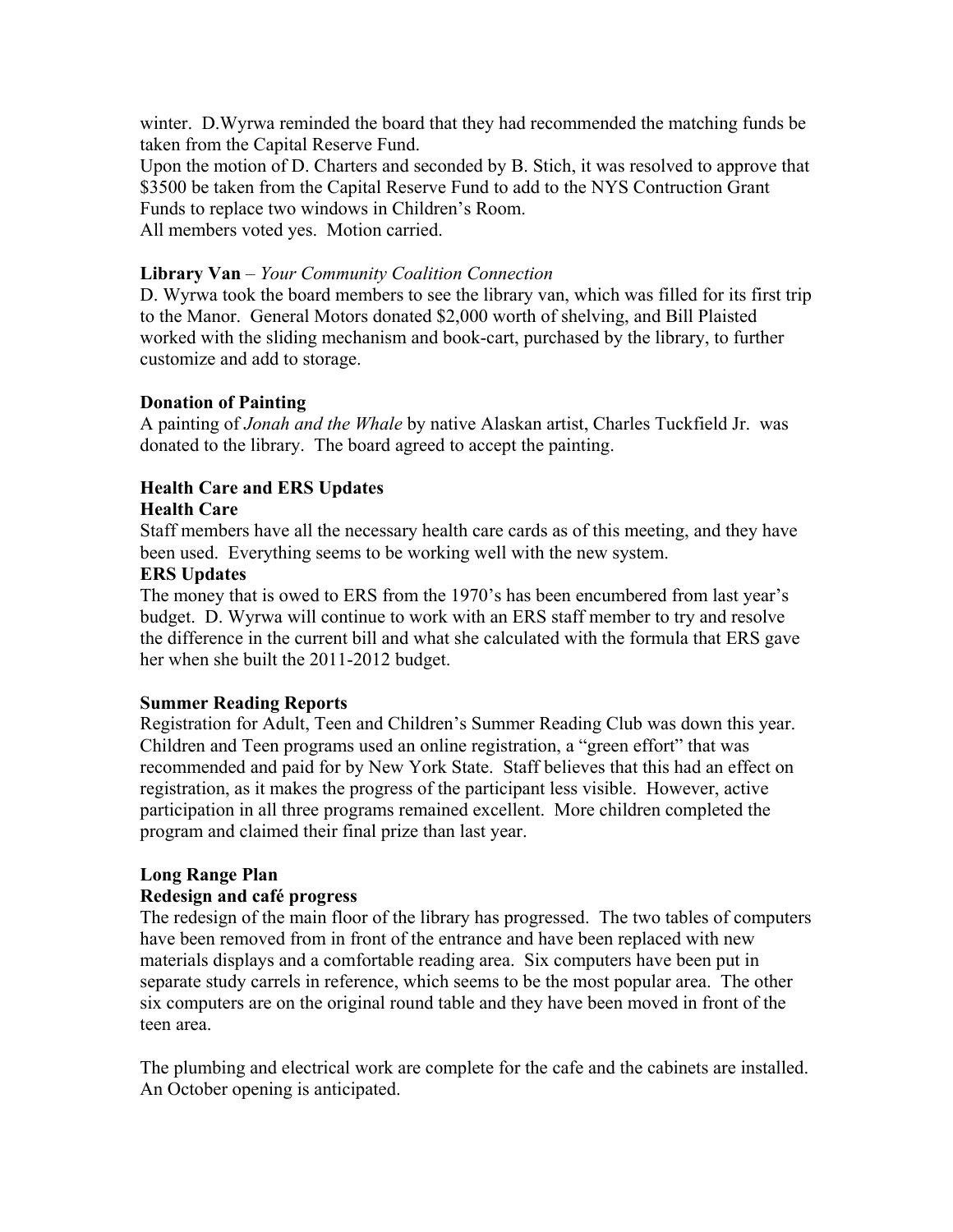#### **Core Community Group**

Since the five-year plan ends in 2011, D. Wyrwa suggested that the library complete the entire year before getting the Core Community Group together. The group will then decide whether they recommend that the library do a two-year addendum or develop a completely new five-year plan. D. Wyrwa asked D. Charters and T. Stokes to be the library Board representatives when the group is re-established; both agreed to do so.

#### **Library Statistics**

| Materials circulation | August 2011 | 24,440 |
|-----------------------|-------------|--------|
| Internet usage        | August 2011 | 3215   |
| Attendance            | August 2011 | 16,427 |
| Website usage         | August 2011 | 3194   |
|                       | July 2011   | 3145   |

## **Report of Committees Genesee County Funding – 2012 letter**

D. Wyrwa reviewed the letter that R. Surowka signed on behalf of Genesee County Libraries. The letter requested that library funding be kept at the 2011 allotment. The library allocation has been cut 20% in the past two years, which amounts to less than \$1 per person in the county.

#### **Financials**

#### **2010-2011 Audit Update**

The library did not receive a complete 2009-2010 audit as EF Rotenberg could not agree on the library's fixed assets. This year they have been able to satisfy their requirements and will do the full audit report at the October 17 Board meeting. There will also be a preliminary presentation of the audit on October 12 for library staff that work with financials as well as Sally Sanford, library treasurer. D. Wyrwa extended the invitation Finance Subcommittee members as well.

#### **Approval of Invoices for Payment**

Upon the motion of B. Stich and seconded by D. Charters, it was resolved to approve the payment of \$576.31 on Supplemental Warrant 65. All members voted yes. Motion carried.

Upon the motion of B. Stich and seconded by D. Charters, it was resolved to approve the payment of \$1,926.72 on Supplemental Warrant 67. All members voted yes. Motion carried.

Upon the motion of B. Stich and seconded by D. Charters, it was resolved to approve the payment of \$36,641.66 on Warrant 66. All members voted yes. Motion carried.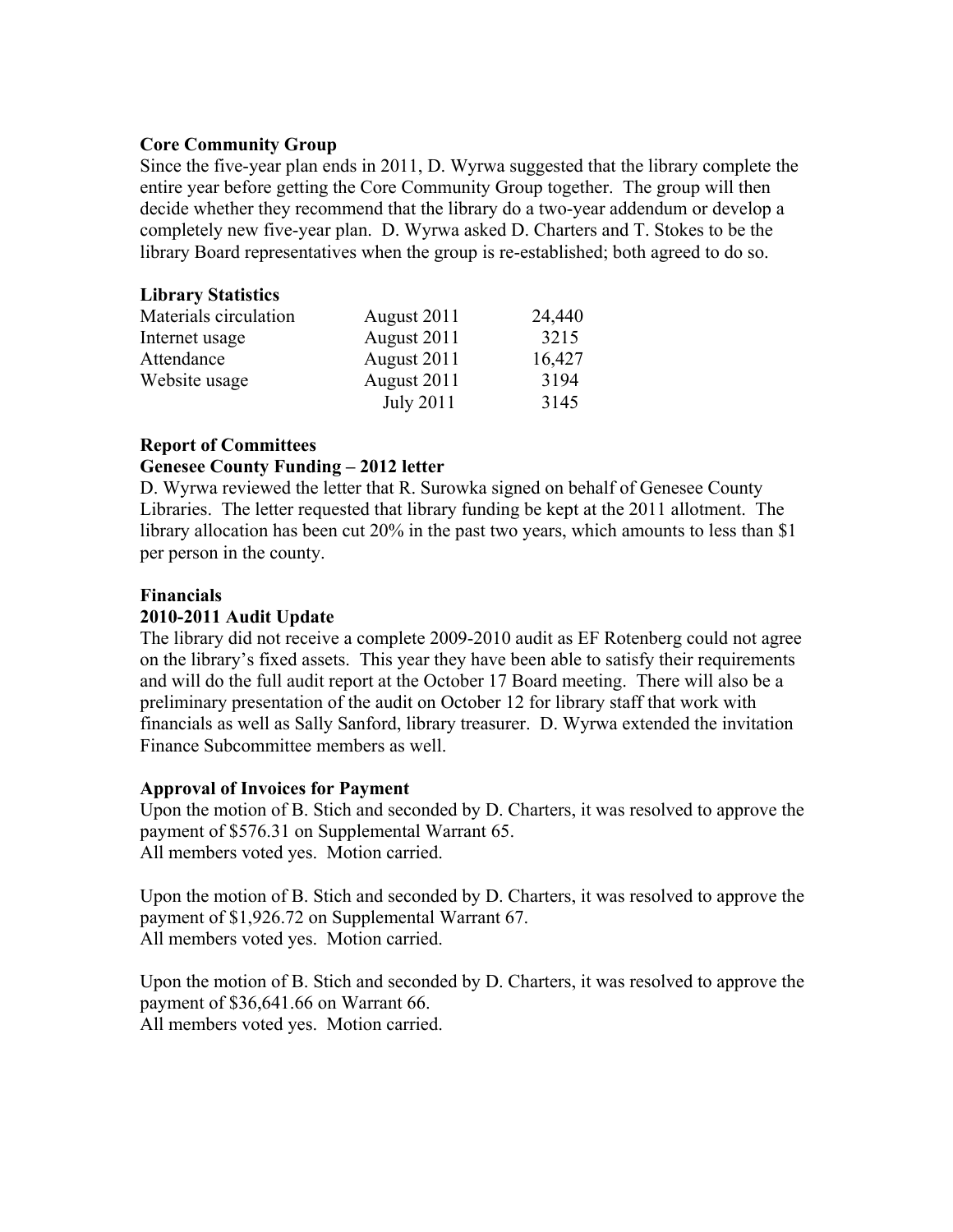## **Transfer of Funds**

D. Wyrwa requested that funds be transferred from the Health Insurance Line to the newly created Healthcare High Deductible Appropriation Line. When the budget was built, D. Wyrwa did not know that the library would need to seek out new health care for staff. The new health care necessitated this new budget line.

Upon the motion of B. Stich and seconded by T. Stokes, it was resolved to approve the transfer of \$46,800 from the Health Insurance line L 9060.800-00-0000 to Healthcare High Deductible Appropriation.

All members voted yes. Motion carried.

## **July, August Summary of Revenues and Appropriations**

Upon the motion of D. Rider and seconded by B. Stokes, it was resolved to approve the July 2011 Summary of Revenues and Appropriations. All members voted yes. Motion carried.

Upon the motion of D.Rider and seconded by B. Stokes, it was resolved to approve the August 2011 Summary of Revenues and Appropriations. All members voted yes. Motion carried.

## **Adelaide Kenney Trust – CD Renewal**

Upon the motion of T. Stokes and seconded by D. Charters, it was resolved to approve the renewal of the CD in which the Adelaide Kenney Trust has been invested. All members voted yes. Motion carried.

# **Capital Reserve Fund**

D. Wyrwa is going to develop and keep a running report of expenditures using monies from the Capital Reserve Fund.

**Communications – none** 

#### **Unfinished Business – none**

#### **New Business**

D. Wyrwa discussed the NYS 2% tax cap and the implication for the library. If the library board wanted to propose a budget that exceeds the tax cap for next year's budget, they could vote to do so with a 60% vote of the board, and the budget would need to be approved by a simple majority (+50%) of voters.

#### **Adjournment**

There was no further business so, President Rosemary Surowka, adjourned the meeting at 8:05 pm.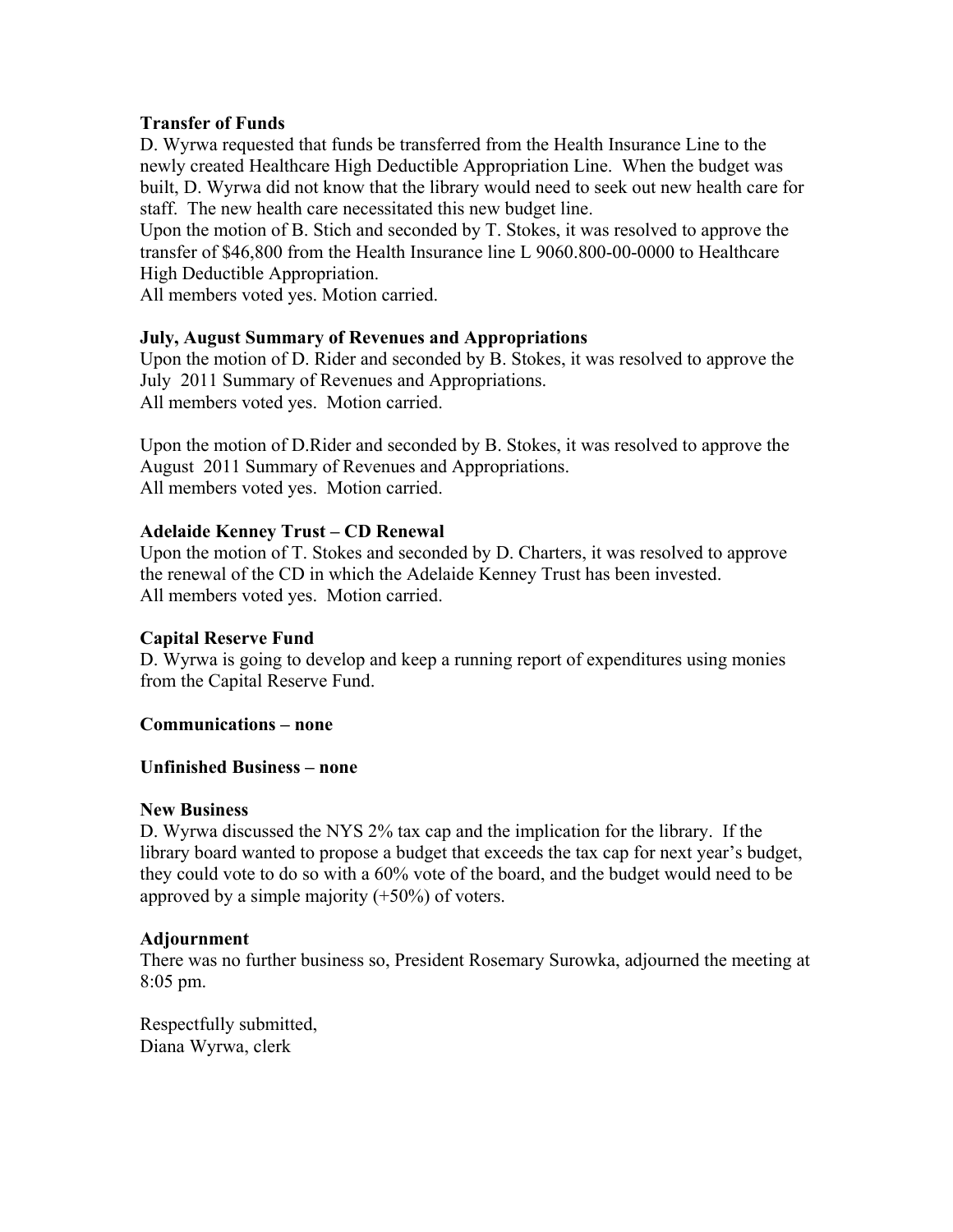## *Approved by the Board of Trustees November 14, 2011*  **Richmond Memorial Library Board of Trustees October 17, 2011**

The regular meeting of the Board of Trustees was held on Monday, October 17, 2011. President of the Board Rosemary Surowka called the meeting to order at 6:30 pm. Members present: Dana Charters, Deborah Rider, Beth Stich, Tracy Stokes, Rosemary Surowka Also present: Amy Clements, Diana Wyrwa and Paula Haven. Excused: Colleen Brudz

# **Approval of Minutes**

Upon the motion of B. Stich and seconded by D. Charters, it was resolved to approve the minutes of the regular meeting of September 12, 2011. All members voted yes. Motion carried.

# **Audit Review – Amy Clements from EFP Rotenberg**

Amy Clements from the firm of EFP Rotenberg opened the review by commenting that this year's audit ran very smoothly. She explained that last year the firm was unable to offer a final opinion due to two issues: whether the library would be considered a nonprofit organization or a quasi-government institution; and getting a value on the library's fixed assets, which the firm considered to be an itemized list of the library's entire collection of materials. This year it was determined that the library is a quasigovernment institution, and that the value of the fixed assets could be calculated by using the library's last seven years of purchases. With these issues resolved, the audit was completed and EFP Rotenberg has issued a clean, unqualified statement. A. Clements closed by saying this is the best kind of statement to have. It is the final opinion of EFP Rotenberg that the operation of Richmond Memorial Library is as it should be.

## **Report of the Librarian Holiday Calendar 2012**

D. Wyrwa reviewed the Holiday Calendar for 2012, explaining that with major holidays falling during the work week rather than the weekend, there will not be a need for as many compensatory days for staff.

Upon the motion of T. Stokes and seconded by D. Rider, it was resolved to approve the 2012 Holiday Calendar.

All members voted yes. Motion carried.

# **Tale for Three Counties Announcement**

The announcement for the 2012 Tale for Three Counties Book will be November 14 at 7:00 p.m., which is the same evening as the Board meeting. D. Wywra suggested that the Board start their regular meeting at 6:30, and then attend the announcement program as they did last year. Everyone agreed.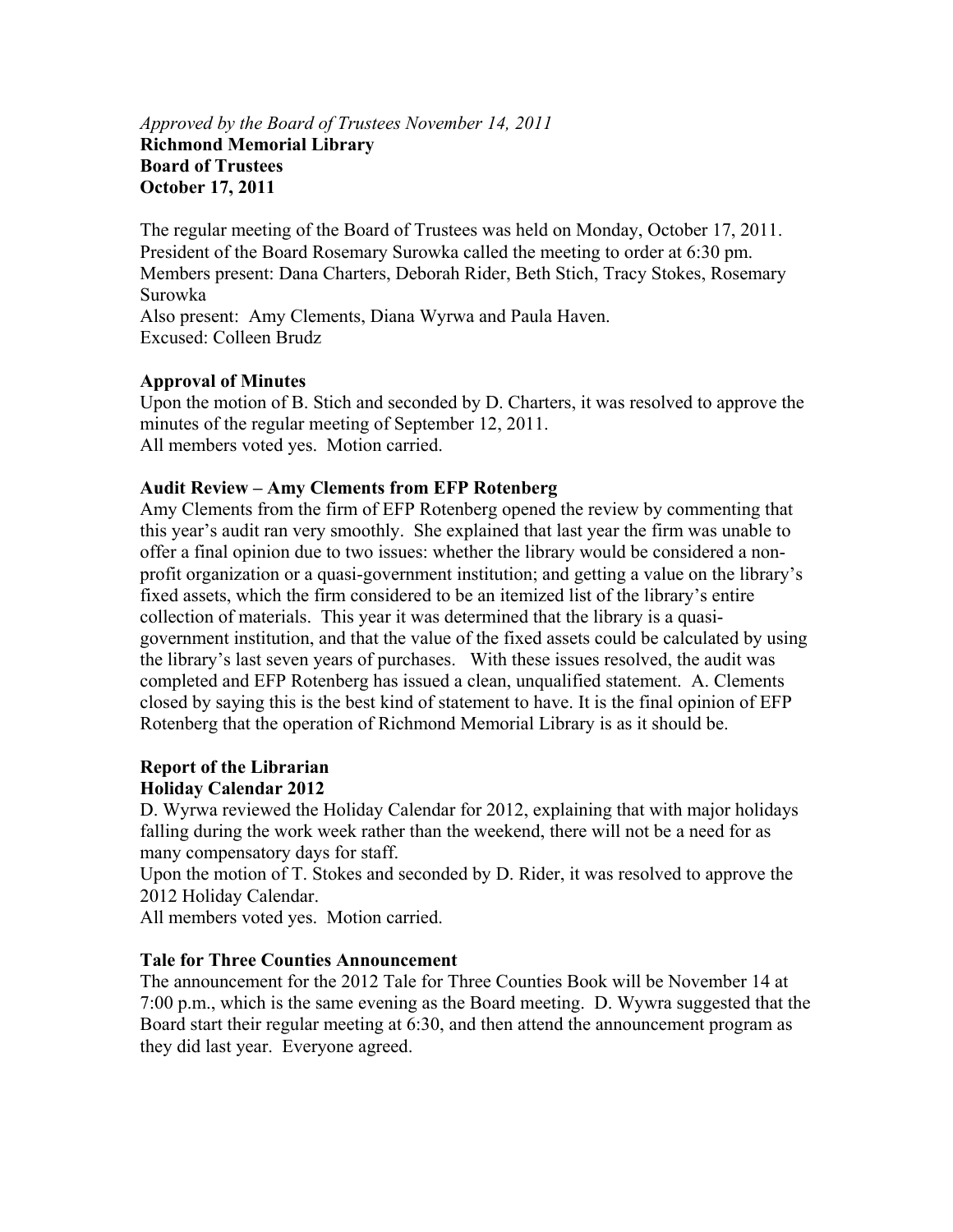## **Long Range Plan**

- Bestsellers Café is open, with a soft opening on October 14. The Daily News and the Batavian were invited to visit today, October 17. There will be a grand opening soon.
- The library's audit is complete.
- The Library Van and the SAGE Program got some great newspaper coverage within the past two weeks.

## **Library Statistics**

| Materials circulation | September 2011 | 19,855                            |
|-----------------------|----------------|-----------------------------------|
| Internet usage        | September 2011 | 2,568                             |
| Attendance            | September 2011 | 13,883                            |
| Website usage         | September 2011 | No data from Millennium Computers |

# **Report of Committees**

## **Genesee County Funding – 2012 letter**

D. Wyrwa reviewed a letter from Genesee County Manager Jay Gsell, which explained that the funding for libraries will be reduced by 5% from the 2011 level, which makes the 2012 amount \$46,311. D. Wyrwa also mentioned that the public hearing is scheduled for Thursday, November 10.

#### **Financials**

## **Approval of Invoices for Payment**

Upon the motion of B. Stich and seconded by T. Stokes, it was resolved to approve the payment of \$7,700.57 on Supplemental Warrant 70. All members voted yes. Motion carried.

Upon the motion of B. Stich and seconded by T. Stokes, it was resolved to approve the payment of \$2046.12 on Supplemental Warrant 71. All members voted yes. Motion carried.

Upon the motion of B. Stich and seconded by T. Stokes, it was resolved to approve the payment of \$750.82 on Supplemental Warrant 74. All members voted yes. Motion carried.

Upon the motion of B. Stich and seconded by T. Stokes, it was resolved to approve the manual check on Summary Warrant 72. The amount of \$3,076.39 was received by P & A Administrative Services for September health care costs. All members voted yes. Motion carried.

Upon the motion of B. Stich and seconded by T. Stokes, it was resolved to approve the payment of \$18,933.91 on Warrant 75. All members voted yes. Motion carried.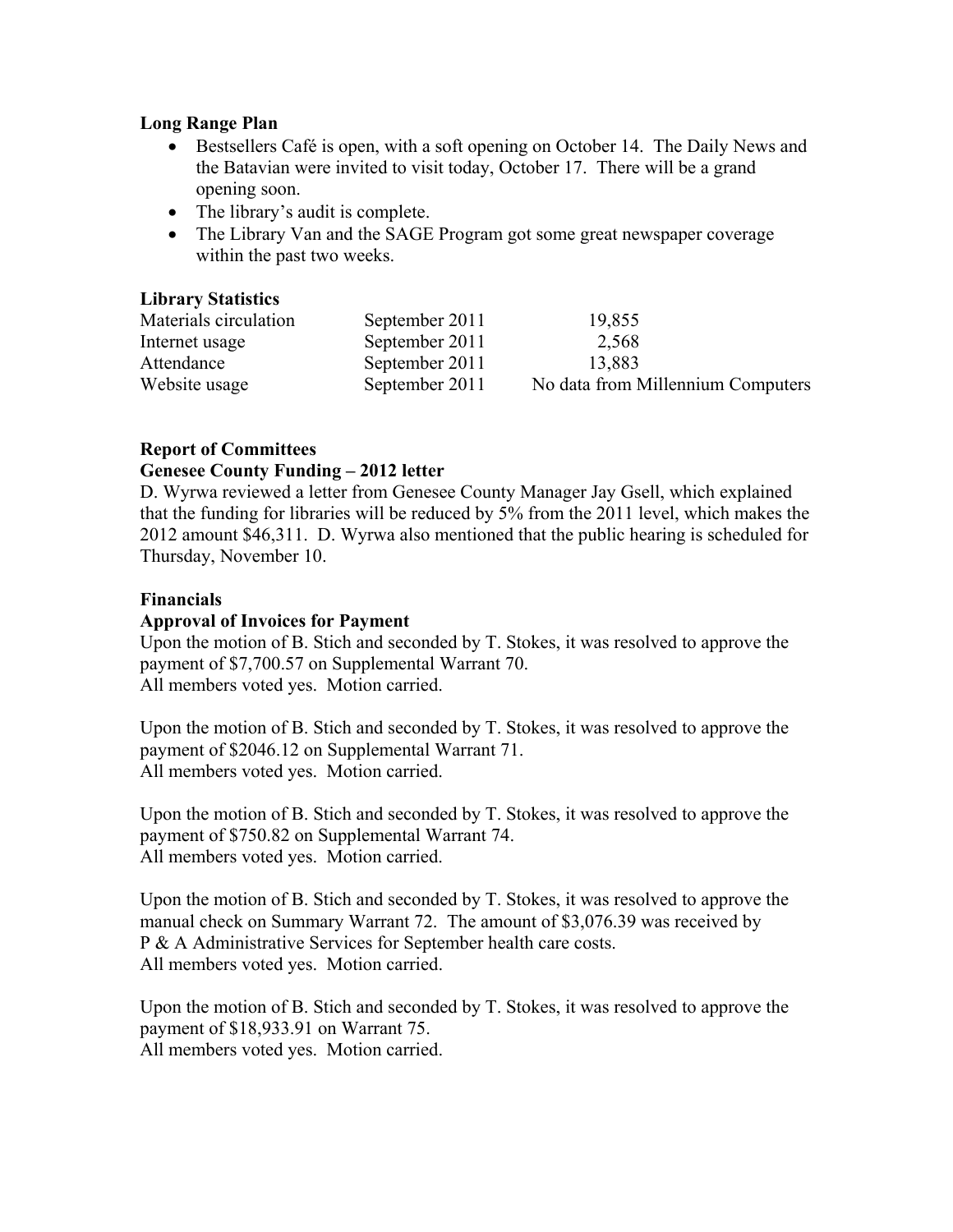#### **Summary of Revenues and Appropriations**

The Summary of Revenues and Appropriations was tabled until the November meeting.

## **Budget Transfers**

Upon the motion of D. Charters and seconded by D. Rider, it was resolved to approve the transfer of \$916.00 from Heath Care/High Deductible Employer Contributions to the 105H Admin Costs; \$648.18 from Other Expenses to Worker's Comp. All members voted yes. Motion carried.

# **Capital Reserve Fund**

Payment for new furniture on the main floor of the library and the final payment for the coffee bar cabinets will be paid on the November warrant. The library will also need to pay the Batavia City School District for supplies & materials used in building the coffee bar.

## **Genesee County 2011 Funds**

D. Wyrwa suggested using \$6000 to purchase e-books for Batavia patrons, rather than the electronic databases purchased in the past. She will purchase the databases from the library budget. The other change is that Audio-Visual will receive \$9455 rather than \$10,000; the book appropriation will remain the same at \$8000.

Upon the motion of T. Stokes and seconded by B. Stich, it was resolved to approve the distribution of Genesee County Funds as suggested.

All members voted yes. Motion carried.

#### **Communications – none**

**Unfinished Business – none** 

#### **New Business - none**

#### **Adjournment**

There was no further business so, President Rosemary Surowka, adjourned the meeting at 8:34 pm.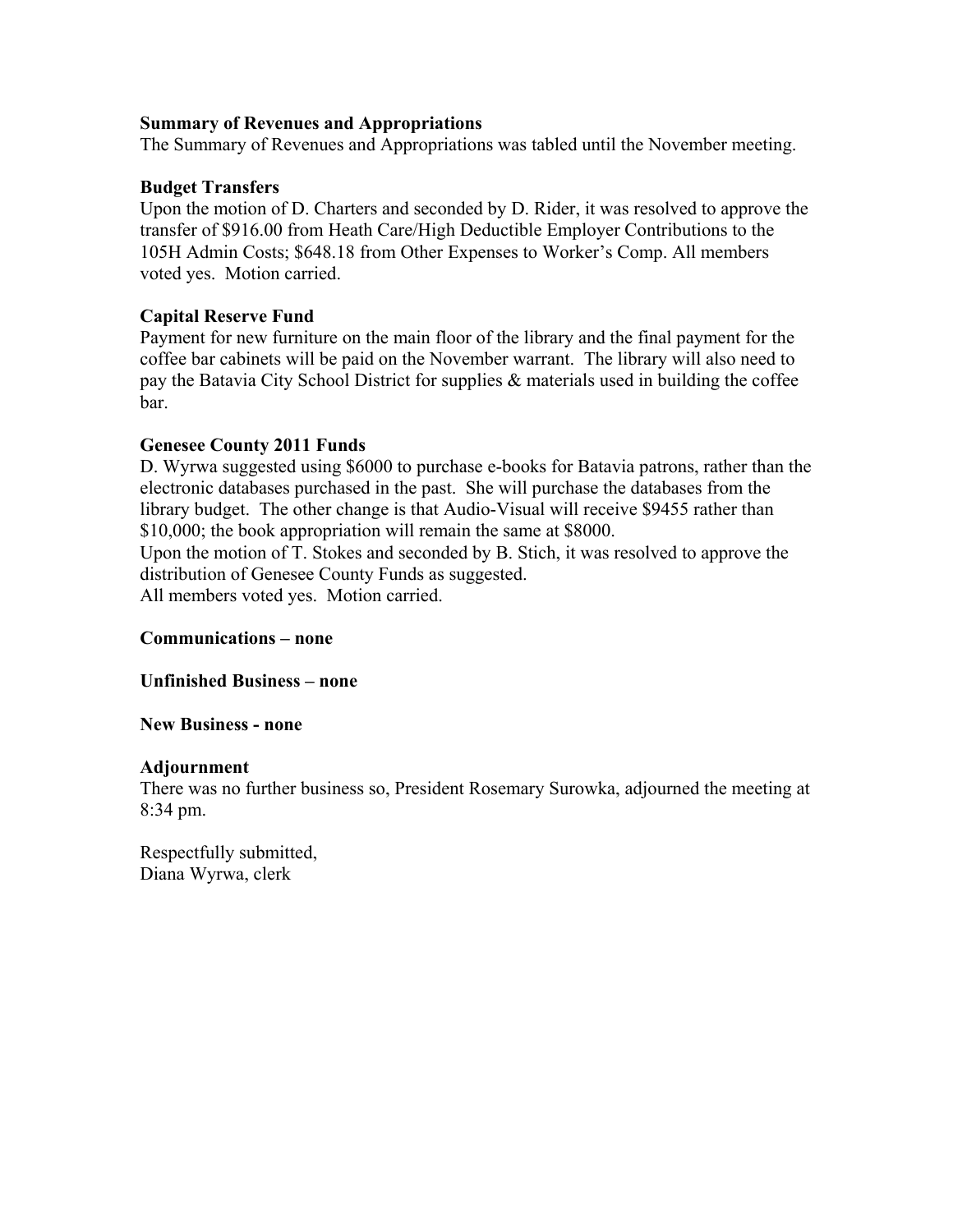## *Approved by the Board of Trustees December 12, 2011*  **Richmond Memorial Library Board of Trustees November 14, 2011**

The regular meeting of the Board of Trustees was held on Monday, November 14, 2011. President of the Board Rosemary Surowka called the meeting to order at 6:30 pm. Members present: Dana Charters, Deborah Rider, Beth Stich, Tracy Stokes, Rosemary Surowka

Also present: Colleen Brudz, Diana Wyrwa and Paula Haven.

# **Approval of Minutes**

Upon the motion of T. Stokes and seconded by B. Stich, it was resolved to approve the minutes of the regular meeting of October 17, 2011. All members voted yes. Motion carried.

# **Report of the Librarian**

# **SAGE Annual Program Review 2011**

D. Wyrwa explained that she and Cathie Plaisted, SAGE Coordinator, presented the Annual Program Review to the Rochester Area Community Foundation. The Foundation administers Marshall Grant funds, which support the SAGE program. Foundation staff was very pleased with the report, and especially impressed with the Community Connection van. They believe the van will be a great boon to outreach.

# **Meeting Room Policy Proposed Update**

D. Wyrwa reviewed the current wording and proposed changes to the Meeting Room Policy.

Upon the motion of B. Stich and seconded by D. Charters, it was resolved to approve the changes to the Meeting Room Policy.

All members voted yes. Motion carried.

# **Visitor Internet Use Policy Proposed Update**

D. Wyrwa reviewed the current wording and proposed changes to the Visitor Internet Use Policy.

Upon the motion of T. Stokes and seconded by B. Stich, it was resolved to approve the changes to the Visitor Internet Use Policy.

All members voted yes. Motion carried.

# **Long Range Plan**

- Richmond Memorial Library has been chosen as the Go Art! Monthly Arts Spotlight for November 2011.
- The grand opening of Best Sellers Café is scheduled for November 30.
- Reclassification of the DVD collection by title is in process with the help of a volunteer.
- Media Policy committee has been formed.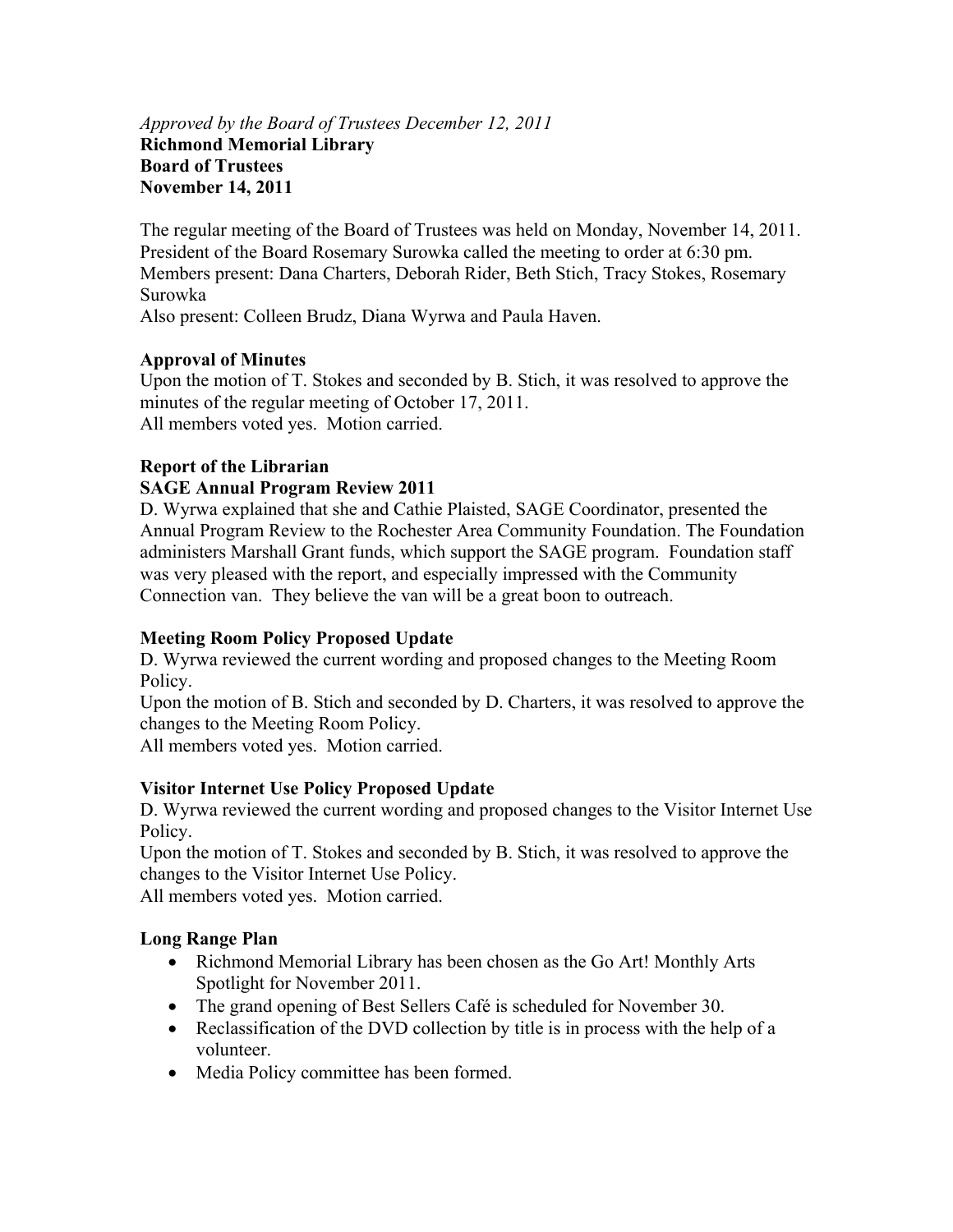## **Library Statistics**

| Materials circulation | October 2011 | 20,256 |
|-----------------------|--------------|--------|
| Internet usage        | October 2011 | 2,619  |
| Attendance            | October 2011 | 15,269 |
| Website usage         | October 2011 | 3,462  |

## **Tale for Three Counties Announcement**

The book for the 2012 Tale for Three Counties is The Call by Yannick Murphy.

## **Report of Committees**

#### **Genesee County Funding**

D. Wyrwa mentioned that she attended the Genesee County Budget Hearing on November 10, 2011.

## **Financials**

## **Marshall Grant Budget Amendment**

D. Wyrwa explained that \$4403 is the rollover amount from the previous fiscal year's Marshall Grant. Items were budgeted for the van renovations that did not take place until this fiscal year.

Upon the motion of T. Stokes and seconded by B. Stich, it was resolved to amend the 2011-2012 Marshall Grant Budget to include \$4403 of carry over funds. All members voted yes. Motion carried.

## **Budget Transfers**

Upon the motion of B. Stich and seconded by T. Stokes, it was resolved to approve the transfer of \$114.00 from the Health Insurance line to the Health Insurance Admin Costs line to cover administrative costs from previous health care insurer during July and August.

All members voted yes. Motion carried.

#### **Approval of Invoices for Payment**

Upon the motion of D. Charters and seconded by B. Stich, it was resolved to approve the payment of \$2,266.91 on Supplemental Warrant 79. All members voted yes. Motion carried.

Upon the motion of D. Charters and seconded by B. Stich, it was resolved to approve the manual check on Summary Warrant 77. The amount of \$3,289.70 was received by P & A Administrative Services for October health care costs. All members voted yes. Motion carried.

Upon the motion of D. Charters and seconded by B. Stich, it was resolved to approve the payment of \$75,641.73 on Warrant 80. All members voted yes. Motion carried.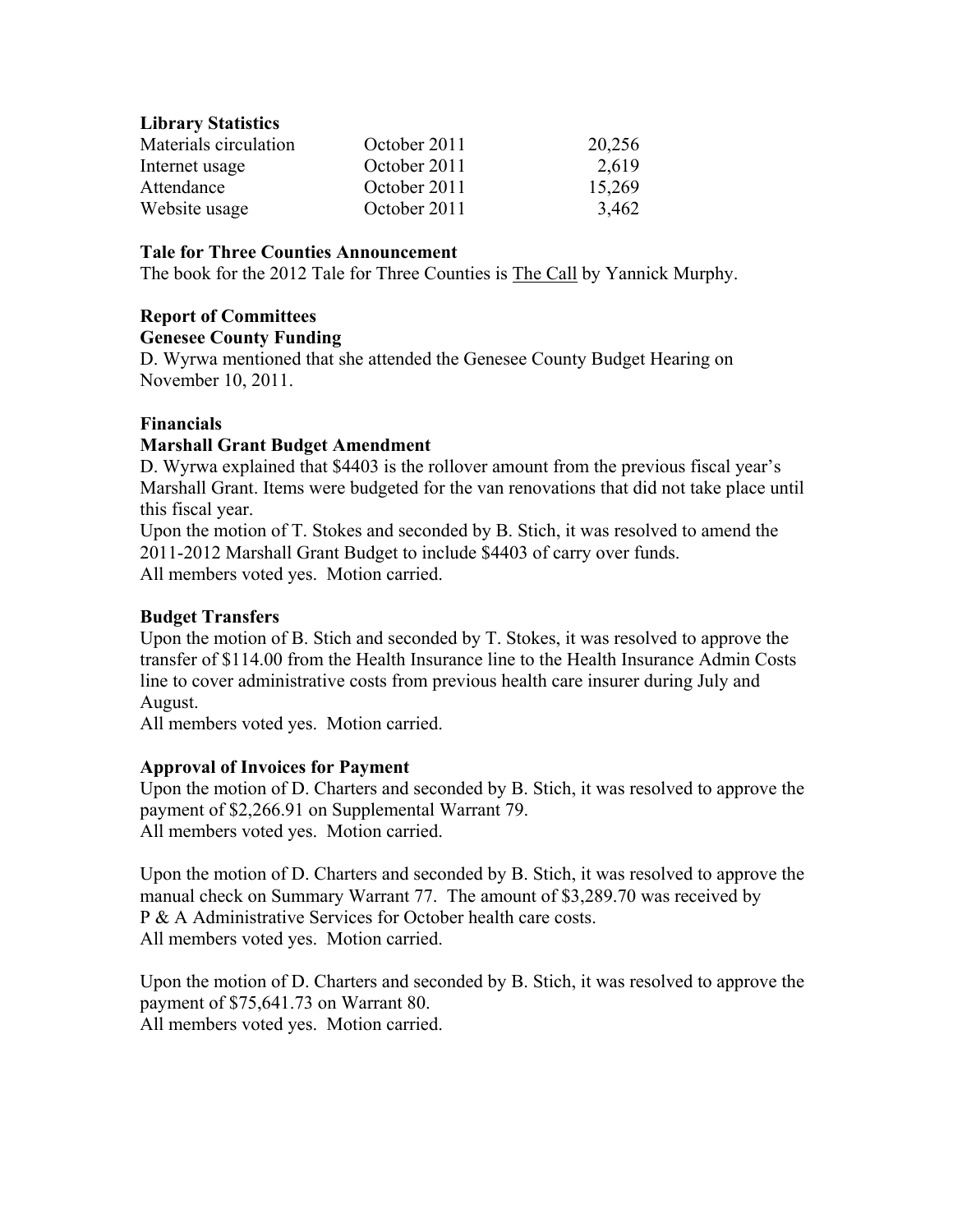#### **Summary of Revenues and Appropriations**

Upon the motion T. Stokes and seconded by D. Rider, it was resolved to approve the June 2011 Summary of Revenues and Appropriations. All members voted yes. Motion carried.

The September and October 2011 Summary of Revenues and Appropriations were tabled until the November meeting.

#### **Capital Reserve Fund**

D. Wyrwa told the Board that \$340 was raised through the October Literary Tour and recommended that it be added to the Capital Reserve Fund. Upon the motion of D. Charters and seconded by T. Stokes it was resolved to approve the addition of \$340 from the October Literary Tour to the Capital Reserve Fund.

All members voted yes. Motion carried.

D. Wyrwa explained that she is working on a spreadsheet of Capital Reserve revenue and disbursements, which she plans to present to the Board at the December meeting.

**Communications – none** 

#### **Unfinished Business – none**

**New Business - none** 

#### **Adjournment**

There was no further business so, President Rosemary Surowka, adjourned the meeting at 7:45 pm.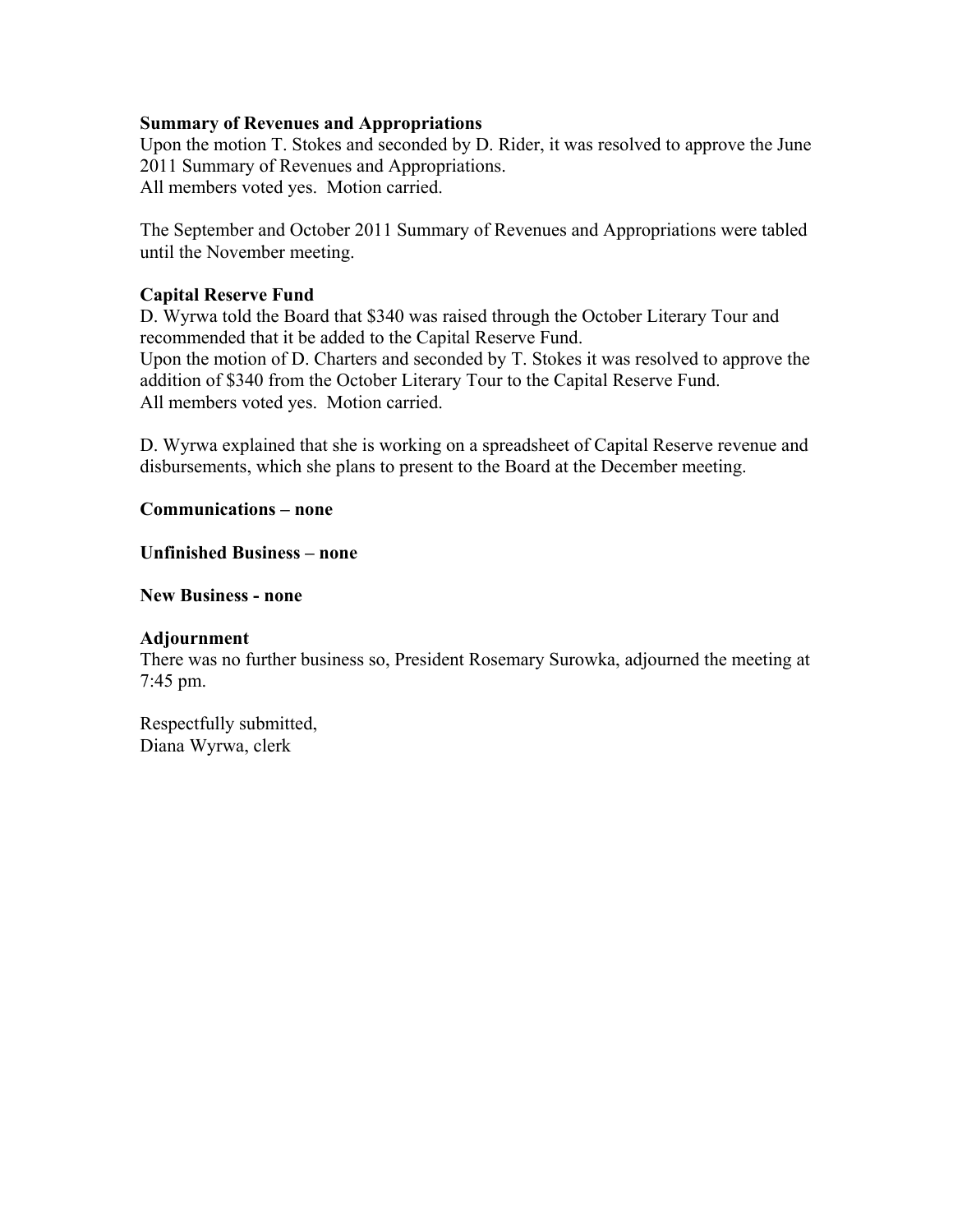## *Approved by the Board of Trustees January 9, 2012*  **Richmond Memorial Library Board of Trustees December 12, 2011**

The regular meeting of the Board of Trustees was held on Monday, December 12, 2011. President of the Board Rosemary Surowka called the meeting to order at 6:30 pm. Members present: Dana Charters, Deborah Rider, Tracy Stokes, Rosemary Surowka Also present: Colleen Brudz, Diana Wyrwa and Paula Haven.

# **Approval of Minutes**

Upon the motion of D. Charters and seconded by D. Rider, it was resolved to approve the minutes of the regular meeting of November 14, 2011. All members voted yes. Motion carried.

# **Report of the Librarian**

## **2012 – 2013 Budget Calendar**

The budget calendar usually runs the same from year to year. Because 2012 is a leap year and the Board changed the Public Hearing for the Budget to a week later due to Easter, there were some changes. D. Wyrwa made the necessary adjustments. Upon the motion of D. Charters, seconded by T. Stokes it was resolved to approve the 2012-2013 Budget Calendar.

All members voted yes. Motion carried.

# **EBook purchasing**

D. Wyrwa explained that Richmond Library is going to start purchasing Ebooks on its own. Up to this point, all Ebooks have been purchased by NIOGA for the entire system using Overdrive as a vendor. The library will use an Overdrive Advantage account to purchase, which makes the library a subset of NIOGA. When patrons log on using their Richmond library card number, they will see what NIOGA owns as well as Richmond's holdings.

#### **Long Term Health Care Insurance**

Richmond Library is a member of the New York Library Association (NYLA). Members of NYLA may purchase long term health care insurance at a 5% discount. Because the library is a member, Library staff and Trustees may purchase this insurance through NYLA and receive the discount. A local representative will be presenting to the library staff on Wednesday, January 18, 2012. Interested Board of Trustee members may also attend. Additional accommodations may be made. There is no cost to the library. Staff or Trustees who are interested in purchasing long-term health care insurance would do so on their own and receive the 5% NYLA discount.

#### **Long Range Plan**

 Final audit report received and sent to Sally Sanford, Library Treasurer and Five Star Bank.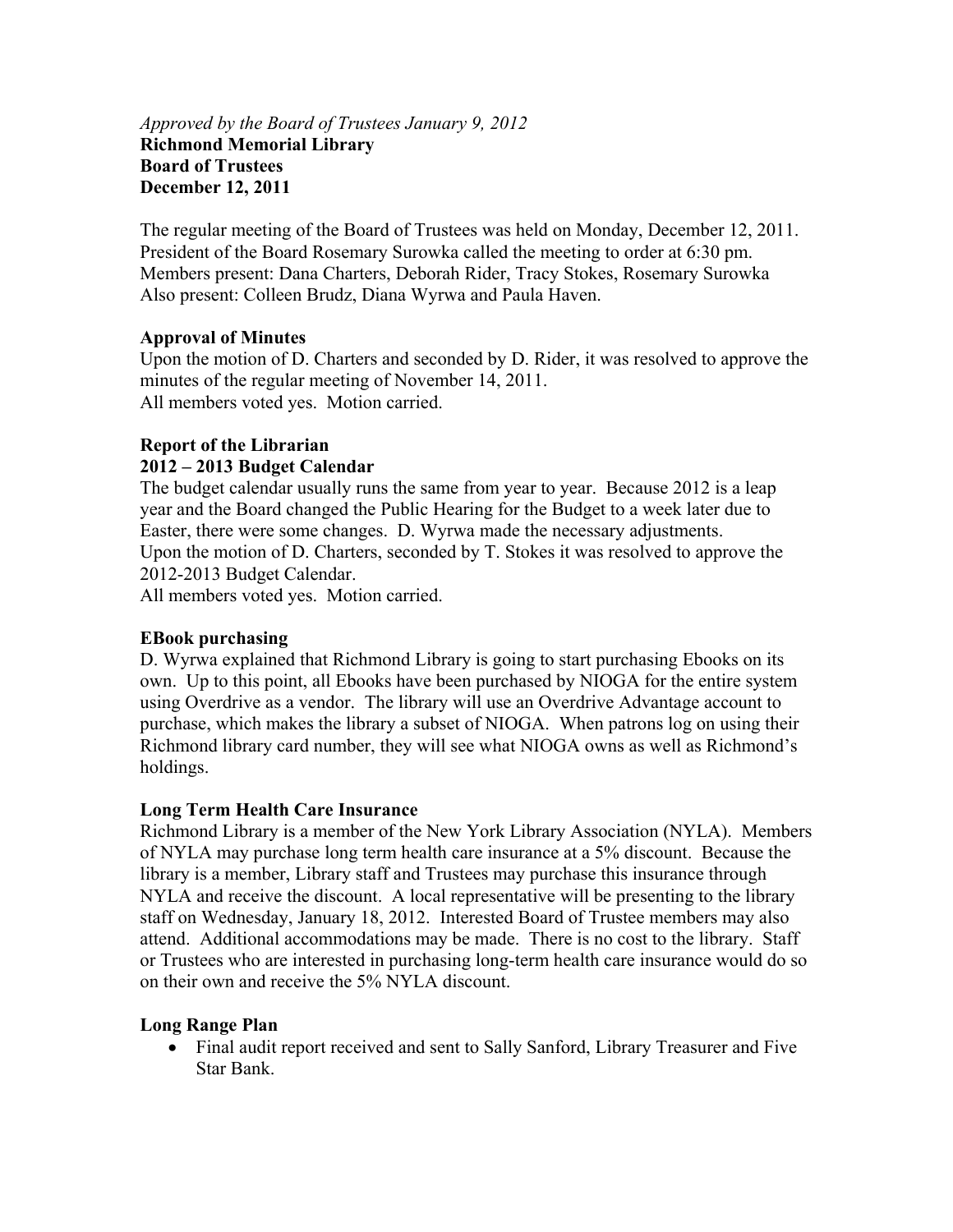Children's Librarian Vinise Campanella participated in Taste of the Holidays Saturday Children's Event.

## **Core Committee**

D. Wyrwa will send out letters in January, 2012 to all members of the original core committee who helped develop the library's 5-year plan to see if they would like to participate in the review of the current plan and development of a new one. D. Charters and T. Stokes will represent the Board of Trustees on the committee.

## **Report of Committees** - none

# **Library Statistics**

| Materials circulation | November 2011 | 21,385 |
|-----------------------|---------------|--------|
| Internet usage        | November 2011 | 2,563  |
| Attendance            | November 2011 | 15,041 |
| Website usage         | November 2011 | 3,146  |

## **Financials**

## **Approval of Invoices for Payment**

Upon the motion of T. Stokes and seconded by D. Charters, it was resolved to approve the payment of \$865.97 on Supplemental Warrant 81. All members voted yes. Motion carried.

Upon the motion of T. Stokes and seconded by D. Charters, it was resolved to approve the payment of \$11,260.47 on Supplemental Warrant 81. All members voted yes. Motion carried.

Upon the motion of T. Stokes and seconded by D. Charters, it was resolved to approve the payment of \$135,610.58 on Supplemental Warrant 87. All members voted yes. Motion carried.

Upon the motion of T. Stokes and seconded by D. Charters, it was resolved to approve the manual check on Summary Warrant 85. The amount of \$3,184.95 was received by P & A Administrative Services for November health care costs. All members voted yes. Motion carried.

Upon the motion of T. Stokes and seconded by D. Charters, it was resolved to approve the payment of \$30,509.74 on Warrant 86. All members voted yes. Motion carried.

#### **Summary of Revenues and Appropriations**

Upon the motion of T. Stokes and seconded by D. Charters, it was resolved to approve the September and October 2011 Summary of Revenues and Appropriations. All members voted yes. Motion carried.

B. Stich entered the meeting at 7:15.